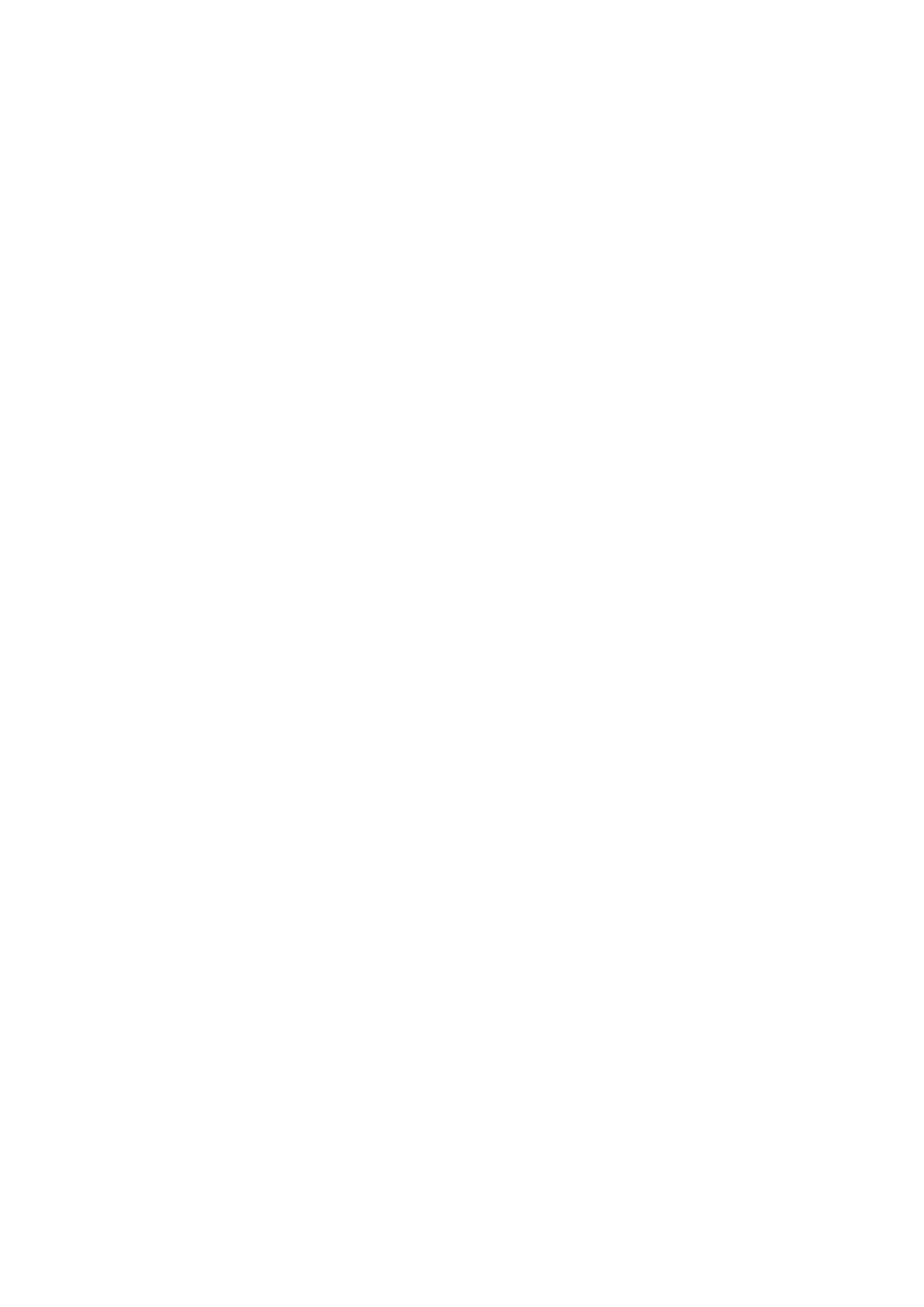| <b>Board of Directors and Management</b>        | $\overline{2}$ |
|-------------------------------------------------|----------------|
| <b>Strategic Report</b>                         | $3 - 4$        |
| Directors' Report                               | $5-6$          |
| <b>Statement of Directors' Responsibilities</b> | 7              |
| Independent Auditor's Report                    | $8 - 14$       |
| <b>Statement of Income</b>                      | 15             |
| <b>Statement of Comprehensive Income</b>        | 16             |
| <b>Statement of Financial Position</b>          | 17             |
| <b>Statement of Changes in Equity</b>           | 18             |
| <b>Notes to the Financial Statements</b>        | $19 - 61$      |

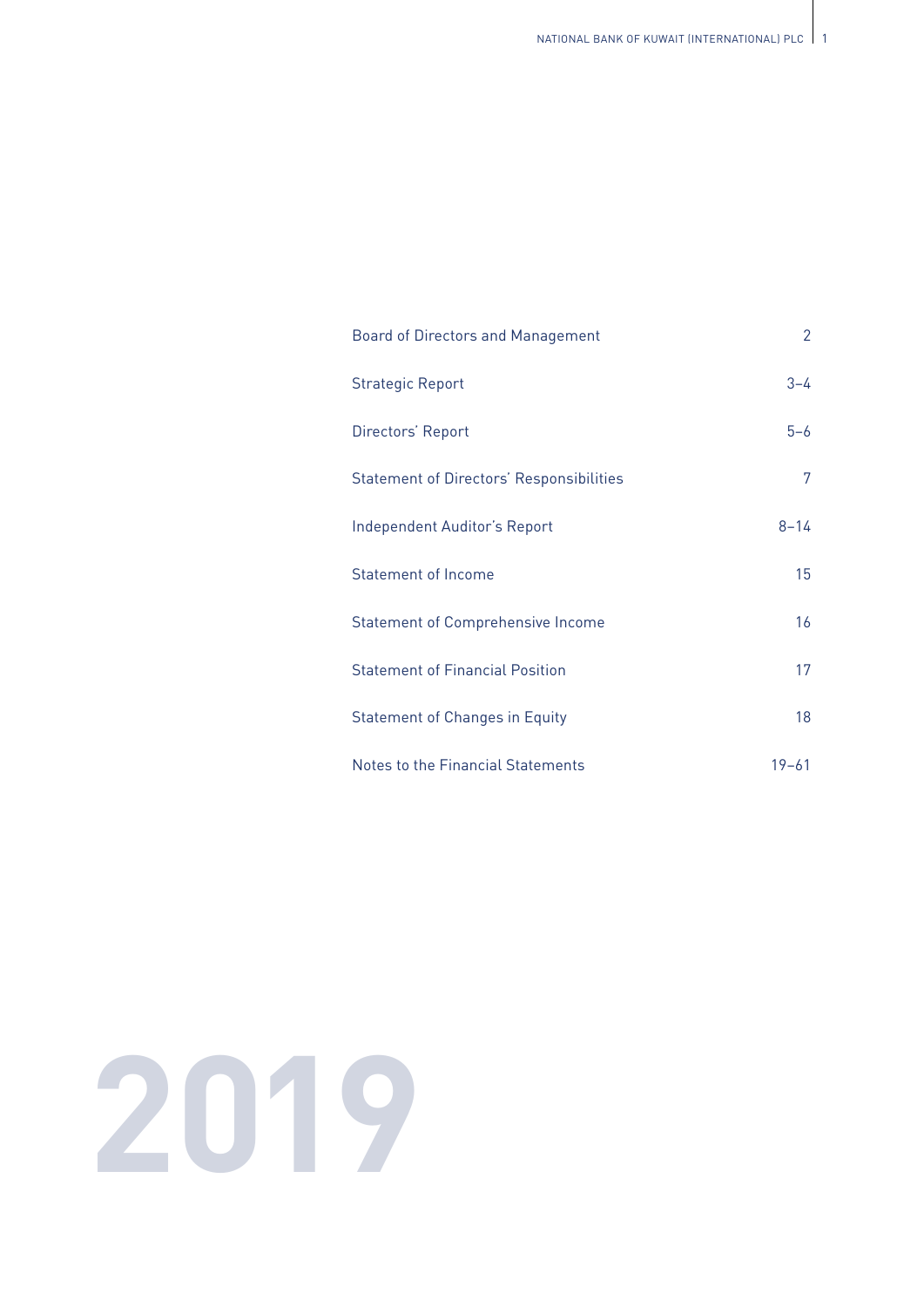Chairman Nasser Musaed Abdullah Al Sayer

Vice Chairman Isam Jassim Al Sager

## **Directors**

Shaikha Khaled Ali Al Bahar Georges Richani Hamish Cameron Galbraith Marr Lesley Jane Titcomb Fawzi Dajani Andrew Richardson Hamad Abdul Aziz Al Sagar (resigned on 15 June 2019) Ghassan Ahmed Saoud Al Khaled (resigned on 1 July 2019)

## Directors Management

## Managing Director Fawzi Dajani

## Executive Management

Khaled Al Omar Stephen Byrne Sami El Labban Yasser Gado Paul Gospage Paul Kennedy John Malley Rod Morris Leanard Phillip Andrew Richardson Nicholas Simmonds

## **Secretaries**

Dagmar Moravkova Stephen George Byrne (resigned on 23 April 2020)

## Auditors

Ernst & Young LLP 25 Churchill Place London E14 5EY

## Registered Office

NBK House 13 George Street London W1U 3QJ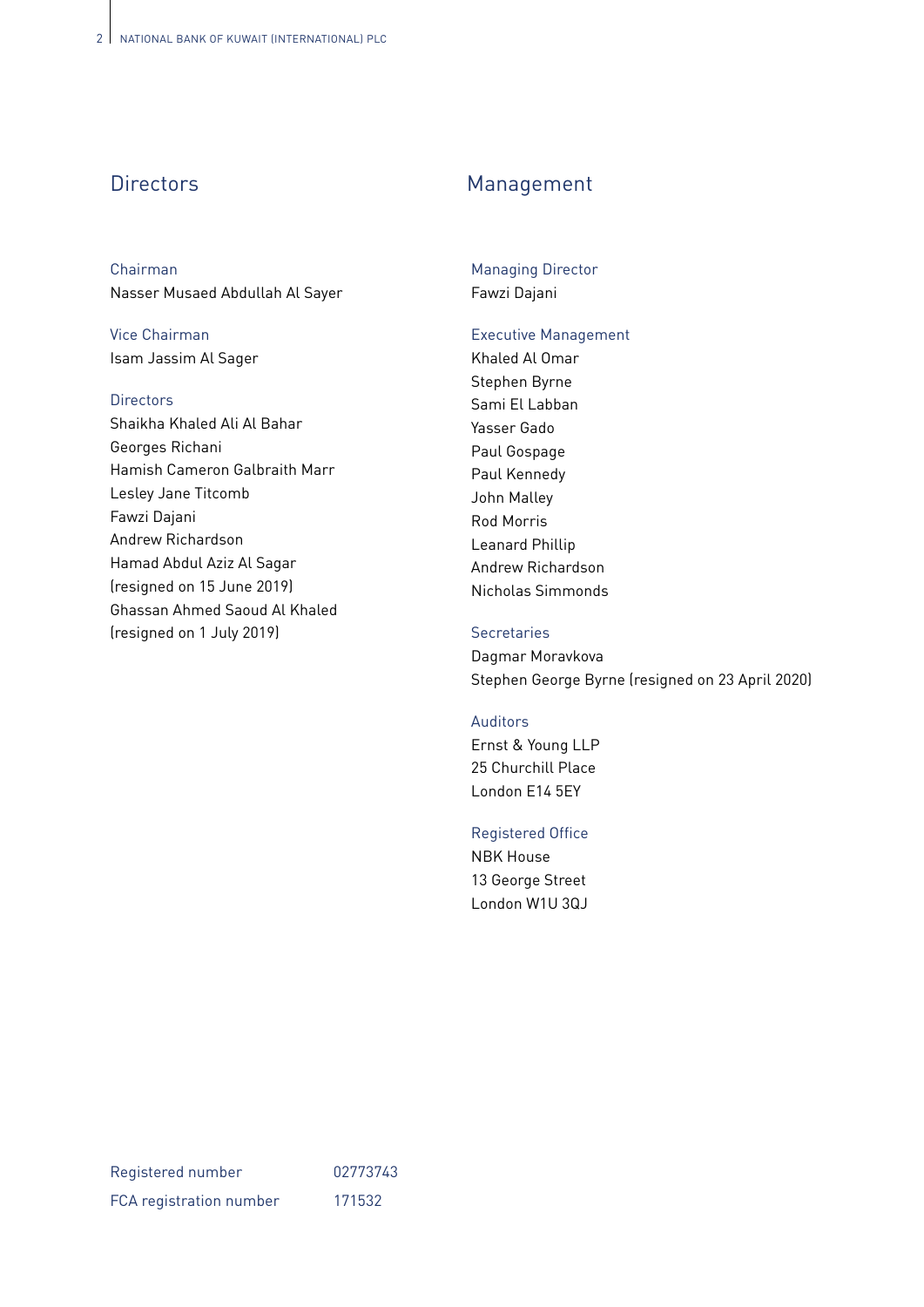## Strategic Report 31 December 2019

The directors present their strategic report for the year ended 31 December 2019.

#### Principal activities and business review

The company is an authorised bank carrying out international commercial banking, financial and related services from its London headquarters.

Throughout this Report and Financial Statements the company is referred to as "the Bank".

| Key financial highlights                             | 2019<br>\$000 | 2018<br>\$000 |
|------------------------------------------------------|---------------|---------------|
| <b>Profit or Loss Account:</b>                       |               |               |
| Operating income before expected credit losses (ECL) | 58,504        | 53,703        |
| Profit before tax                                    | 31,041        | 28,789        |
| Profit after tax                                     | 25,598        | 22,780        |
| <b>Balance Sheet:</b>                                |               |               |
| Loans to customers                                   | 1,294,507     | 1,224,519     |
| Customer deposits                                    | 1,205,720     | 1,167,190     |
| Shareholders' equity                                 | 424,157       | 312,440       |
| Key ratios:                                          |               |               |
| Return on shareholders' equity                       | 6.0%          | 7.3%          |
| Cost income ratio                                    | 45.8%         | 47.2%         |
| Return on assets                                     | 0.97%         | 0.89%         |

Net operating income was up on last year by US\$ 4.8 million (8.9%) mainly due to higher loan business primarily in Real Estate. Costs were marginally up year on year reflecting increased staffing levels and continued investment in the risk and control framework. Notwithstanding this, the overall cost income ratio dropped slightly compared to prior year. The profit after tax was up by US\$ 2.8 million (12.4%). Return on assets improved to 0.97% (2018: 0.89%) as a result of higher profit after tax.

Loans to customers increased by 5.7% to US\$ 1.30 billion compared to US\$ 1.23 billion last year. Customer deposits increased by 3.3% to US\$ 1.21 billion compared to US\$ 1.17 billion last year. The shareholders' equity has gone up by US\$ 112 million (35.8%).

The Bank's funding and liquidity positions were satisfactory and the capital position was comfortably above minimum regulatory requirement.

After successfully converting Paris Branch into a direct subsidiary of the group company National Bank of Kuwait S.A.K.P. last year, the Bank continued holding 19.68% of the share capital of NBK France S.A. This investment is reported at fair value with any gain or loss reported to other comprehensive income.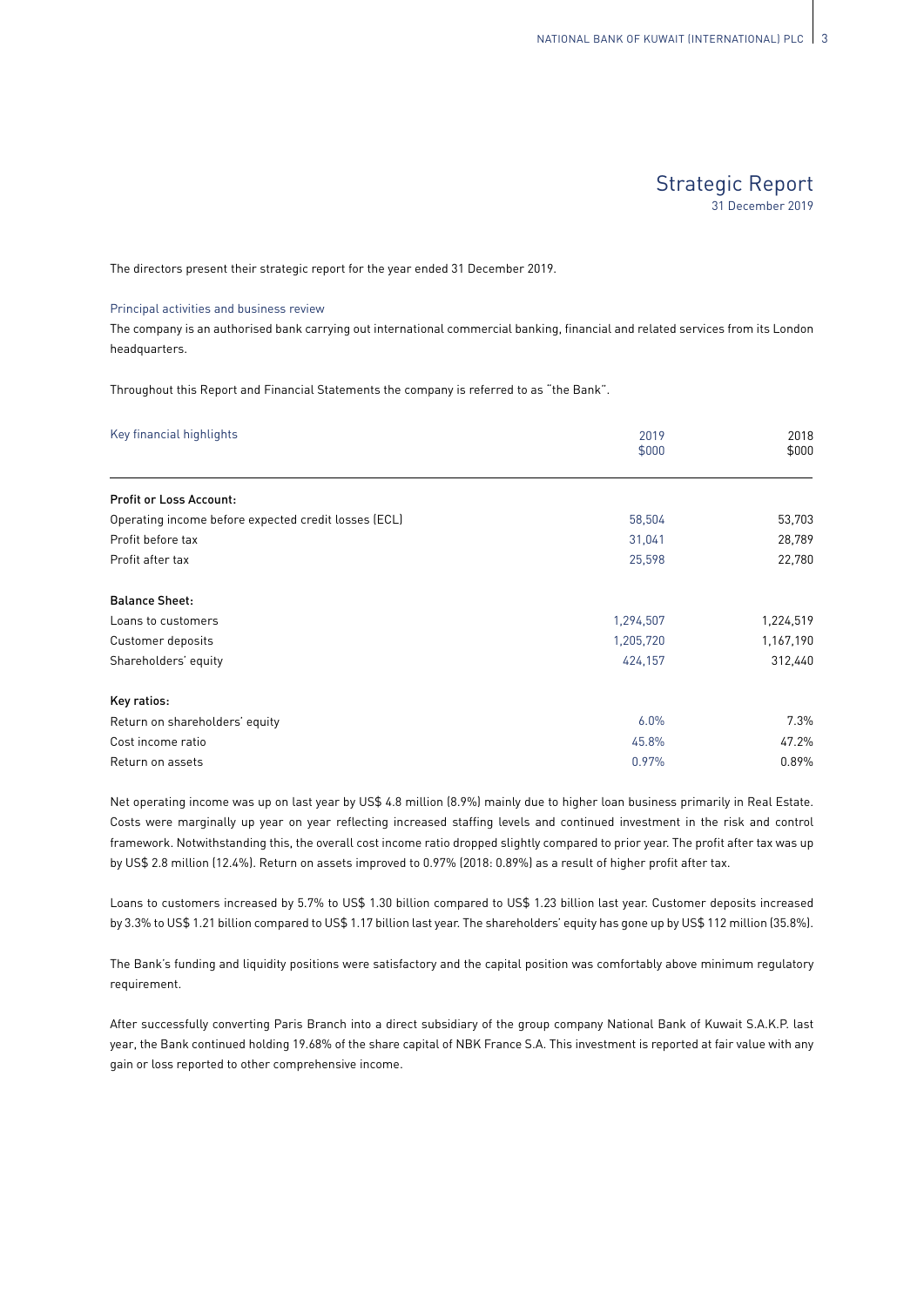

31 December 2019

## Principal risks and uncertainties

Details of the financial risk management objectives and policies of the Bank and exposure of the Bank to market risk, interest rate risk, foreign exchange risk, credit risk and liquidity risk are given in the notes to the financial statements.

By order of the Board

Dagmar Moravkova Secretary **4 June 2020**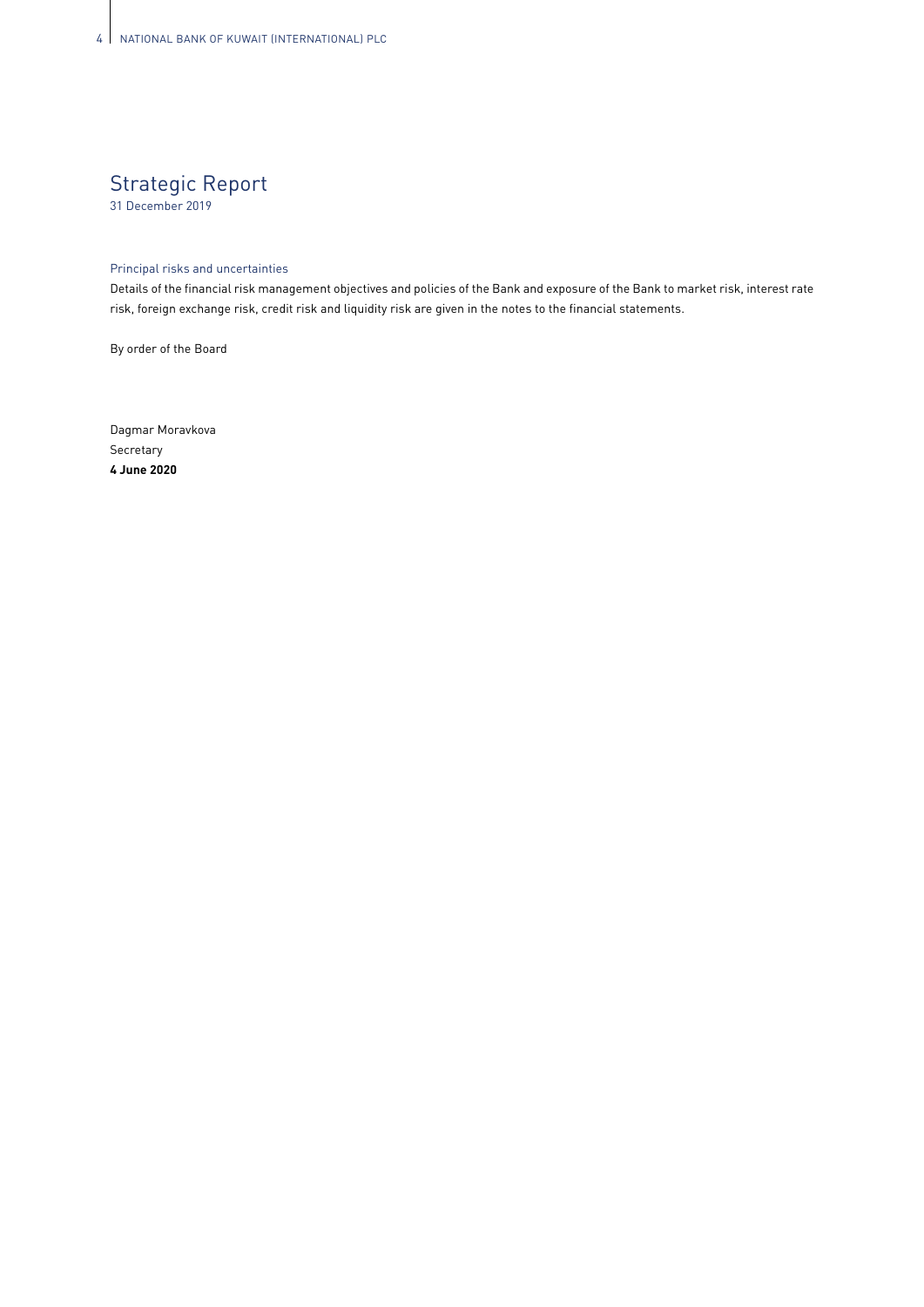

The directors have pleasure in submitting their twenty-fifth annual report together with the audited financial statements for the year ended 31 December 2019.

#### Directors

The names of the present directors are listed on page 2.

Significant changes during the financial year are as follows:

- Hamad Abdul Aziz Al Sagar resigned as a director on 15 June 2019
- Ghassan Ahmed Saoud Al Khaled resigned as director on 1 July 2019

According to the register of directors' interests, no director holding office as at 31 December 2019 had any beneficial interest in the shares of the Bank during the year.

### Results and dividends

The Bank made a profit after tax of US\$ 25.6 million (2018–profit of US\$ 22.8 million). This represented a significant performance for the Bank in 2019. Underlying this performance was solid revenue generation from all business areas and in particular Commercial Real Estate lending. The directors proposed no dividend for the year ending 31 December 2019 (2018–Nil).

#### Future developments

The directors aim to continue maintaining the management policies which have resulted in a successful performance to date.

Following the decision by the UK regulator to discontinue the issuance of GBP LIBOR after the end of 2021 and substitute it with Sterling Overnight Indexed Average (SONIA) reference rates, the Bank has put in place a programme to manage the operational transition away from IBORs.

The programme Steering Group monitors all activities and is sponsored at executive level.

#### Going concern

During the first five months of 2020, the Bank has traded at a profitable level and demonstrated operational resilience despite the challenges provided by the current COVID-19 situation. The directors recognise that an unprecedented period of disruption is under way and in this regard measures have been undertaken to protect staff, customers and business generally. The Bank is operating safely and due regard is being paid to its operating model and, in particular, the preservation of liquidity and solvency. This will continue until more certainty returns and until revised prospects can be ascertained.

At this time, it is not possible to guide with any accuracy what the impact will be, however appropriate financial modelling has been undertaken to support the view that the Bank will continue as a going concern even with the significant uncertainty of the COVID-19 pandemic. This is further detailed in Notes 2.2 and 28.

#### Charitable donations

The Bank did not make charitable donations during the year (2018: US\$ 978).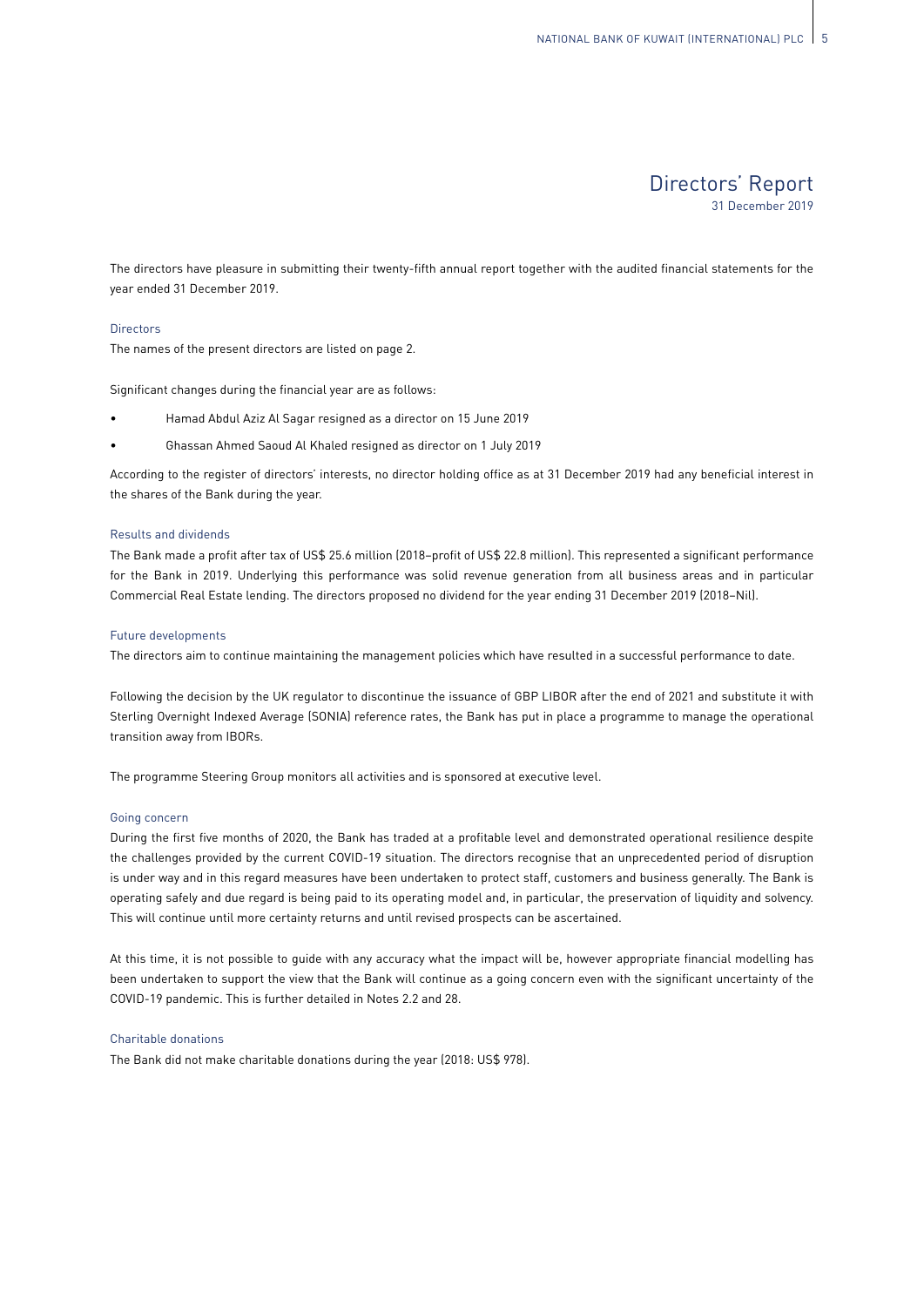## Directors' Report 31 December 2019

## Employees

It is the Bank's policy to attract, retain and develop the best qualified employees to enable it to achieve its overall business objectives. Accordingly, all vacant positions are filled with the best qualified people, either from internal candidates where that is appropriate or from external recruitment. Equal treatment is offered to all applicants internally and externally with no discrimination on the grounds of ethnicity, colour, gender, nationality, marital status, disability, age, sexual orientation or religion, the criteria for selection being suitability and competence to do the job.

The Bank is committed to providing high quality training to its employees using formal courses in addition to on-the-job training. This is to ensure that employees have the required knowledge and skills to perform effectively in their present and future positions within the Bank.

#### Supplier's payment policy

It is the Bank's policy in every case to comply with the terms of payment expected by suppliers. In this respect, the Bank's creditor payment practice is to pay within the agreed period from the date of the invoice.

### Customer policy

Customers are at the heart of everything the Bank does. Since inception, it has established professional and behavioural rules, and provides qualified staff who can optimally serve customers. We create value by providing the products and services that our customers need, and aim to do so in a way that fits seamlessly into their lives. This helps us to build long-lasting relationships with our customers. We maintain trust by protecting our customers' data and information, and delivering fair outcomes for them. Operating with high standards of conduct is central to our long-term success and underpins our ability to serve our customers. During the year the Board also receives updates and regular business reviews.

#### Disclosure of information to the auditors

So far as each person who was a director at the date of approving this report is aware, there is no relevant audit information, being information needed by the auditor in connection with preparing its report, of which the auditor is unaware. Having made enquiries of fellow directors, each director has taken all the steps that he/she is obliged to take as a director in order to make himself/ herself aware of any relevant audit information and to establish that the auditor is aware of that information.

#### Auditors

The auditors, Ernst & Young LLP, have expressed their willingness to continue in office. Pursuant to section 489 of the Companies Act 2006, a resolution for the re-appointment of Ernst & Young LLP will be proposed at the forthcoming annual general meeting of the Company.

By order of the Board

Dagmar Moravkova Secretary **4 June 2020**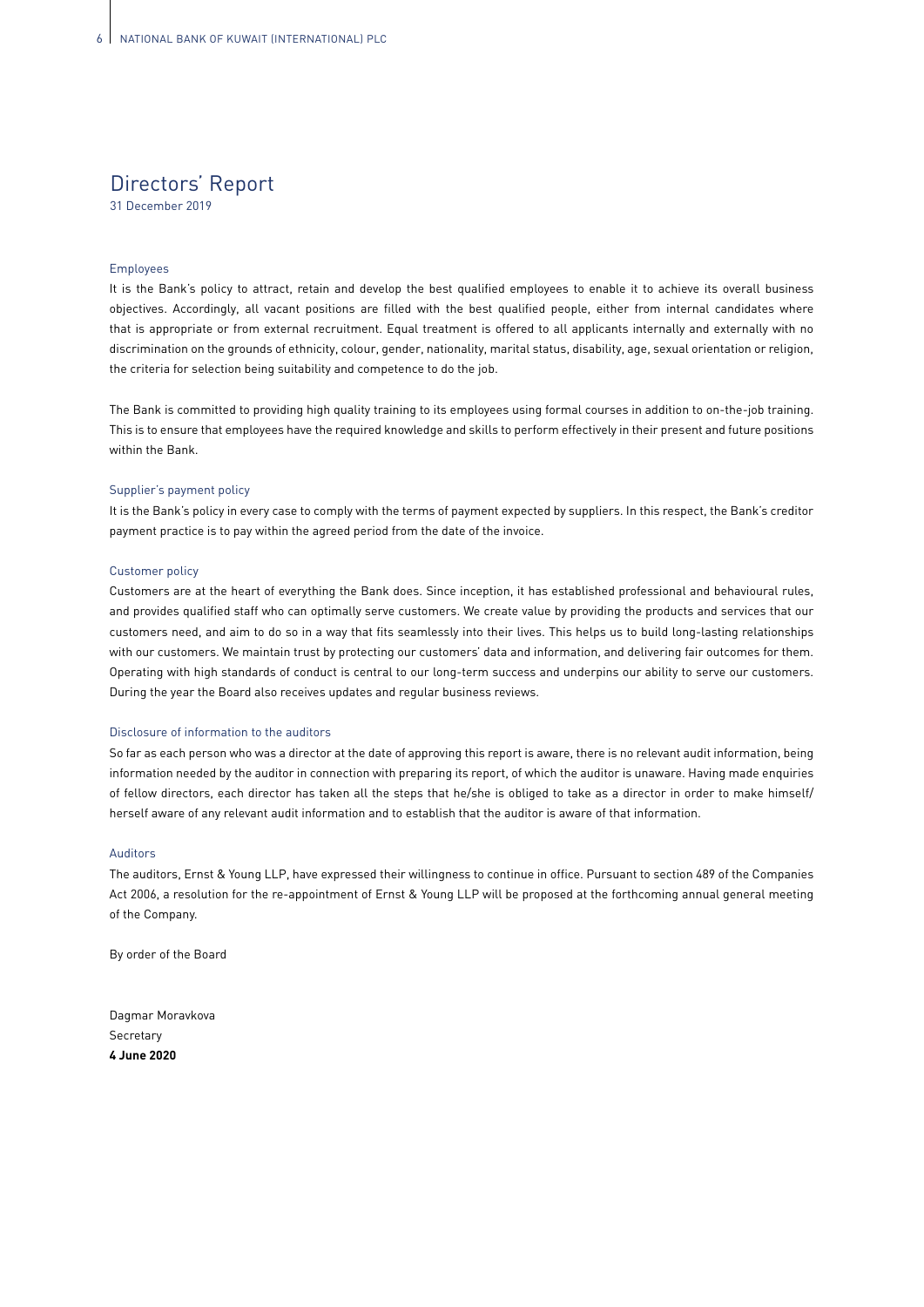## Statement of Directors' Responsibilities

The directors are responsible for preparing the strategic report, directors' report and the financial statements in accordance with applicable law and regulations.

Company law requires the directors to prepare financial statements for each financial year. Under that law the directors have elected to prepare the financial statements in accordance with UK Financial Reporting Standard 101 – Reduced Disclosure Framework. Under company law the directors must not approve the financial statements unless they are satisfied that they give a true and fair view of the state of affairs of the Bank and of the profit or loss of the Bank for that period. In preparing these financial statements, the directors are required to:

- select suitable accounting policies and then apply them consistently;
- make judgements and estimates that are reasonable and prudent;
- state whether applicable UK Financial Reporting Standards have been followed, subject to any material departures disclosed and explained in the financial statements, and
- prepare the financial statements on the going concern basis unless it is inappropriate to presume that the Bank will continue in business.

The directors are responsible for keeping adequate accounting records that are sufficient to show and explain the Bank's transactions and disclose with reasonable accuracy at any time the financial position of the Bank and enable them to ensure that the financial statements comply with the Companies Act 2006. They are also responsible for safeguarding the assets of the Bank and hence for taking reasonable steps for the prevention and detection of fraud and other irregularities.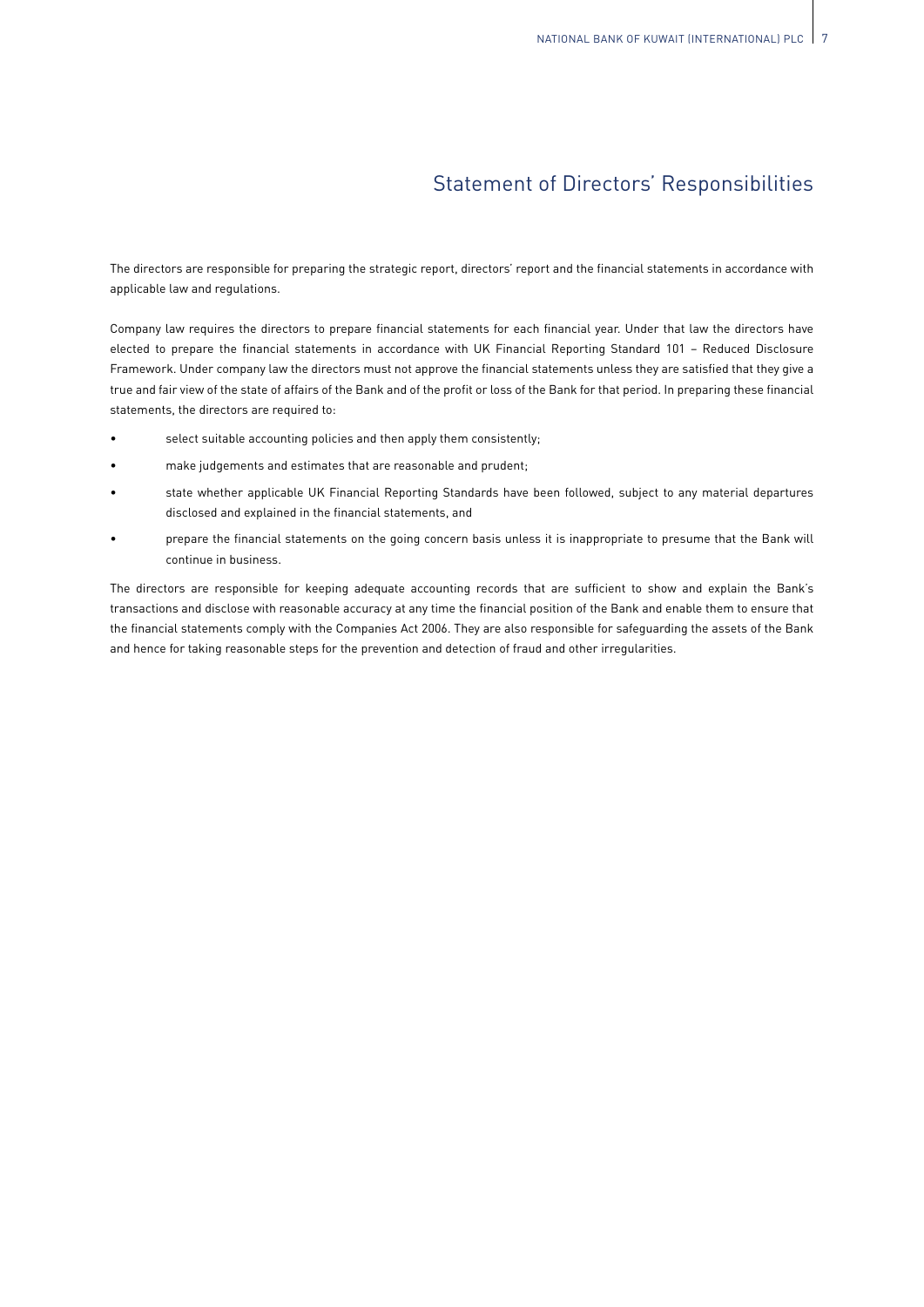To the members of National Bank of Kuwait (International) PLC

## **Opinion**

We have audited the financial statements of National Bank of Kuwait (International) PLC (the 'Bank') for the year ended 31 December 2019, which comprise the Statement of Income, Statement of Comprehensive Income, Statement of Financial Position, the Statement of Changes in Equity and the related notes 1 to 28 (except for note 27 which is marked as unaudited), including a summary of significant accounting policies. The financial reporting framework that has been applied in their preparation is applicable law and United Kingdom Accounting Standards including FRS 101 "Reduced Disclosure Framework" (United Kingdom Generally Accepted Accounting Practice).

In our opinion, the financial statements:

- give a true and fair view of the Bank's affairs as at 31 December 2019 and of its profit for the year then ended;
- have been properly prepared in accordance with United Kingdom Generally Accepted Accounting Practice, and
- have been prepared in accordance with the requirements of the Companies Act 2006.

#### **Basis for opinion**

We conducted our audit in accordance with International Standards on Auditing (UK) (ISAs (UK)) and applicable law. Our responsibilities under those standards are further described in the auditor's responsibilities for the audit of the financial statements section of our report below. We are independent of the Bank in accordance with the ethical requirements that are relevant to our audit of the financial statements in the UK, including the FRC's Ethical Standard as applied to public interest entities, and we have fulfilled our other ethical responsibilities in accordance with these requirements.

We believe that the audit evidence we have obtained is sufficient and appropriate to provide a basis for our opinion.

### **Conclusions relating to going concern**

We have nothing to report in respect of the following matters in relation to which the ISAs (UK) require us to report to you where:

- the directors' use of the going concern basis of accounting in the preparation of the financial statements is not appropriate, or
- the directors have not disclosed in the financial statements any identified material uncertainties that may cast significant doubt about the Bank's ability to continue to adopt the going concern basis of accounting for a period of at least twelve months from the date when the financial statements are authorised for issue.

## **Overview of our audit approach**

| Key audit matters | • Valuation of expected credit loss provisions.                                                                           |
|-------------------|---------------------------------------------------------------------------------------------------------------------------|
|                   | • Risk of fraud in revenue recognition relating to the judgements applied in effective interest rate<br>(EIR) accounting. |
|                   | • Impact of COVID-19.                                                                                                     |
| Materiality       | • Overall materiality of US\$ 1.6 million which represents 5% of pre-tax income.                                          |

#### **Key audit matters**

Key audit matters are those matters that, in our professional judgement, were of most significance in our audit of the financial statements of the current period and include the most significant assessed risks of material misstatement (whether or not due to fraud) that we identified. These matters included those which had the greatest effect on: the overall audit strategy; the allocation of resources in the audit, and directing the efforts of the engagement team. These matters were addressed in the context of our audit of the financial statements as a whole, and in our opinion thereon, and we do not provide a separate opinion on these matters.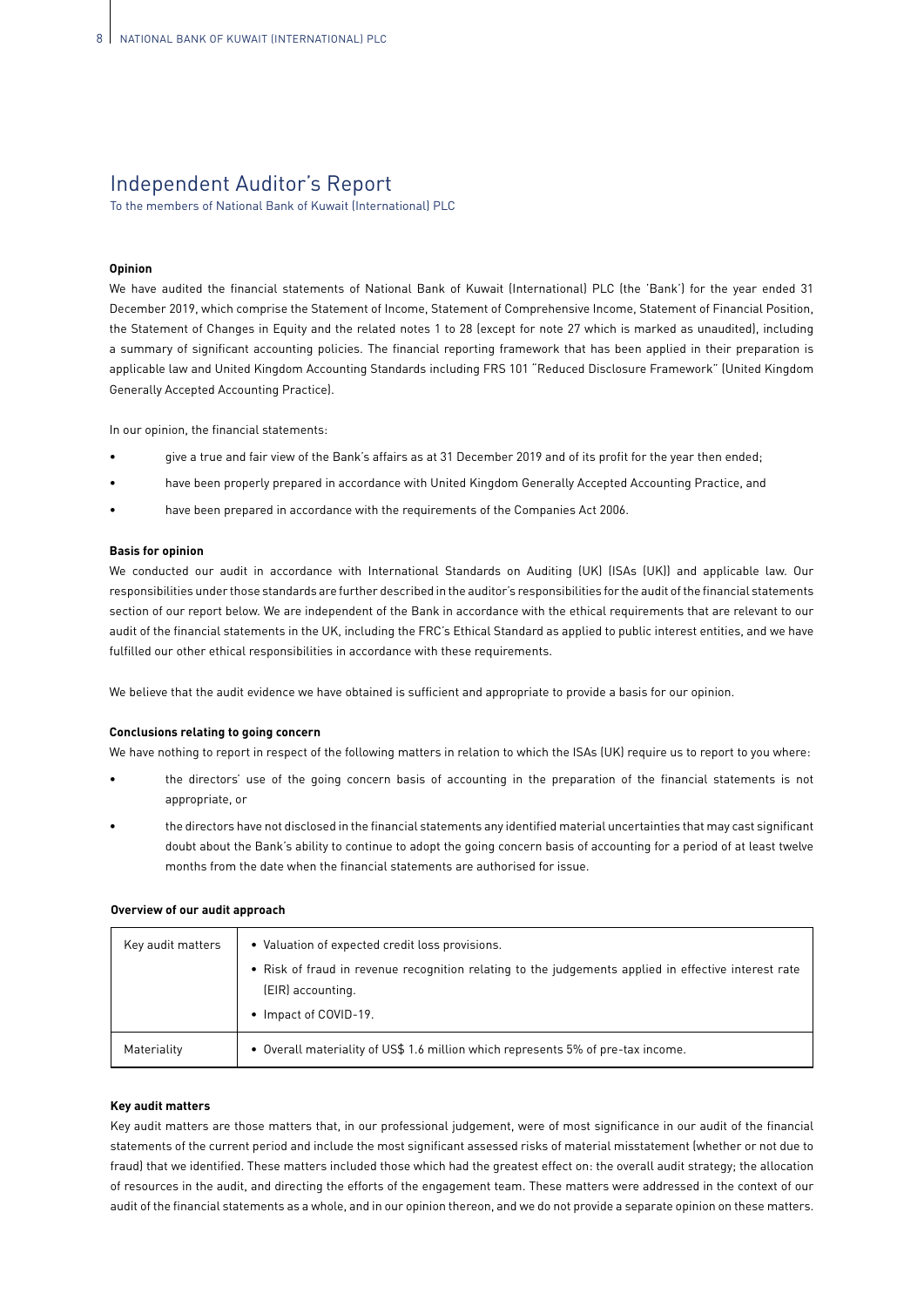To the members of National Bank of Kuwait (International) PLC

| Risk                                                                                                                                                                                                                                                                                                                                                                                                                                                                                                                                                                                                                                                                                                                                                                                                                                                                                                                                                                                                                                                                                                      | Our response to the risk                                                                                                                                                                                                                                                                                                                                                                                                                                                                                                                                                                                                                                                                                                                                                                                                                                                                                                                                                                                                                                                                                                                                                                                                                           | Key observations communicated<br>to the Audit Committee                                                                                                                                                                                                                                                                                                              |
|-----------------------------------------------------------------------------------------------------------------------------------------------------------------------------------------------------------------------------------------------------------------------------------------------------------------------------------------------------------------------------------------------------------------------------------------------------------------------------------------------------------------------------------------------------------------------------------------------------------------------------------------------------------------------------------------------------------------------------------------------------------------------------------------------------------------------------------------------------------------------------------------------------------------------------------------------------------------------------------------------------------------------------------------------------------------------------------------------------------|----------------------------------------------------------------------------------------------------------------------------------------------------------------------------------------------------------------------------------------------------------------------------------------------------------------------------------------------------------------------------------------------------------------------------------------------------------------------------------------------------------------------------------------------------------------------------------------------------------------------------------------------------------------------------------------------------------------------------------------------------------------------------------------------------------------------------------------------------------------------------------------------------------------------------------------------------------------------------------------------------------------------------------------------------------------------------------------------------------------------------------------------------------------------------------------------------------------------------------------------------|----------------------------------------------------------------------------------------------------------------------------------------------------------------------------------------------------------------------------------------------------------------------------------------------------------------------------------------------------------------------|
| Valuation of expected credit loss<br>provisions<br>At 31 December 2019 the Bank reported<br>total gross loans and advances to<br>customers of US\$ 1,219 million and<br>US\$ 2.8 million of expected credit loss<br>provisions. Refer to Notes 14 and 26.1<br>of the Financial Statements.<br>Key judgements and inputs with respect<br>of the valuation of expected credit losses<br>(ECL) include:<br>• allocation of assets to stage 1, 2, or 3<br>using criteria in accordance with the<br>accounting standard;<br>• accounting interpretations and modelling<br>assumptions used to build the models<br>that calculate the ECL:<br>• inputs and assumptions used to estimate<br>the impact of multiple economic<br>scenarios:<br>• completeness and valuation of post<br>model adjustments, and<br>• assumptions related to the valuation of<br>individually assessed stage 3 provisions<br>including the valuation of collateral held.<br>The inherent ability of management to<br>override internal controls in relation<br>to expected credit loss provisions also<br>represents a risk of fraud. | We understood and evaluated the design<br>effectiveness of key controls relevant to the<br>impairment, and validated the operating<br>effectiveness of the controls that we placed<br>reliance upon.<br>We performed testing over the<br>completeness and accuracy of the data<br>inputs into the IFRS 9 expected credit loss<br>(ECL) model by agreeing data for a sample<br>of accounts to source systems<br>We performed credit file reviews for a<br>sample of loans and advances to customers<br>allocated to stages 1, 2 and 3 to test the<br>appropriateness of stage allocation and<br>to consider the reasonableness of the<br>ECL estimate, including engaging our<br>EY real estate valuation specialists to<br>independently value a sample of collateral<br>assets.<br>In order to establish the reasonableness<br>of post model adjustments we engaged<br>our EY credit risk modelling specialists to<br>perform an independent ECL calculation,<br>via a challenger model, for certain more<br>complex exposures.<br>We engaged our EY credit risk modelling<br>specialists to examine the Bank's ECL<br>model which included a review of model<br>documentation for compliance with<br>accounting standards and industry practice, | We communicated to the Audit Committee<br>that the expected credit loss provisions held<br>by the Bank were reasonably estimated<br>and in compliance with the requirements<br>of IFRS 9.<br>We communicated to the Audit Committee<br>that our independent testing of models<br>noted some minor differences that were<br>considered to be immaterial in aggregate. |
|                                                                                                                                                                                                                                                                                                                                                                                                                                                                                                                                                                                                                                                                                                                                                                                                                                                                                                                                                                                                                                                                                                           | sensitivity analysis on the model output,<br>replication testing, benchmarking analysis<br>and independent recalculation<br>We performed subsequent event<br>procedures to identify adjusting post<br>balance sheet developments in the loan<br>portfolio which would materiality affect the<br>year end provisioning value.                                                                                                                                                                                                                                                                                                                                                                                                                                                                                                                                                                                                                                                                                                                                                                                                                                                                                                                       |                                                                                                                                                                                                                                                                                                                                                                      |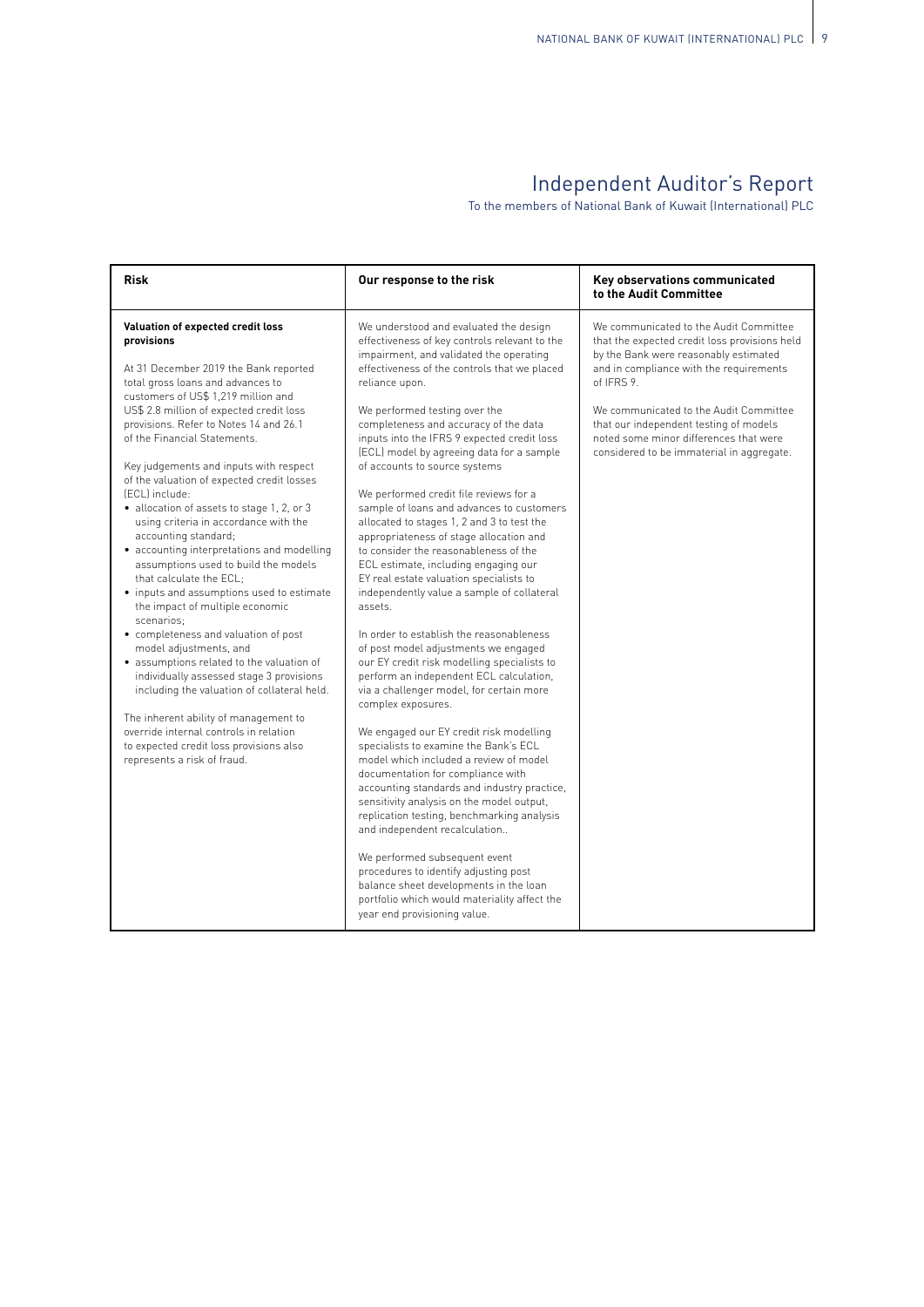To the members of National Bank of Kuwait (International) PLC

| Risk                                                                                                                                                                                                                                                                                                                                                                                                                                                                                                                                                                                                                                                                                                                                                                                                                                                                             | Our response to the risk                                                                                                                                                                                                                                                                                                                                                                                                                                                                                                                                                                                                                                                                                                                                                                                                                                                                                                                                                                                                                                 | Key observations communicated<br>to the Audit Committee                                                                                                                                                                                                                                                                                                                                                                                       |
|----------------------------------------------------------------------------------------------------------------------------------------------------------------------------------------------------------------------------------------------------------------------------------------------------------------------------------------------------------------------------------------------------------------------------------------------------------------------------------------------------------------------------------------------------------------------------------------------------------------------------------------------------------------------------------------------------------------------------------------------------------------------------------------------------------------------------------------------------------------------------------|----------------------------------------------------------------------------------------------------------------------------------------------------------------------------------------------------------------------------------------------------------------------------------------------------------------------------------------------------------------------------------------------------------------------------------------------------------------------------------------------------------------------------------------------------------------------------------------------------------------------------------------------------------------------------------------------------------------------------------------------------------------------------------------------------------------------------------------------------------------------------------------------------------------------------------------------------------------------------------------------------------------------------------------------------------|-----------------------------------------------------------------------------------------------------------------------------------------------------------------------------------------------------------------------------------------------------------------------------------------------------------------------------------------------------------------------------------------------------------------------------------------------|
| Risk of fraud in revenue recognition<br>relating to the judgements applied in<br>effective interest rate (EIR) accounting<br>Refer to Accounting policies (Note 2)<br>and Note 3 of the Financial Statements.<br>In the year ended 31 December 2019<br>interest income recorded was<br>US\$ 45.6 million.<br>Recognition of income on financial<br>instruments using the effective interest<br>rate involves judgemental assumptions<br>and complexity in the recording of revenue.<br>The majority of income recorded is low<br>value, automatically calculated and<br>based on the contractual terms of the<br>financial instrument. The audit risk is<br>focused towards income where accounting<br>judgement is applied.                                                                                                                                                     | We understood and evaluated the design<br>effectiveness of key controls and tested the<br>operational effectiveness to enable us to<br>rely on key controls, including automated<br>application controls in the Bank's banking<br>system.<br>For a sample of revenue items where our<br>audit risk is focused, we performed an<br>independent recalculation of the revenue<br>recorded through obtaining and reviewing<br>original product documentation and<br>performing a cash flows analysis alongside<br>relevant assumptions specific to the<br>financial instrument. We compared our<br>independent calculation of revenue to that<br>recorded by the Bank.                                                                                                                                                                                                                                                                                                                                                                                       | We found that the revenue recorded was<br>fairly stated and the accounting judgements<br>applied were materially appropriate.                                                                                                                                                                                                                                                                                                                 |
| <b>Impact of COVID-19</b><br>Refer to Note 28 of the financial<br>statements. COVID-19 has resulted in<br>a rapidly changing economic environment<br>which impacts the financial position of<br>the Bank. There is judgement required<br>in determining the extent of this impact<br>and the related disclosures, COVID-19<br>is considered to be a non-adjusting<br>post balance sheet event and as such<br>no adjustments have been made to the<br>valuation of assets and liabilities as at<br>31 December 2019.<br>The risks include:<br>• the basis of the assessment made by the<br>Bank in assessing its ability to continue<br>as a going concern for a period of at<br>least twelve months from the date of the<br>financial statements, and<br>• the completeness of disclosures made in<br>regard to the impact of COVID-19 on the<br>financial position of the Bank. | We performed procedures to obtain an<br>understanding of the directors' process<br>for assessing the impact of COVID-19<br>and agreed the opening position of<br>the Bank's forecasts used in going<br>concern assessment to audited financial<br>information<br>We reviewed and considered the<br>reasonableness of the directors' going<br>concern assessment and stress testing,<br>including a reverse stress testing exercise,<br>to assess the projected impact of COVID-19<br>on the Bank's regulatory capital, solvency<br>and liquidity.<br>We obtained and reviewed the latest<br>regulatory correspondence to establish the<br>Bank's position in relation to its regulatory<br>requirements.<br>We reviewed and assessed the adequacy<br>of the post balance sheet events disclosure<br>(Note 28) to establish whether it adequately<br>reflected the impact on the Bank as a result<br>of COVID-19, including the consideration of<br>events as non-adjusting post balance sheet<br>events, in compliance with the Accounting<br>Standards. | We are satisfied with the directors'<br>conclusion that COVID-19 is a non-<br>adjusting post balance sheet event.<br>We concluded that the directors had an<br>appropriate basis on which to make the<br>assessment that COVID-19 does not give<br>rise to material uncertainty over the going<br>concern of the Bank.<br>We concluded that the disclosures in<br>Note 28 are appropriate and in compliance<br>with the Accounting Standards. |

In the prior year, our auditor's report included a key audit matter in relation to "Risk of material misstatement in the valuation of shares acquired in NBK France S.A." We have removed this key audit matter in 2019 as the level of risk associated with this valuation has decreased following the initial recognition in the year ended 31 December 2018.

We have added a key audit matter in the current year for the impact of COVID-19.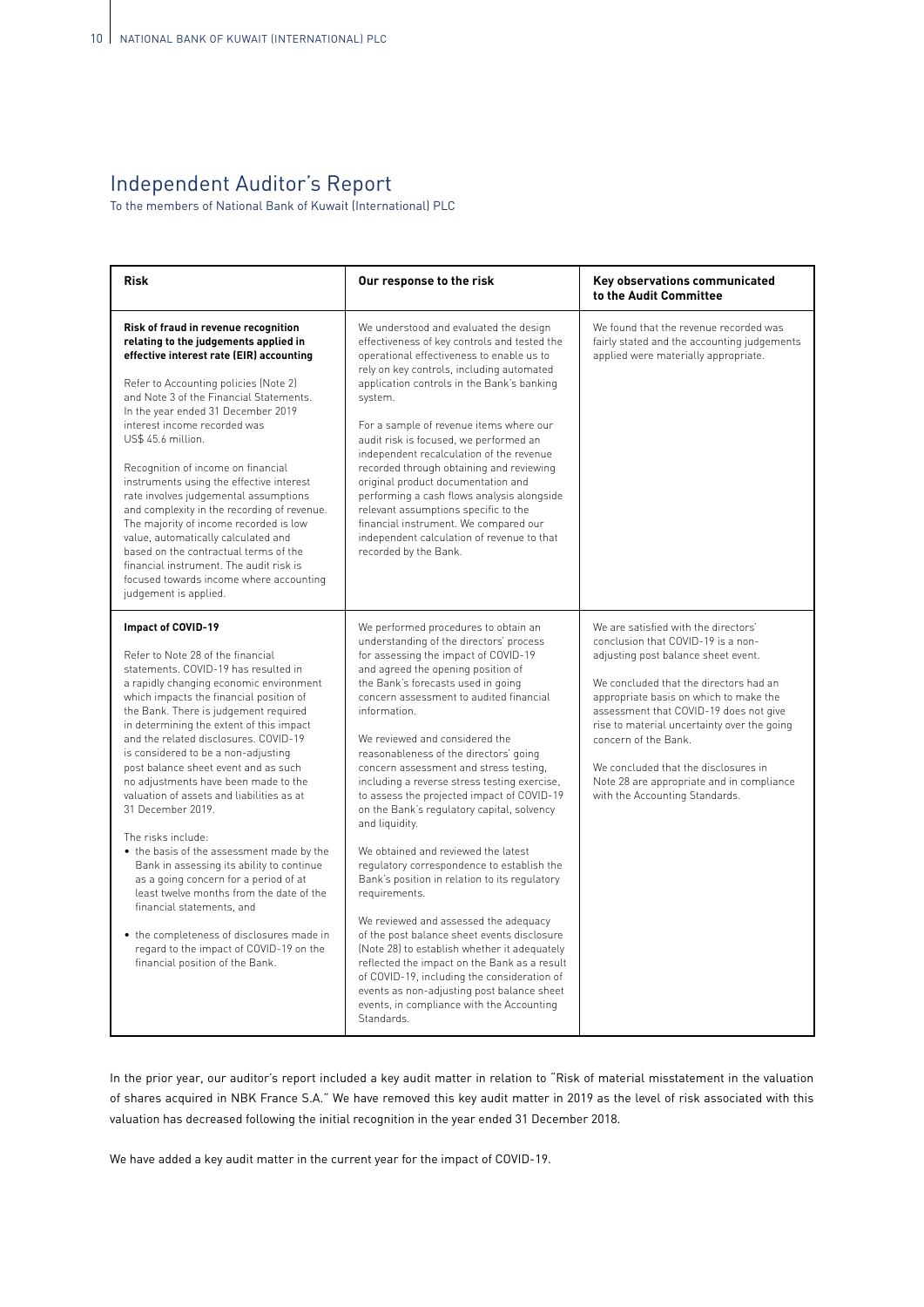To the members of National Bank of Kuwait (International) PLC

### **An overview of the scope of our audit**

### **Tailoring the scope**

Our assessment of audit risk, our evaluation of materiality and our allocation of performance materiality determine our audit scope for the Bank. This enables us to form an opinion on the financial statements. We take into account size, risk profile, the organisation of the Bank and effectiveness of controls, including controls and changes in the business environment when assessing the level of work to be performed. All audit work was performed directly by the audit engagement team.

#### **Our application of materiality**

We apply the concept of materiality in planning and performing the audit, in evaluating the effect of identified misstatements on the audit and in forming our audit opinion.

#### **Materiality**

*The magnitude of an omission or misstatement that, individually or in the aggregate, could reasonably be expected to influence the*  economic decisions of the users of the financial statements. Materiality provides a basis for determining the nature and extent of our *audit procedures.*

We determined materiality for the Bank to be US\$ 1,600,000 (2018: US\$ 1,655,000), which is 5% of pre-tax income (2018: 5% of adjusted pre-tax income). We believe that pre-tax income to be the most appropriate measurement basis for determining our materiality. The primary stakeholders of the financial statements are the parent company, National Bank of Kuwait S.A.K.P., and the Bank's regulators who regard the operating performance, particularly profit before tax, as the most relevant measure as this reflects profits available for distribution to shareholders or to be retained as part of the Bank's equity.

#### **Performance materiality**

The application of materiality at the individual account or balance level. It is set at an amount to reduce to an appropriately low level the *probability that the aggregate of uncorrected and undetected misstatements exceeds materiality.*

On the basis of our risk assessments, together with our assessment of the Bank's overall control environment, our judgement was that performance materiality was 50% (2018: 50%) of our planning materiality, namely US\$ 800,000 (2018: US\$ 825,000). We have set performance materiality at this percentage due to our expectations about the likelihood of misstatements, primarily based on prior year experience.

#### **Reporting threshold**

*An amount below which identified misstatements are considered as being clearly trivial.*

We agreed with the Audit Committee that we would report to them all uncorrected audit differences in excess of US\$ 80,000 (2018: US\$ 82,000), which is set at 5% of planning materiality, as well as differences below that threshold that, in our view, warranted reporting on qualitative grounds. We evaluate any uncorrected misstatements against both the quantitative measures of materiality discussed above and in light of other relevant qualitative considerations in forming our opinion.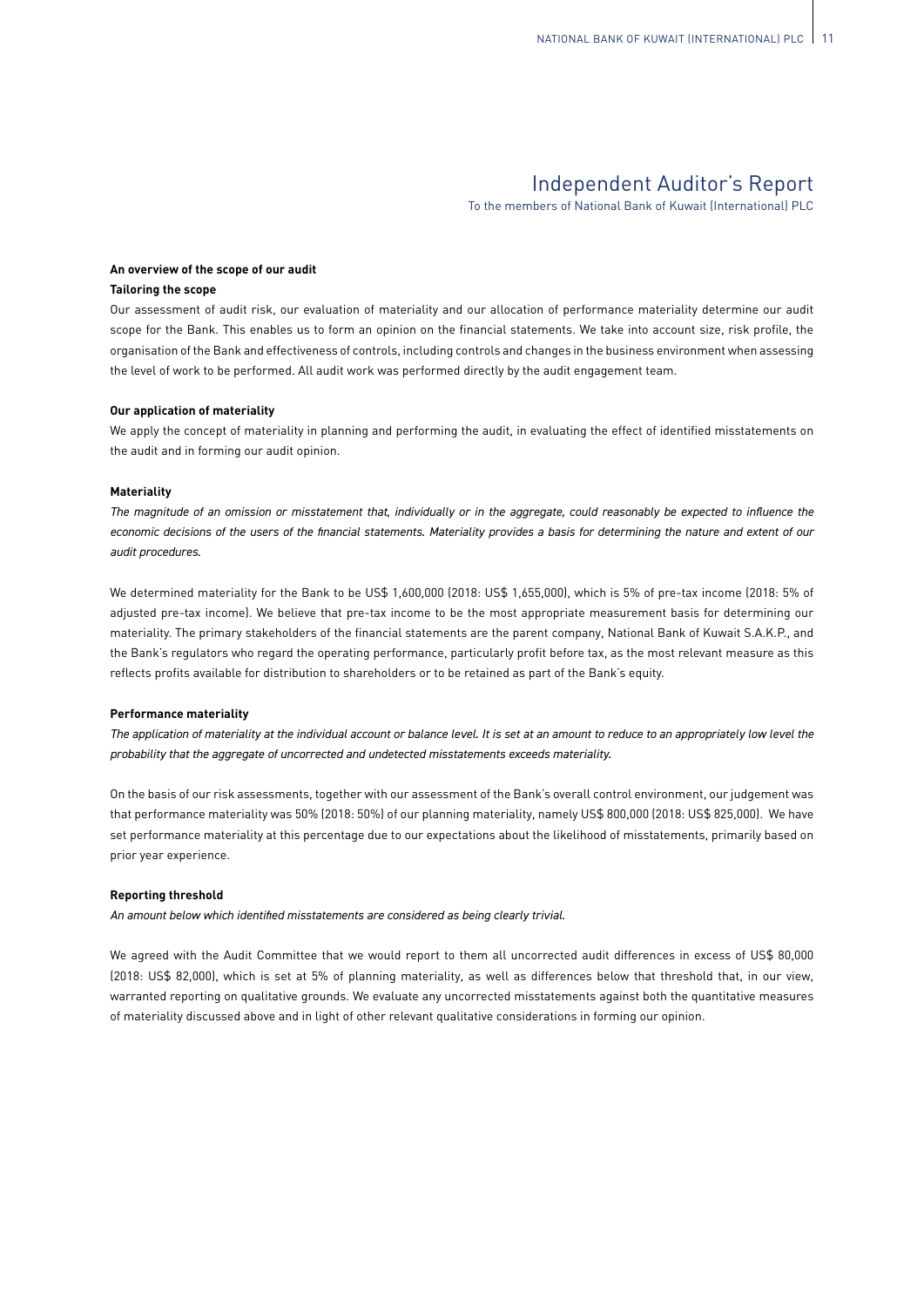To the members of National Bank of Kuwait (International) PLC

### **Other information**

The other information comprises the information included in the annual report, other than the financial statements and our auditor's report thereon. The directors are responsible for the other information.

Our opinion on the financial statements does not cover the other information and, except to the extent otherwise explicitly stated in this report, we do not express any form of assurance conclusion thereon.

In connection with our audit of the financial statements, our responsibility is to read the other information and, in doing so, consider whether the other information is materially inconsistent with the financial statements or our knowledge obtained in the audit or otherwise appears to be materially misstated. If we identify such material inconsistencies or apparent material misstatements, we are required to determine whether there is a material misstatement in the financial statements or a material misstatement of the other information. If, based on the work we have performed, we conclude that there is a material misstatement of the other information, we are required to report that fact.

We have nothing to report in this regard.

#### **Opinions on other matters prescribed by the Companies Act 2006**

In our opinion, based on the work undertaken in the course of the audit:

- the information given in the strategic report and the directors' report for the financial year for which the financial statements are prepared is consistent with the financial statements, and
- the strategic report and directors' report have been prepared in accordance with applicable legal requirements.

#### **Matters on which we are required to report by exception**

In the light of the knowledge and understanding of the Bank's and its environment obtained in the course of the audit, we have not identified material misstatements in the strategic report or directors' report.

We have nothing to report in respect of the following matters in relation to which the Companies Act 2006 requires us to report to you if, in our opinion:

- adequate accounting records have not been kept, or returns adequate for our audit have not been received from branches not visited by us; or
- the financial statements to be audited are not in agreement with the accounting records and returns; or
- certain disclosures of directors' remuneration specified by law are not made, or
- we have not received all the information and explanations we require for our audit.

## **Responsibilities of directors**

As explained more fully in the directors' responsibilities statement set out on page 7, the directors are responsible for the preparation of the financial statements and for being satisfied that they give a true and fair view and for such internal control as the directors determine is necessary to enable the preparation of financial statements that are free from material misstatement, whether due to fraud or error.

In preparing the financial statements, the directors are responsible for assessing the Bank's ability to continue as a going concern, disclosing, as applicable, matters related to going concern and using the going concern basis of accounting unless the directors either intend to liquidate the Bank or to cease operations, or have no realistic alternative but to do so.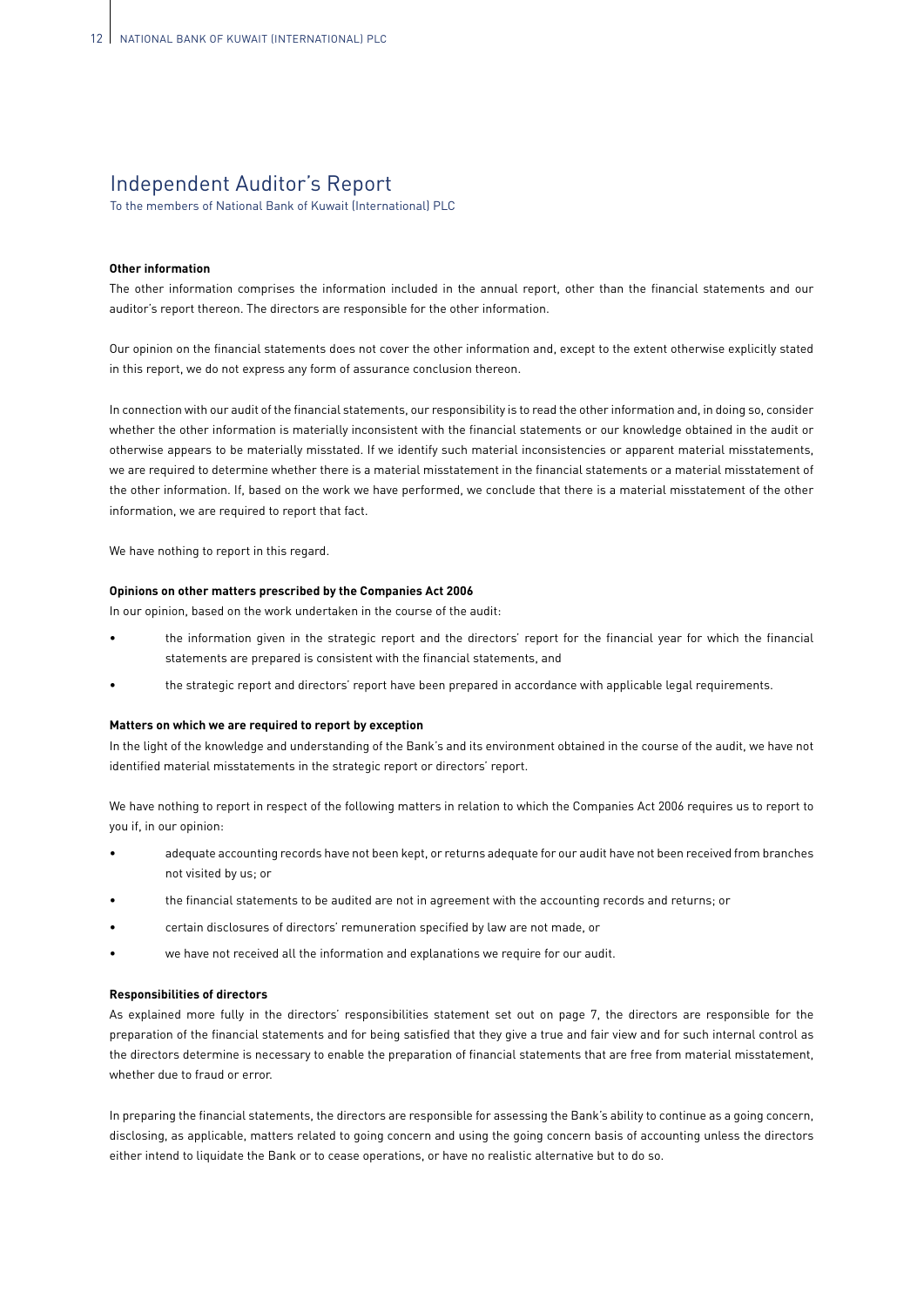To the members of National Bank of Kuwait (International) PLC

## **Auditor's responsibilities for the audit of the financial statements**

Our objectives are to obtain reasonable assurance about whether the financial statements as a whole are free from material misstatement, whether due to fraud or error, and to issue an auditor's report that includes our opinion. Reasonable assurance is a high level of assurance, but is not a guarantee that an audit conducted in accordance with ISAs (UK) will always detect a material misstatement when it exists. Misstatements can arise from fraud or error and are considered material if, individually or in the aggregate, they could reasonably be expected to influence the economic decisions of users taken on the basis of these financial statements.

#### *Explanation as to what extent the audit was considered capable of detecting irregularities, including fraud*

The objectives of our audit, in respect to fraud, are: to identify and assess the risks of material misstatement of the financial statements due to fraud; to obtain sufficient appropriate audit evidence regarding the assessed risks of material misstatement due to fraud, through designing and implementing appropriate responses, and to respond appropriately to fraud or suspected fraud identified during the audit. However, the primary responsibility for the prevention and detection of fraud rests with both those charged with governance of the entity and management.

Our approach was as follows:

- We obtained an understanding of the legal and regulatory frameworks that are applicable to the Bank and determined that the most significant are the Companies Act 2006, Financial Services and Markets Act 2000 ('FSMA'), Financial Services Act 2012 and other relevant Financial Conduct Authority ('FCA') and Prudential Regulation Authority ('PRA') regulations.
- We understood how the Bank is complying with these legal and regulatory frameworks and made enquiries of management and those responsible for legal and compliance matters. We also reviewed correspondence between the Bank and UK regulatory bodies, reviewed minutes of the Board and Audit and Risk Committee, and gained an understanding of the Bank's approach to governance, demonstrated by the Board's approval of the Bank's governance framework and the Board's review of the Bank's risk management framework and internal controls processes.
- We assessed the susceptibility of the Bank's financial statements to material misstatements, including how fraud might occur, by considering the controls that the Bank has established to address risks identified by the Bank, or that otherwise seek to prevent, deter or detect fraud. We also considered performance and incentive plan targets that their potential to influence management to manage earnings or influence the perceptions of investors.
- Based on this understanding we designed our audit procedures to identify non-compliance with such laws and regulations. Our procedures involved enquiries with the internal legal counsel and senior management, and focused testing, as referred to in the key audit matters section above.
- The Bank operates in the banking industry which is a highly regulated environment. As such, the senior statutory auditor reviewed the experience and expertise of the engagement team to ensure that the team had the appropriate competence and capabilities, which included the use of EY specialists where appropriate.

A further description of our responsibilities for the audit of the financial statements is located on the Financial Reporting Council's website at https://www.frc.org.uk/auditorsresponsibilities. This description forms part of our auditor's report.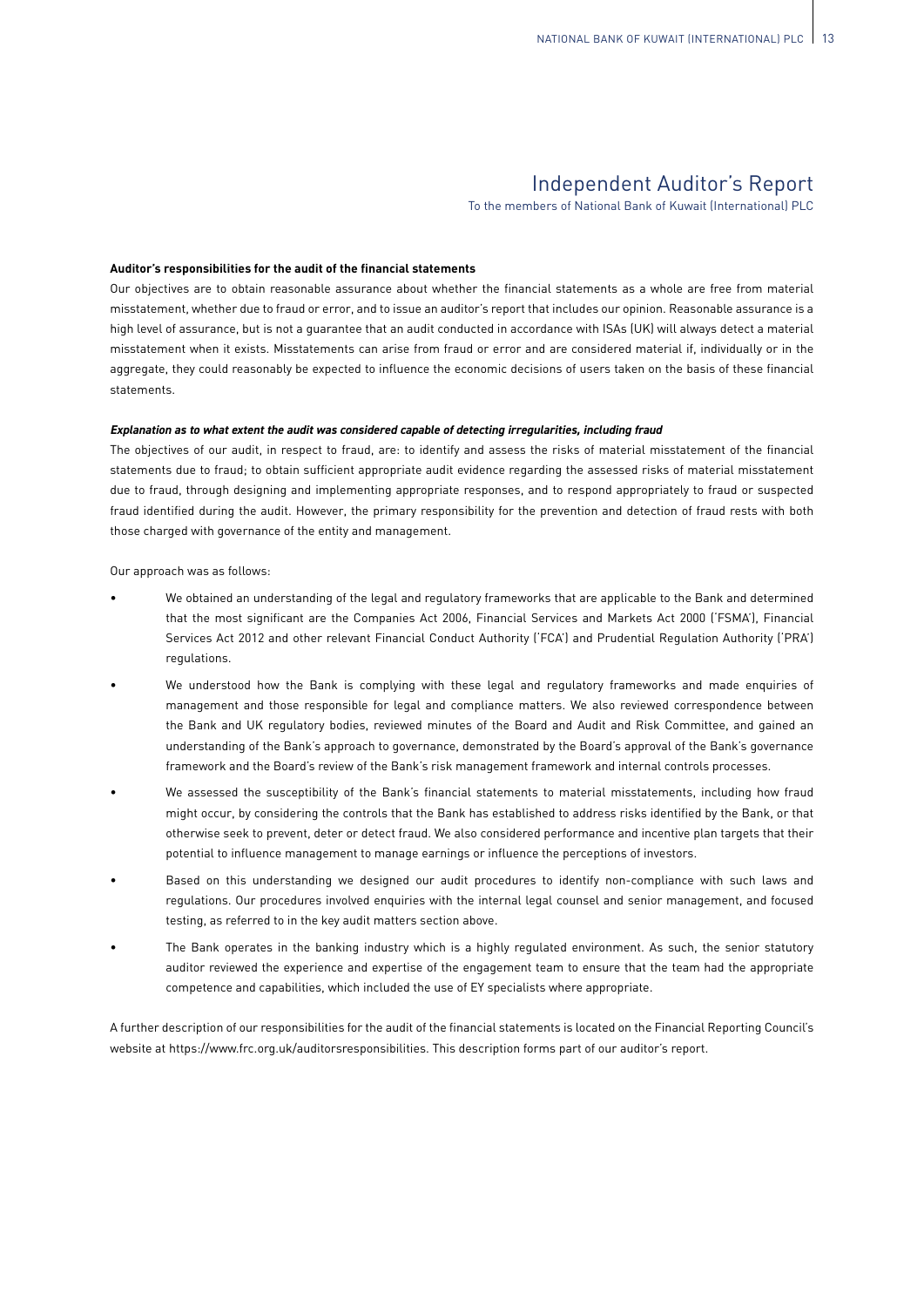To the members of National Bank of Kuwait (International) PLC

## **Other matters we are required to address**

- We were first appointed by the Bank to audit the financial statements for the year ending 31 December 1992 and have audited all subsequent financial periods. Our final period for potential reappointment is for the year ending 31 December 2020. The period of total uninterrupted engagement including previous renewals and reappointments is 28 years, covering the years ending 31 December 1992 to 31 December 2019.
- The non-audit services prohibited by the FRC's Ethical Standard were not provided to the Bank and we remain independent of the Bank in conducting the audit.
- The audit opinion is consistent with the additional report to the Audit Committee.

## **Use of our report**

This report is made solely to the Bank's members, as a body, in accordance with Chapter 3 of Part 16 of the Companies Act 2006. Our audit work has been undertaken so that we might state to the Bank's members those matters we are required to state to them in an auditor's report and for no other purpose. To the fullest extent permitted by law, we do not accept or assume responsibility to anyone other than the Bank and the Bank's members as a body, for our audit work, for this report, or for the opinions we have formed.

*Stephen Littler (Senior statutory auditor) for and on behalf of Ernst & Young LLP, Statutory Auditor London* **4 June 2020**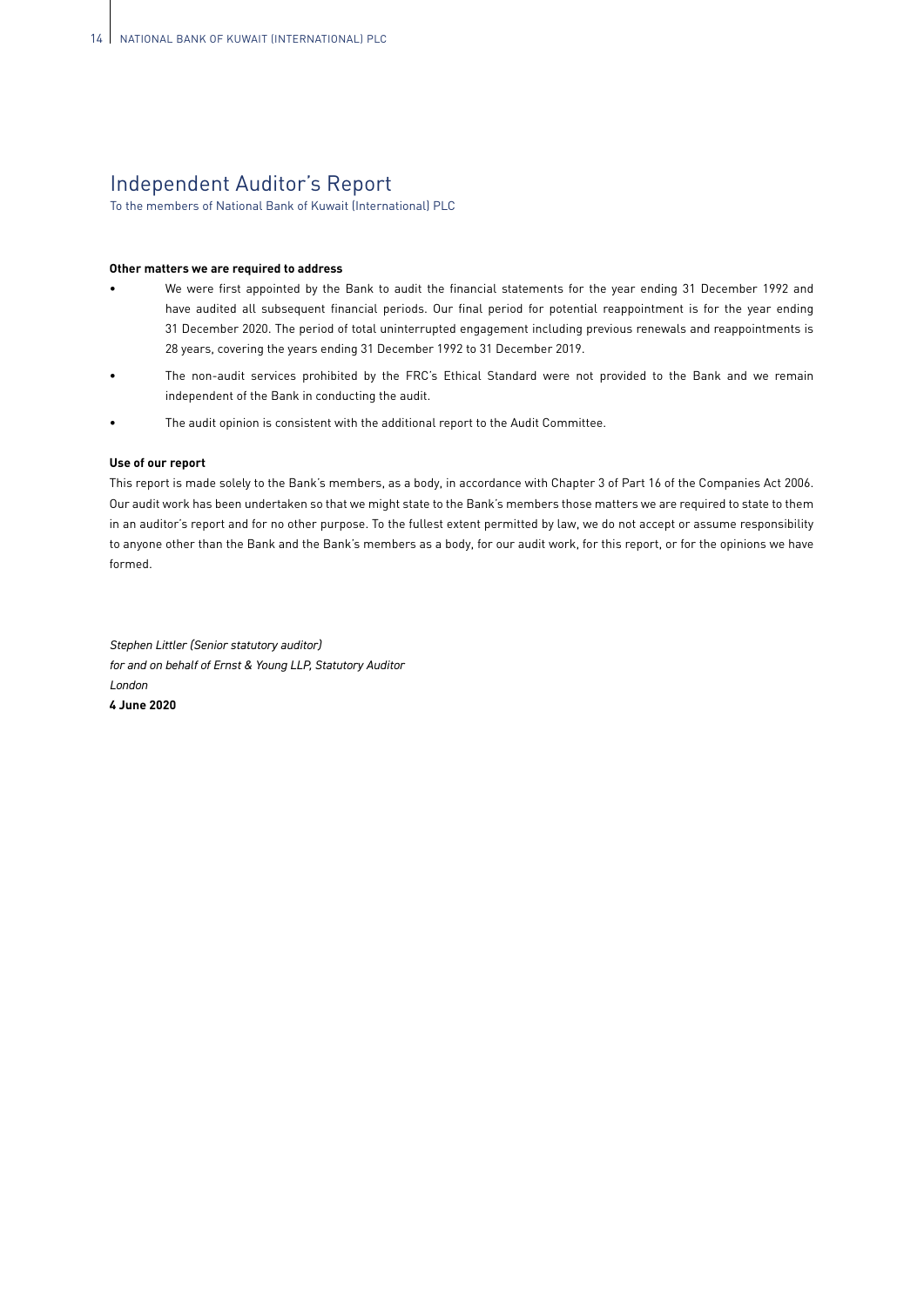## Statement of Income

For the year ended 31 December 2019

|                                              | <b>Notes</b>   | 2019<br>\$000 | 2018<br>\$000 |
|----------------------------------------------|----------------|---------------|---------------|
|                                              |                |               |               |
| Interest and similar income                  | 3              | 77,831        | 80,005        |
| Interest and similar expense                 | 4              | (26, 814)     | (31, 805)     |
| Net interest and similar income              |                | 51,017        | 48,200        |
| Net fees and commissions income              | 5              | 5,433         | 4,287         |
| Net gains from dealing in foreign currencies | 6              | 1,945         | 1,210         |
| Other operating income                       |                | 109           | 6             |
| Net operating income before ECL              |                | 58,504        | 53,703        |
| (Charge)/Gain on expected credit losses      | 26.1.3         | (645)         | 415           |
| Net operating income after ECL               |                | 57,859        | 54,118        |
| Administrative expenses                      | $\overline{7}$ | (25,627)      | (24, 721)     |
| Depreciation                                 | 17             | (1, 191)      | (608)         |
| Operating expenses                           |                | (26, 818)     | (25, 329)     |
| Profit for the year before taxation          | 8              | 31,041        | 28,789        |
| Taxation                                     | 9              | (5,443)       | (6,009)       |
| Profit from continuing operations            |                | 25,598        | 22,780        |
| <b>Discontinued operation</b>                |                |               |               |
| (Loss) on investment in Paris                |                |               | (10, 791)     |
| Profit from discontinued operations - Paris  |                |               | 4,302         |
| Profit for the year                          |                | 25,598        | 16,291        |
|                                              |                |               |               |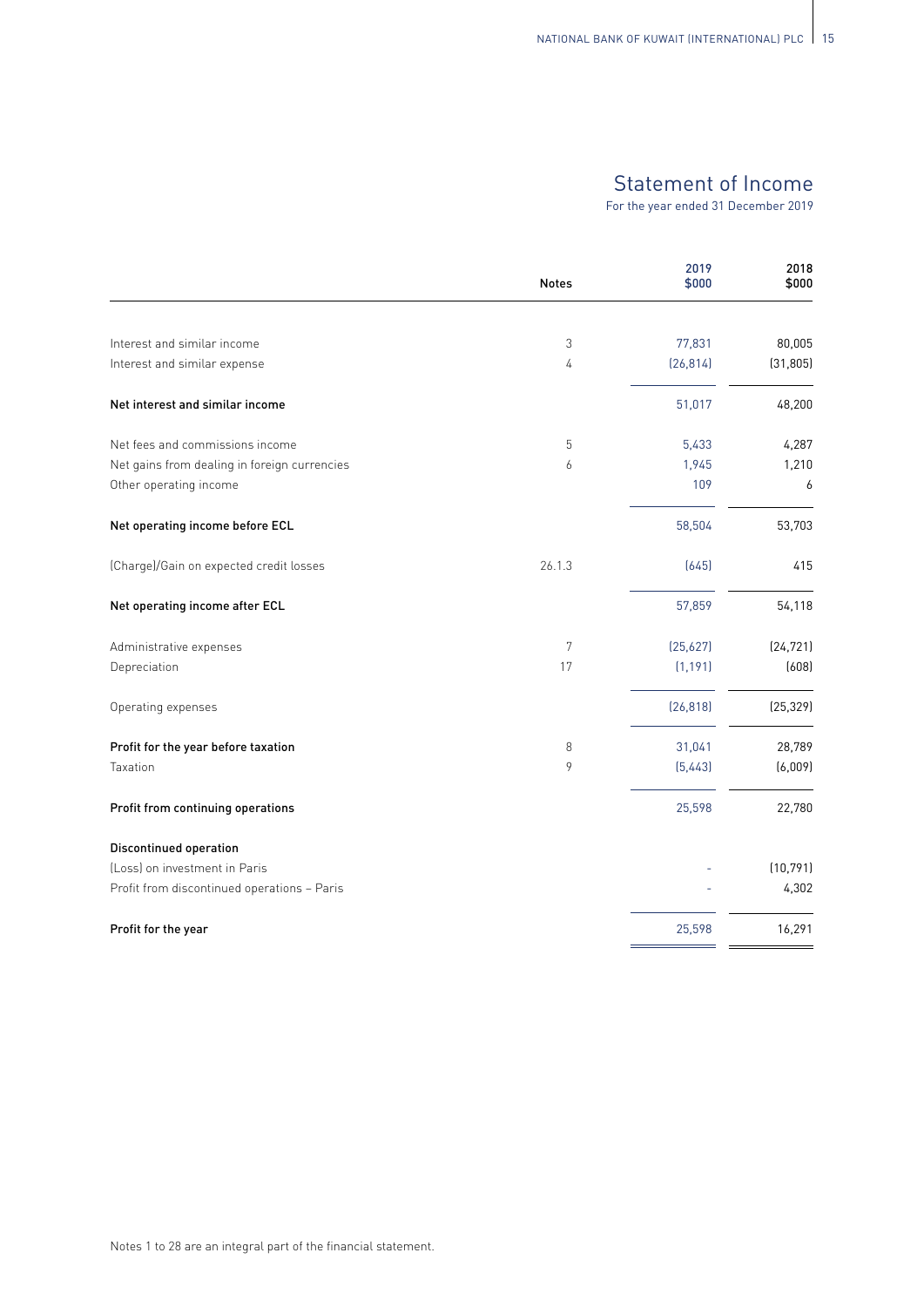## Statement of Comprehensive Income

For the year ended 31 December 2019

|                                                                           | 2019<br>\$000 | 2018<br>\$000 |
|---------------------------------------------------------------------------|---------------|---------------|
|                                                                           |               |               |
| Profit for the year                                                       | 25,598        | 16,291        |
| Other comprehensive income:                                               |               |               |
| Change in fair value of debt securities measured at FVOCI (net of tax)    | 58            | (715)         |
| Items that will be reclassified subsequently to profit or loss when       |               |               |
| specific conditions are met                                               | 58            | (715)         |
| Change in fair value of equity instruments measured at FVOCI (net of tax) | 261           | 66            |
| Items that will not be reclassified subsequently to profit or loss        | 261           | 66            |
| Other comprehensive income/(expense) for the year                         | 319           | (649)         |
| Total comprehensive income for the year                                   | 25,917        | 15,642        |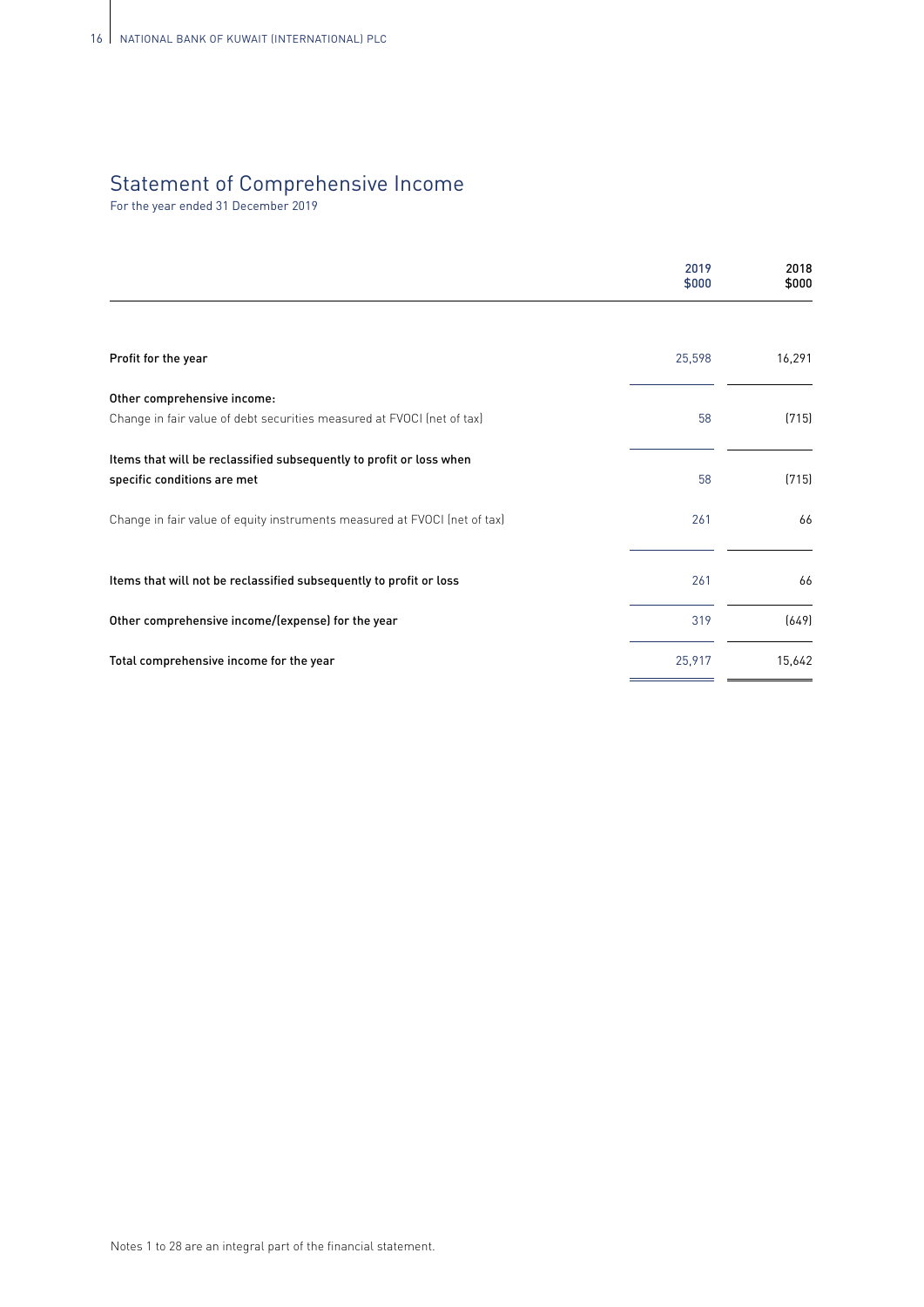# Statement of Financial Position

31 December 2019

|                                               | <b>Notes</b> | 2019<br>\$000 | 2018<br>\$000 |
|-----------------------------------------------|--------------|---------------|---------------|
|                                               |              |               |               |
| Assets                                        |              |               |               |
| Cash and cash equivalents                     | 11           | 438,575       | 223,793       |
| Deposits with banks                           | 12           | 555,201       | 830,523       |
| Loans and advances to banks                   | 13           | 4,362         | 17,404        |
| Loans and advances to customers               | 14           | 1,294,507     | 1,224,519     |
| Investment securities                         | 15           | 226,602       | 174,204       |
| Investment in group entity                    | 16           | 49,209        | 49,209        |
| Fixed assets                                  | 17           | 53,095        | 2,794         |
| Other assets                                  | 18           | 26,142        | 34,973        |
| <b>Total assets</b>                           |              | 2,647,693     | 2,557,419     |
| <b>Liabilities</b>                            |              |               |               |
| Due to banks and other financial institutions |              | 956,908       | 1,007,787     |
| Customer deposits                             |              | 1,205,720     | 1,167,190     |
| Certificates of deposit issued                |              |               | 20,000        |
| Other liabilities                             | 19           | 60,908        | 50,002        |
| <b>Total liabilities</b>                      |              | 2,223,536     | 2,244,979     |
| <b>Equity</b>                                 |              |               |               |
| Share capital                                 | 20           | 235,883       | 150,083       |
| Retained earnings                             |              | 185,650       | 160,052       |
| Cumulative changes in fair values             |              | 2,624         | 2,305         |
| <b>Total equity</b>                           |              | 424,157       | 312,440       |
| Total equity and liabilities                  |              | 2,647,693     | 2,557,419     |
|                                               |              |               |               |

The financial statements were approved by the board of directors and authorised for issue on **4 June 2020.**

Fawzi Dajani Director **4 June 2020**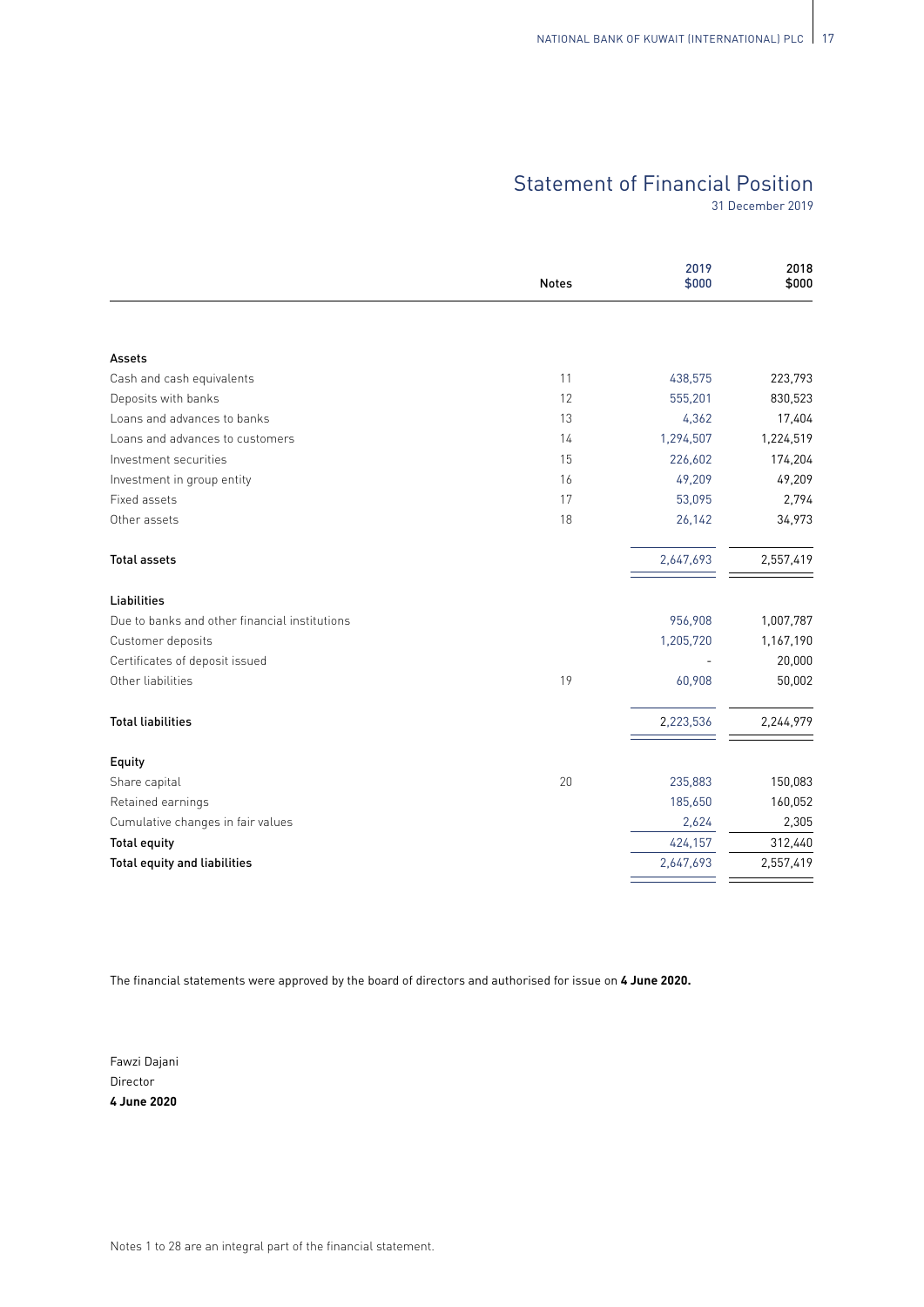## Statement of Changes in Equity

31 December 2019

|                                               |                  |                   | Cumulative                |              |
|-----------------------------------------------|------------------|-------------------|---------------------------|--------------|
|                                               | Share            | Retained          | changes in<br>fair values | <b>Total</b> |
|                                               | capital<br>\$000 | earnings<br>\$000 | \$000                     | \$000        |
|                                               |                  |                   |                           |              |
| Balances as at 31 December 2017               | 150,083          | 147,582           | 2,954                     | 300,619      |
| Impact on transition to IFRS 9                |                  | (3,821)           |                           | (3,821)      |
| Restated balance at 1 January 2018            | 150,083          | 143,761           | 2,954                     | 296,798      |
| Profit for the year - continuing operations   |                  | 22,780            |                           | 22,780       |
| Profit for the year - discontinued operations |                  | (6, 489)          |                           | (6, 489)     |
| Other comprehensive (loss) for the year       |                  |                   | (649)                     | (649)        |
| Balances as at 31 December 2018               | 150,083          | 160,052           | 2,305                     | 312,440      |
| Issue of new share capital                    | 85,800           |                   |                           | 85,800       |
| Profit for the year - continuing operations   |                  | 25,598            |                           | 25,598       |
| Other comprehensive income for the year       |                  |                   | 319                       | 319          |
| Balances as at 31 December 2019               | 235,883          | 185,650           | 2,624                     | 424,157      |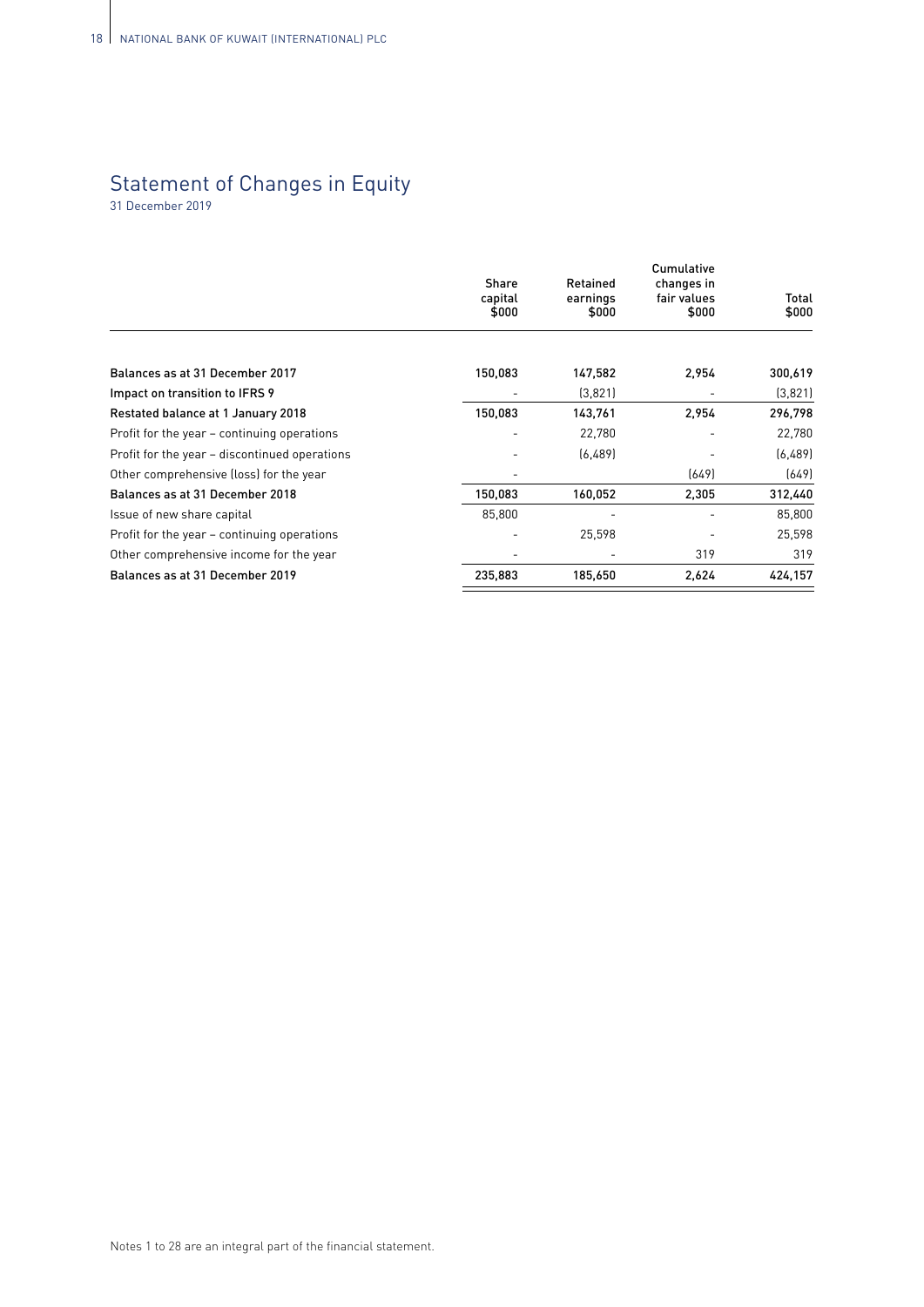31 December 2019

### 1. INCORPORATION AND REGISTRATION

The financial statements of National Bank of Kuwait (International) PLC (the "Bank") were approved by the Board of Directors on 4 June 2020. The Bank is incorporated in United Kingdom and is principally engaged in banking activities, primarily in United Kingdom. The address of registered office is NBK House, 13 George Street, London W1U 3QJ.

The Bank is a wholly-owned subsidiary of National Bank of Kuwait S.A.K.P., Kuwait. Copies of the Group financial statements of National Bank of Kuwait S.A.K.P. may be obtained from: NBK House, 13 George Street, London W1U 3QJ. National Bank of Kuwait S.A.K.P. is the ultimate parent company.

The Bank is a public company limited by shares registered in England.

## 2. SIGNIFICANT ACCOUNTING POLICIES

#### **2.1 Basis of preparation**

The financial statements have been prepared in accordance with the provisions of the Companies Act 2006 relating to banking companies and UK Financial Reporting Standard 101 'Reduced Disclosure Framework'. The Bank has taken advantage of the following exemptions under FRS 101:

- a) IAS 1 Presentation of Financial Statements, paragraph 38, to present comparative information in respect of IAS 16 Property, Plant and Equipment, paragraph 73(e).
- b) IAS 1, paragraphs 10(d), 10(f), 16, 38A, 38B, 38C, 38D and 111.
- c) The requirements of IAS 7 Statement of Cash Flows.
- d) IAS 8 Accounting Policies, Changes in Accounting Estimates and Errors, paragraphs 30 and 31.
- e) IAS 24 Related Party Disclosures, paragraph 17.
- f) The requirements in IAS 24 Related Party Disclosures to disclose related party transactions entered into between two or more members of a group, provided that any subsidiary which is a party to the transaction is wholly owned by such a member.
- g) Not applying equity accounting for holding in NBK France S.A.

The financial statements are prepared under the historical cost convention except for the measurement at fair value of derivatives and investments at fair value through other comprehensive income. In addition and as more fully described below, assets and liabilities that are hedged in fair value hedging relationships are carried at fair value to the extent of the risk being hedged.

Interest income and interest expenses on derivatives are shown net to improve presentation of interest yield and cost of funds. Deferred tax assets and deferred tax liabilities have been netted in other assets.

### **2.2 Going concern**

The directors have performed a detailed assessment of the uncertainties prevailing as a result of the COVID-19 pandemic as they relate to the adoption of the going concern principle. This includes increasing expected credit losses on its loans and advances to customers, pressures on customer deposits and the impact of these factors and reduced lending activity on the financial performance of the Bank and the Bank's surplus to regulatory requirements.

As disclosed in Note 27, the Bank is compliant with regulatory capital and holds surpluses above regulatory minima. Whilst the COVID-19 outbreak may erode regulatory capital the stress testing performed by management has shown that only in remote possibility scenarios are the requirements breached.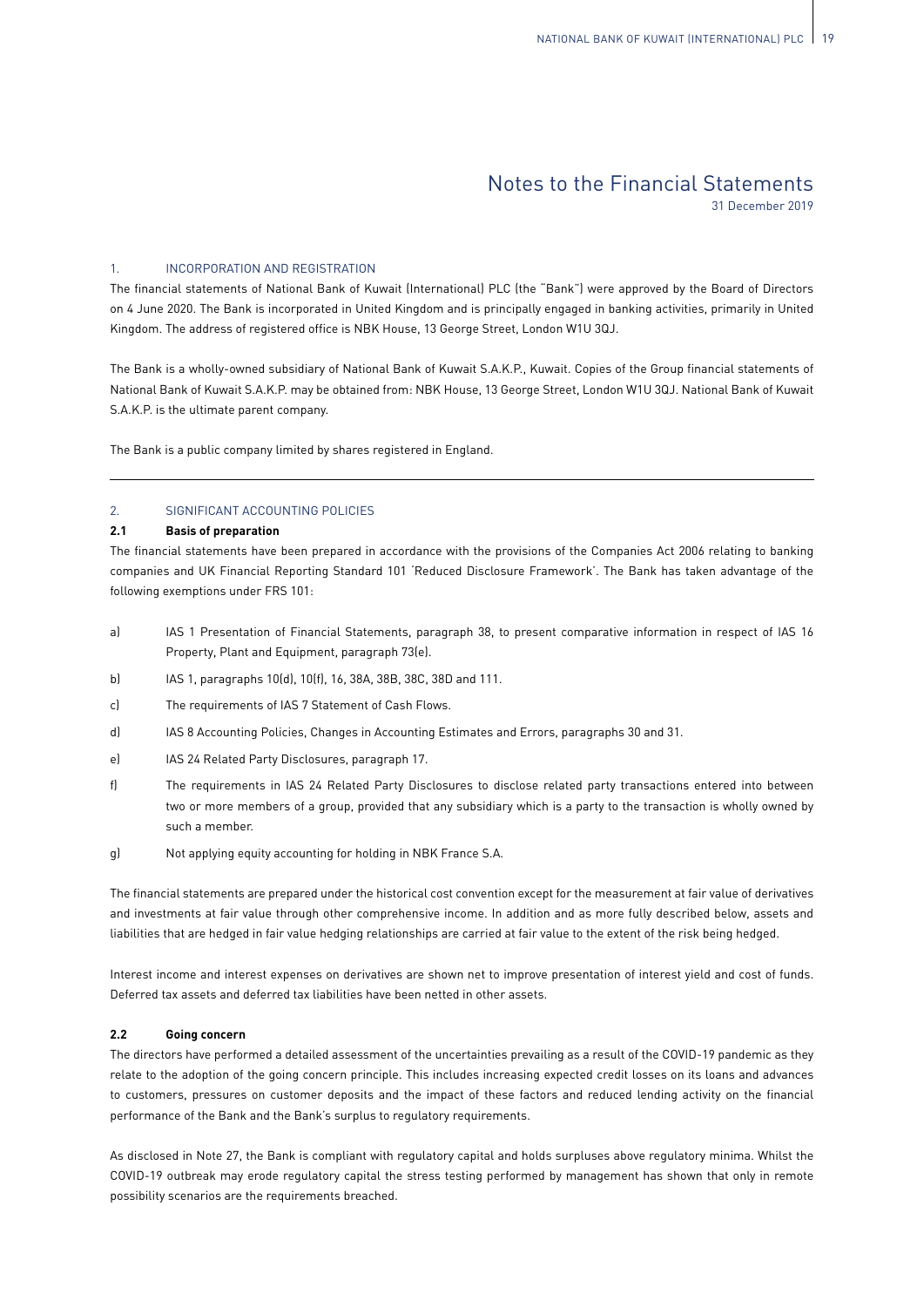31 December 2019

## 2. SIGNIFICANT ACCOUNTING POLICIES (continued)

The Bank carefully monitors its liquidity position and management have performed a detailed forecast and stress test to consider the uncertainties arising out of COVID-19 pandemic and the potential impact on the ability of the Bank to meet its liabilities as they fall due. In all reasonable scenarios the Bank maintains surpluses to these requirements and as such the uncertainty relating to liquidity management is not considered to be material.

Based on the assessment performed, as stated within the directors' report, the directors have a reasonable expectation that the Bank is well placed to manage its business risks and meet its capital and liquidity requirements over the next twelve months and therefore have a reasonable expectation that the Bank has adequate resources to continue in operational existence for the foreseeable future. Accordingly, the directors continue to consider it appropriate to adopt the going concern basis in the preparation of the financial statements.

## **2.3 Changes in accounting policies**

## *a) IFRS 16: Leases*

On 1 January 2019, the Bank adopted the requirements of IFRS 16 using modified retrospective approach. This standard introduces new or amended requirements with respect to lease accounting. It introduces significant changes to lessee accounting by removing the distinction between operating and finance lease and requiring the recognition of a right-of-use ('ROU') asset and a lease liability at commencement of all leases, except for short-term leases and leases of low value assets when such recognition exemptions are adopted.

In contrast to lessee accounting, the requirements for lessor accounting have remained largely unchanged. As the Bank applied IFRS 16 using the modified retrospective approach and therefore the comparative information has not been restated. Lease liabilities and ROU of assets were both recorded at the present value of future lease payments, thus no impact was recorded on the opening retained earnings.

The impact of adoption of IFRS 16 on the Bank's financial statements is described below.

### **i) Impact of the new definition of a lease**

The Bank has made use of the practical expedient available on transition to IFRS 16 not to reassess whether a contract is or contains a lease. Accordingly, the definition of a lease in IAS 17 and IFRIC 4 will continue to be applied to those contracts entered or modified before 1 January 2019. The change in definition of a lease mainly relates to the concept of control. IFRS 16 determines whether a contract contains a lease on the basis of whether the customer has the right to control the use of an identified asset for a period of time in exchange for consideration. This is in contrast to the focus on 'risks and rewards' in IAS 17 and IFRIC 4. In preparation for the first time application of IFRS 16, the Bank has carried out an implementation project which has shown that the new definition in IFRS 16 will not significantly change the scope of contracts that meet the definition of a lease for the Bank.

## **ii) Impact on lessee accounting**

### *Former operating leases*

IFRS 16 changes how the Bank accounts for lease previously classified as operating lease under IAS 17 which were off balance sheet.

By applying the new standard, the Bank:

- a) recognises ROU asset and lease liability in the Statement of Financial Position, initially measured at the present value of the future lease payment.
- b) recognises depreciation of ROU asset and interest on lease liability in profit or loss.

Lease incentives (e.g. rent-free period) are recognised as part of the measurement of the ROU asset and lease liability whereas under IAS 17 they resulted in the recognition of a lease incentive, amortised as a reduction of rental expenses generally on a straight line basis.

Under IFRS 16, the ROU asset is tested for impairment in accordance with IAS 36. For short-term leases (lease term of 12 months or less) and leases of low value asset, the Bank will opt to recognise a lease expense on a straight line basis as permitted by IFRS 16.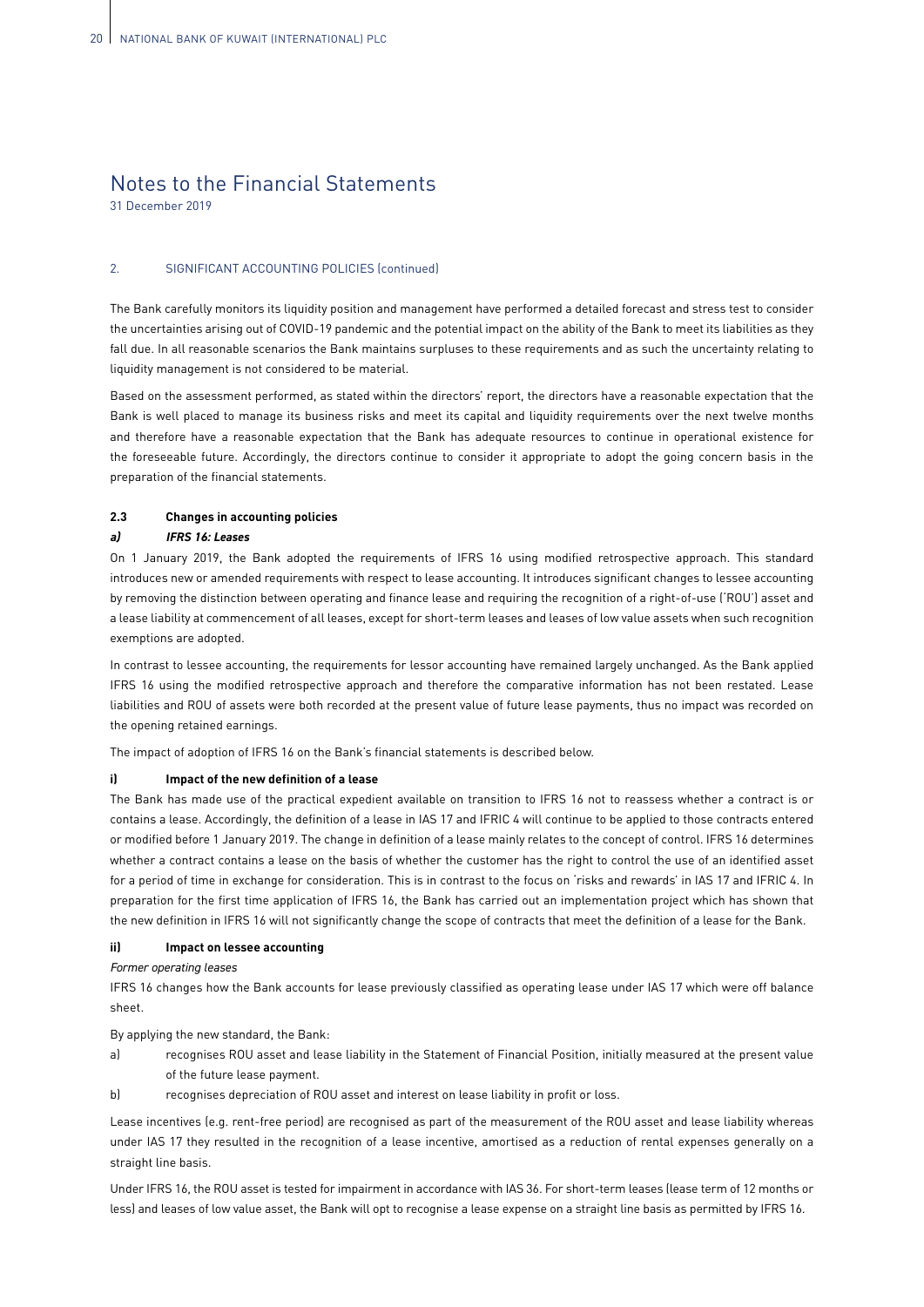31 December 2019

## 2. SIGNIFICANT ACCOUNTING POLICIES (continued)

#### *Former finance leases*

The main difference between IFRS 16 and IAS 17 with respect to contracts formerly classified as finance lease is the measurement of the residual value guarantees provided by the lessee to the lessor. IFRS 16 requires that the Bank recognises as part of its lease liability only the amount expected to be payable under a residual value guarantee rather than the maximum amount guaranteed as required by IAS 17. This did not have any impact on the Bank's financial statements.

### **iii) Impact on lessor accounting**

IFRS 16 does not change substantially how a lessor accounts for a lease. Under IFRS 16, a lessor continues to classify leases as either finance lease or operating lease and account for those two types of leases differently. However, it has changed and expanded the disclosures required in particularly with regard to how a lessor manages the risks arising from its residual interest in leased asset.

## **iv) Financial impact of initial application of IFRS 16**

The weighted average lessee incremental borrowing rate applied to lease liabilities recognised in the statement of financial position on 1 January 2019 is 0.61%.

The Bank presents the ROU asset in 'land and premises' and lease liabilities in 'other liabilities' in the Statement of Financial Position. The carrying value of the ROU asset and lease liabilities as at 31 December 2019 amounted to be US\$ 312,749 and US\$ 336,591 respectively.

Depreciation charge for the ROU asset for the year amounted to US\$ 416,998 and is included in 'depreciation of premises and equipment' in the statement of income. Rent expenses included in 'other administrative expenses' is higher to the extent of US\$ 23,842 during the period as a result of applying IFRS 16.

## *b) IFRIC 23: Uncertainty over income tax treatments*

The Bank has adopted IFRIC 23 for the first time in the current year. IFRIC 23 sets out how to determine the accounting tax position when there is uncertainty over income tax treatments. The interpretation requires the Bank to:

- determine whether uncertain tax positions are assessed separately or as a group, and
	- assess whether it is probable that a tax authority will accept an uncertain tax treatment or proposed to be used by an entity in its income tax filings:
		- if yes, the Bank should determine its accounting tax position consistently with the tax treatment used or planned to be used in its income tax filings.
		- if no, the Bank should reflect the effect of uncertainty in determining its accounting tax position using either the most likely amount or the expected value method.

#### *c) Accounting standards not applied*

At the date of authorisation of these financial statements, the Bank has not applied the following new and revised IFRS standards that have been issued but are not yet effective:

- i) Amendment to IFRS 3 Definition of a business
- ii) Amendment to IAS 1 and IAS 8 Definition of material
- iii) Conceptual Framework Amendments to Reference to the Conceptual Framework in IFRS standards
- iv) Interest Rate Benchmark Reform Amendments to IFRS 9, IAS 39 and IFRS 7

The other accounting policies applied are consistent with those used in the previous year. Amendments to IFRSs which are effective for annual accounting period starting from 1 January 2019 did not have any material impact on the accounting policies, financial position or performance of the Bank.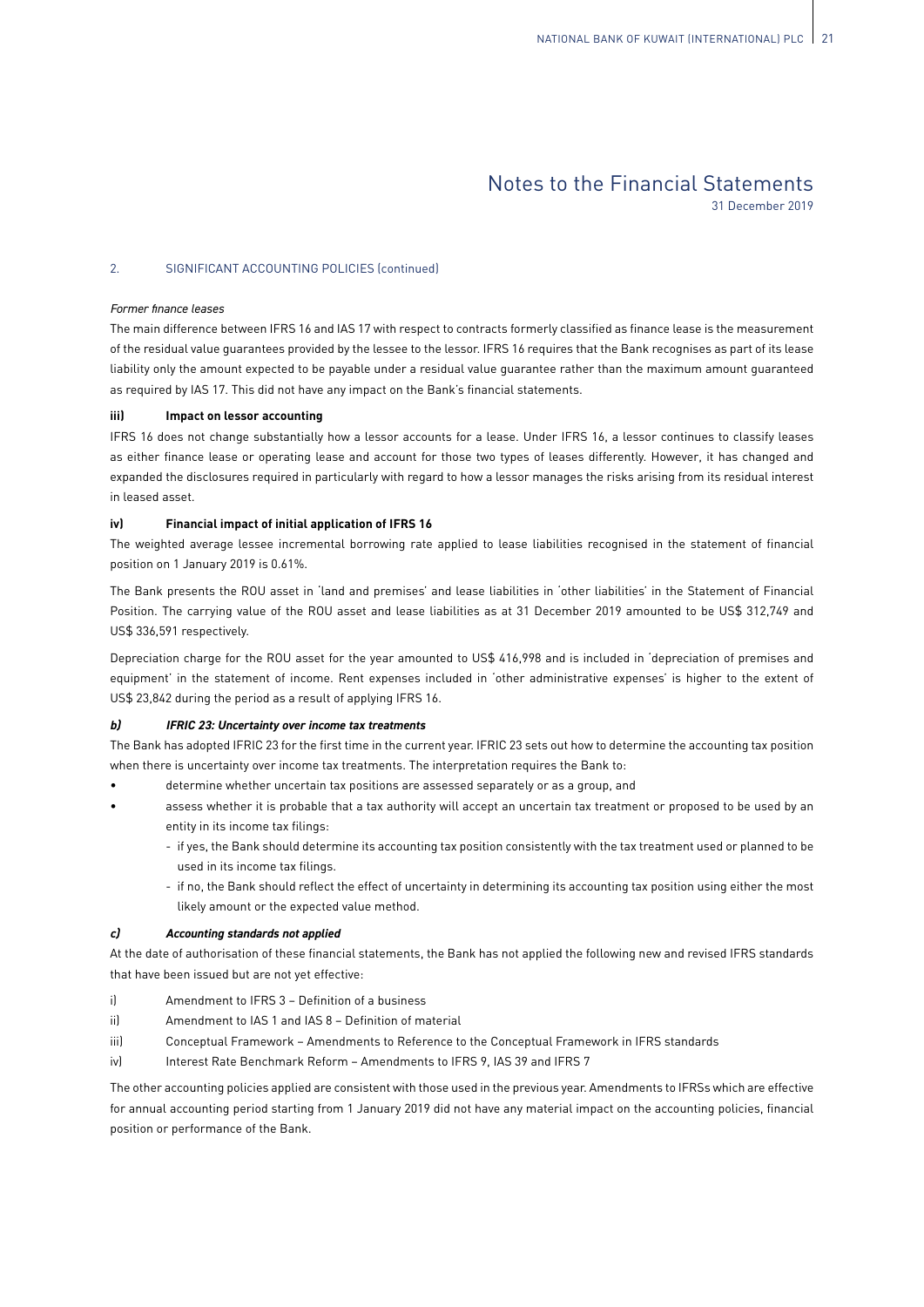31 December 2019

## 2. SIGNIFICANT ACCOUNTING POLICIES (continued)

### **2.4 IFRS 9: Financial Instruments**

The Bank applies IFRS 9 Financial Instruments to the recognition, classification and measurement, and derecognition of financial assets and financial liabilities, the impairment of financial assets and hedge accounting. IFRS 9 also significantly amends other standards dealing with financial instruments such as IFRS 7 'Financial Instruments: Disclosures'.

### *a) Classification and measurement of financial assets and liabilities*

## **Financial assets**

The Bank has applied IFRS 9 and classifies its financial assets in the following measurement categories:

- Amortised cost;
- Fair value through other comprehensive income (FVOCI), or
- Fair value through profit or loss (FVPL).

The classification requirements for debt and equity instruments are described below.

#### *Debt instruments*

Debt instruments are those instruments that meet the definition of a financial liability from the issuer's perspective, such as loans, government and corporate bonds and trade receivables purchased from clients in factoring arrangements without recourse.

Classification and subsequent measurement of debt instruments depend on:

- 1) the Bank's business model for managing the asset, and
- 2) the cash flow characteristics of the asset.

Based on these factors, the Bank classifies its debt instruments into one of the following three measurement categories:

- **Amortised cost:** Financial assets that are held for collection of contractual cash flows where those cash flows represent solely payments of principal and interest ('SPPI'), and that are not designated at FVPL, are measured at amortised cost. The carrying amount of these assets is adjusted by any expected credit loss allowance recognised and measured as described in Note **26.1.2.** Interest income from these financial assets is included in 'interest and similar income' using the effective interest rate method.
- **Fair value through other comprehensive income:** Financial assets that are held for collection of contractual cash flows and for selling the assets, where the assets' cash flows represent solely payments of principal and interest, and that not designated at FVPL, are measured at fair value through other comprehensive income (FVOCI). Movements in the carrying amount are taken through OCI, except for the recognition of impairment gains or losses, interest revenue and foreign exchange gains and loss on the instrument's amortised cost which are recognised in profit or loss. When the financial asset is derecognised, the cumulative gain or loss previously recognised in OCI is reclassified from equity to profit or loss and recognised in 'Net investment income'. Interest income from these financial assets is included in 'Interest and similar income' using the effective interest rate method.
- **Fair value through profit or loss:** Financial assets that do not meet the criteria for amortised cost or FVOCI are measured at fair value through profit or loss. A gain or loss on a debt investment that is subsequently measured at fair value through profit or loss and is not part of a hedging relationship is recognized in profit or loss and presented in the profit or loss statement within 'Net trading income' in the period in which it arises, unless it arises from debt instruments that were designated at fair value or which are not held for trading, in which case they are presented separately in 'Net investment income'. Interest income from these financial assets is included in 'Interest and similar income' using the effective interest rate method.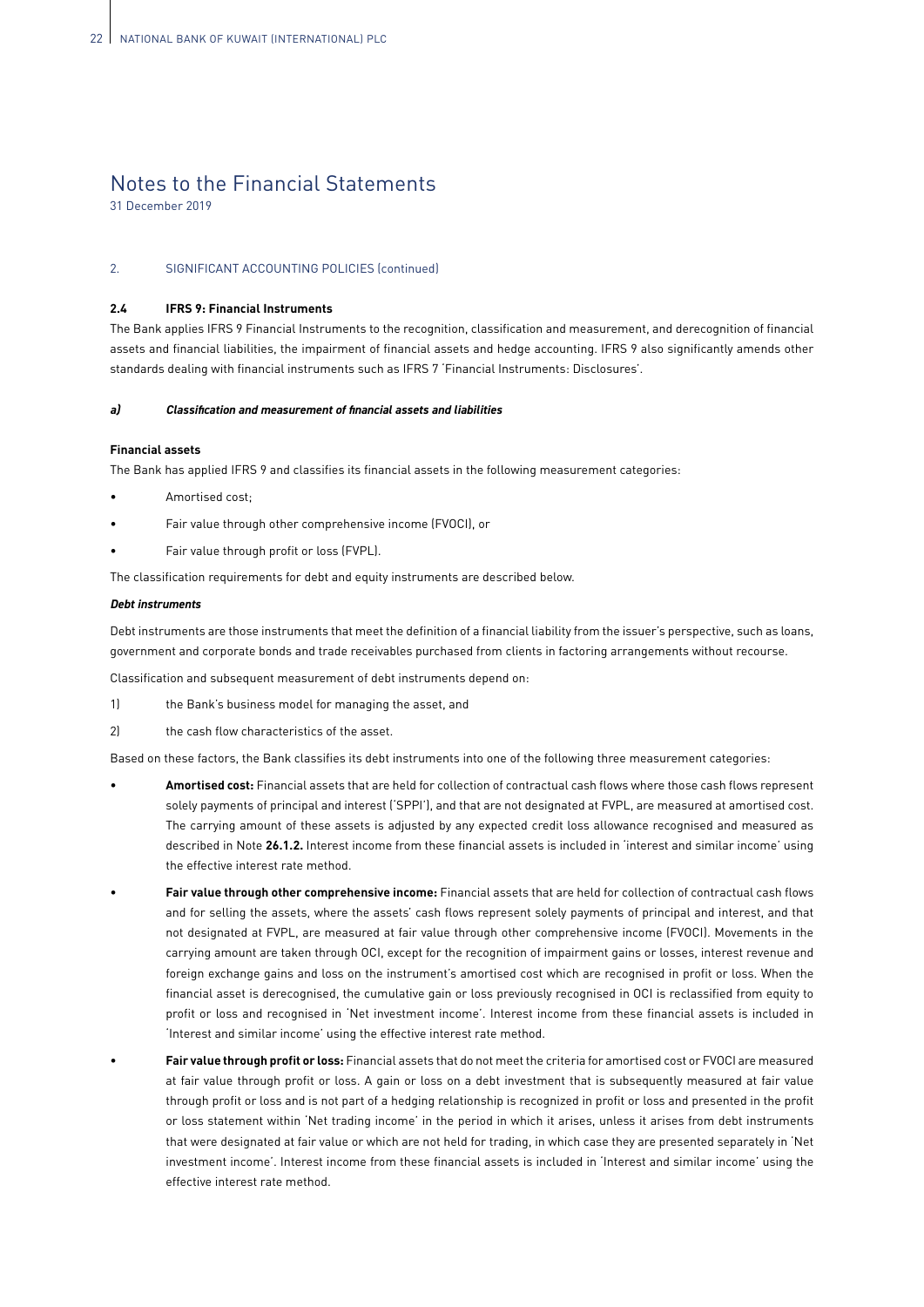31 December 2019

### 2. SIGNIFICANT ACCOUNTING POLICIES (continued)

*Business model:* The business model reflects how the Bank manages the assets in order to generate cash flows. That is, whether the Bank's objective is solely to collect the contractual cash flows from the assets or is to collect both the contractual cash flows and cash flows arising from the sale of assets. If neither of these is applicable (e.g. financial assets are held for trading purposes), then the financial assets are classified as part of the "other" business model and measured at FVPL. Factors considered by the Bank in determining the business model for a group of assets include past experience on how the cash flows for these assets were collected, how the asset's performance is evaluated and reported to key management personnel, how risks are assessed and managed and how managers are compensated.

*SPPI (solely payments of principal and interest):* Where the business model is to hold assets to collect contractual cash flows or to collect contractual cash flows and sell, the Bank assesses whether the financial instruments' cash flows represent SPPI. In making this assessment, the Bank considers whether the contractual cash flows are consistent with a basic lending arrangement, i.e. interest includes only consideration for the time value of money, credit risk, other basic lending risks and a profit margin that is consistent with a basic lending arrangement. Where the contractual terms introduce exposure to risk or volatility that are inconsistent with a basic lending arrangement, the related financial asset is classified and measured at fair value through profit or loss.

The Bank reclassifies debt instruments when, and only when, its business model for managing those assets changes. The reclassification takes place from the start of the first reporting period following the change. Such changes are expected to be very infrequent and none occurred during the period.

#### *Equity instruments*

Equity instruments are instruments that meet the definition of equity from the issuer's perspective; that is instruments that do not contain a contractual obligation to pay and that evidence a residual interest in the issuer's net assets, such as basic ordinary shares.

Equity instruments are measured at FVPL. However, the Bank management has elected, at initial recognition, to irrevocably designate an equity investment at fair value through other comprehensive income. The Bank's policy is to designate equity investments as FVOCI when those investments are held for purposes other than to generate investment returns. When this election is used, fair value gains and losses are recognised in OCI and are not subsequently reclassified to profit or loss, including on disposal. Impairment losses (and reversal of impairment losses) are not reported separately from other changes in fair value. Dividends, when representing a return on such investments, continue to be recognised in profit or loss as dividend income when the Bank's right to receive payments is established.

On sale of equity investments, the gain/loss shall not be reclassified to profit and loss account. Also, equity assets are not required to be tested for impairment as per IFRS 9.

The following explains how applying the classification requirements of IFRS 9 changes in classification of certain financial assets and liabilities held by the Bank:

#### *Investment in debt securities designated at FVOCI*

The Bank holds an investment of US\$ 192,628 in a portfolio of debt securities which has been classified as investment at FVOCI. The changes in fair value of these securities will be reclassified to profit or loss when they are disposed of.

#### *Hedged loans at FVOCI*

The Bank has a portfolio of loans which is hedged using interest rate swaps. The portfolio meets two conditions under IFRS9, i.e. business model test and cash flow characteristics test and therefore is measured at FVOCI.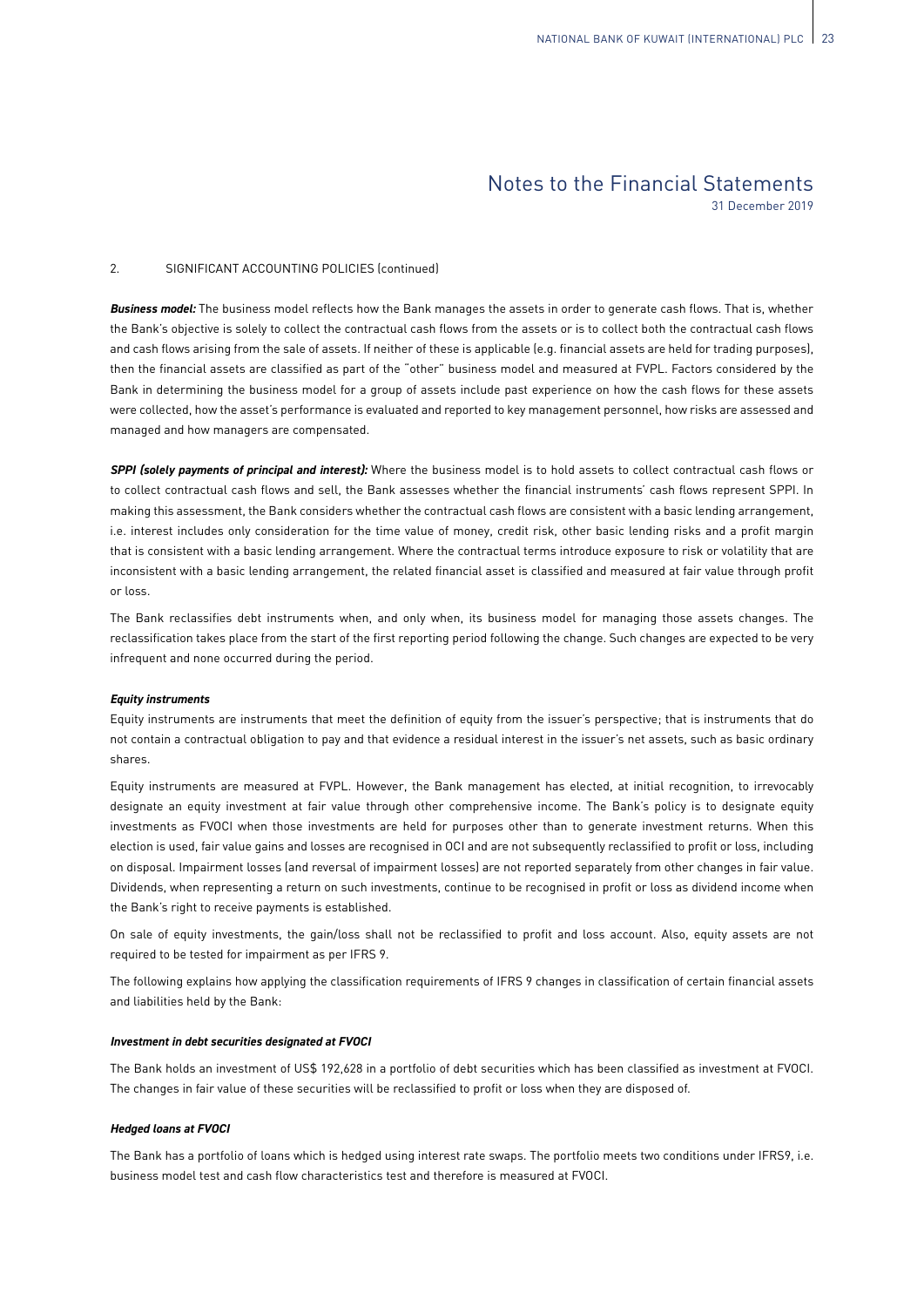31 December 2019

## 2. SIGNIFICANT ACCOUNTING POLICIES (continued)

### *Designation of equity instruments at FVOCI*

The Bank has elected to irrevocable designate strategic investment of US\$ 883,163 of equity securities at FVOCI under IFRS 9. The changes in fair value of this security will no longer be reclassified to profit or loss when they are disposed of.

## **Financial liabilities**

Financial liabilities are classified as measured at amortised cost, except for:

Financial liabilities at FVPL: this classification is applied to derivatives, financial liabilities held for trading and other financial liabilities designated as such at initial recognition. Gains or losses on financial liabilities designated at fair value through profit or loss are presented partially in other comprehensive income (change in fair value attributable to credit risk) and partially in profit or loss. If such presentation would create an accounting mismatch then the gain and loss attributable to change in credit risk of the liability is also presented in profit or loss,

A financial liability arising from the transfer of financial assets which did not qualify for derecognition whereby a financial liability is recognised for the consideration received for the transfer.

## *b) Financial guarantee contracts and loan commitments*

Financial guarantee contracts are contracts that require the issuer to make specified payments to reimburse the holder for a loss it incurs because a specified debtor fails to make payments when due, in accordance with the terms of a debt instrument. Such financial guarantees are given to banks, financial institutions and others on behalf of customers to secure loans, overdrafts and other banking facilities.

Financial guarantees contracts are initially measured at fair value and subsequently measured at the higher of:

- the amount of the loss allowance, and
- the premium received on initial recognition less income recognised in accordance with the principles of IFRS 15.

For loan commitments and financial guarantees contracts, the loss allowance is recognised as a provision. However, for contracts that include both a loan and an undrawn commitment and the Bank cannot separately identify the expected credit losses on the undrawn commitment component from those on the loan component, the expected credit losses on the undrawn commitment are recognised together with the loss allowance for the loan. To the extent that the combined expected credit losses exceed the gross carrying amount of the loan, the expected credit losses are recognised as a provision.

### *c) Impairment of financial assets*

The impairment requirements apply to financial assets measured at amortised cost, fair value through other comprehensive income, lease receivables and certain loan commitments and financial guarantee contracts. The IFRS 9 expected credit loss (ECL) model replaces the previous "incurred loss" model of IAS 39.

The ECL model contains a three-stage approach which is based on the change in credit quality of financial assets since initial recognition. Under Stage 1, where there has not been a significant increase in credit risk since initial recognition, an amount equal to 12 months ECL will be recorded. Under Stage 2, where there has been a significant increase in credit risk since initial recognition but the financial instruments are not considered credit impaired, an amount equal to the default probability weighted lifetime ECL will be recorded. Under the Stage 3, where there is objective evidence of impairment at the reporting date these financial instruments will be classified as credit impaired and an amount equal to the lifetime ECL will be recorded for the financial assets.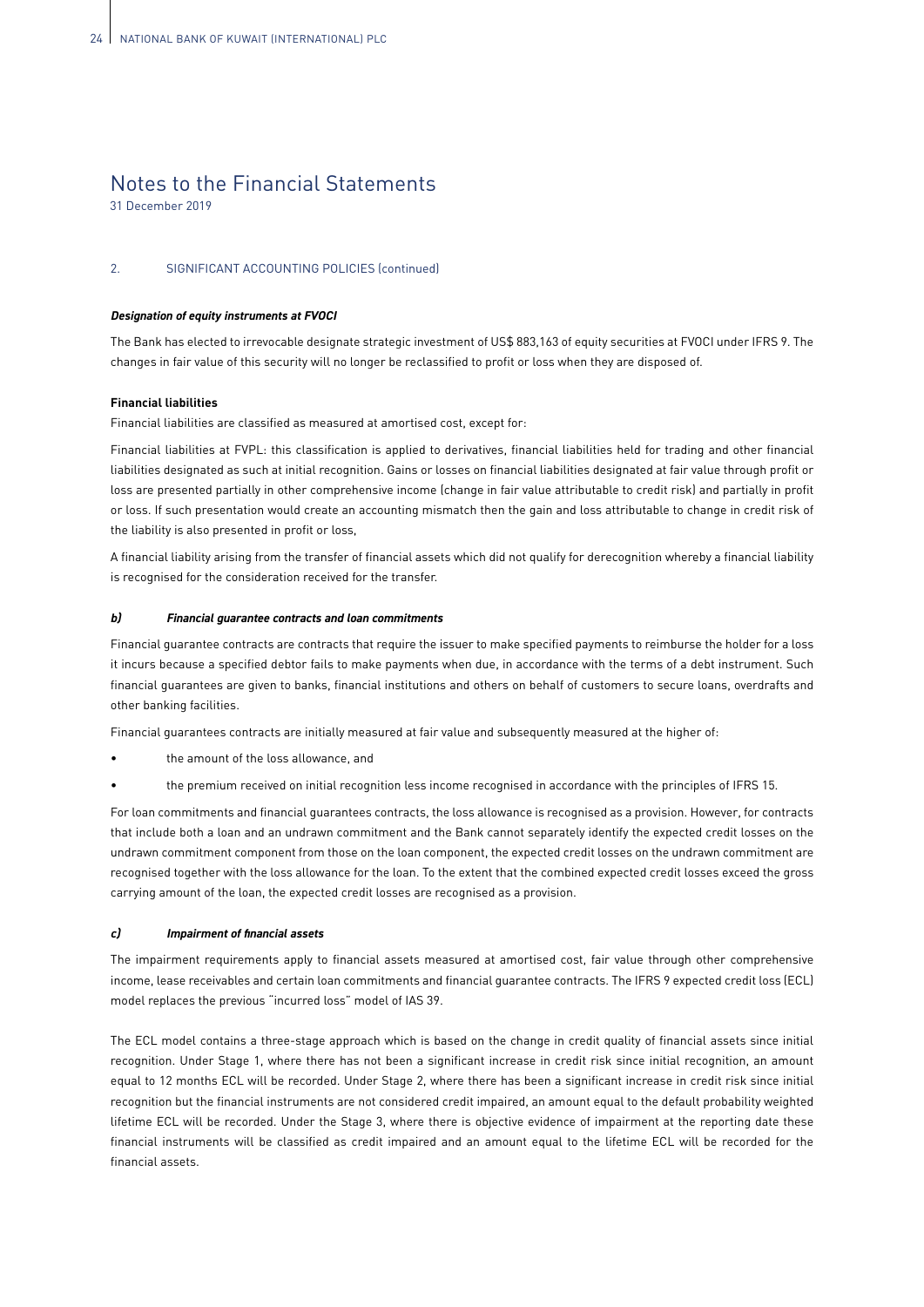31 December 2019

## 2. SIGNIFICANT ACCOUNTING POLICIES (continued)

The assessment of credit risk and the estimation of ECL are required to be unbiased and probability-weighted, and should incorporate all available information which is relevant to the assessment including information about past events, current conditions and reasonable and supportable forecasts of economic conditions at the reporting date. In addition, the estimation of ECL should take into account the time value of money. As a result, the recognition and measurement of impairment are intended to be more forward-looking and the resulting impairment charge will tend to be more volatile. Further information on the measurement of the impairment allowance under IFRS 9 can be found in note 26.1.2.

## *d) Hedge accounting*

The general hedge accounting requirements link with risk management strategy and permit hedge accounting to be applied to a variety of hedging instruments and risks. The Bank continues using the hedge accounting as per IAS 39 as this option is permissible under IFRS 9.

#### *e) Financial instruments: disclosures (IFRS 7)*

IFRS 7 Financial Instruments: Disclosures include more extensive qualitative and quantitative disclosure relating to IFRS 9 such as classification categories, three-stage impairment model, hedge accounting requirements and transition provisions.

### **2.5 IFRS 15: Revenue from contracts with customers**

Revenue under IFRS 15 is recognised as goods and services are transferred, to the extent that the transferor anticipates entitlement to goods and services. The standard also specifies a comprehensive set of disclosure requirements regarding the nature, extent and timing as well as any uncertainty of revenue and corresponding cashflows with customers. The Bank has assessed the impact of IFRS 15 and does not have any material effect on the Bank's financial statements.

#### **2.6 Foreign currencies**

The Bank has a multi-currency share capital comprising two classes of ordinary shares: GB pounds sterling and US dollars. The functional and presentation currency of the Bank is US dollars and reserves are also held in US dollars.

#### *Translation of foreign currency transactions*

Transactions in foreign currencies are initially recorded in the functional currency rate of exchange ruling at the date of the transaction. Monetary assets and monetary liabilities in foreign currencies are translated into functional currency at rates of exchange prevailing at the reporting date. Any gains or losses are taken to the statement of income. Non-monetary items in foreign currencies that are measured in terms of historical cost are translated using the rate of exchange at the date of the transaction.

## **2.7 Interest income and expenses**

Interest income and expense for all interest-bearing financial instruments are recognised within 'interest income' and 'interest expense' in the statement of income using the effective interest method. The effective interest method is a method of calculating the amortised cost of a financial asset or a financial liability and of allocating the interest income or interest expense over the relevant period.

The effective interest rate (EIR) is the rate that exactly discounts estimated future cash payments or receipts through the expected life of the financial instrument or, when appropriate, a shorter period to the gross carrying amount of the financial asset or financial liability. Fees which are considered an integral part of the effective yield of a financial asset are recognised using the effective interest method. Once a financial asset or a group of similar financial assets has been written down as a result of an impairment loss, interest income is recognised using the rate of interest used to discount the future cash flows for the purpose of measuring the impairment loss.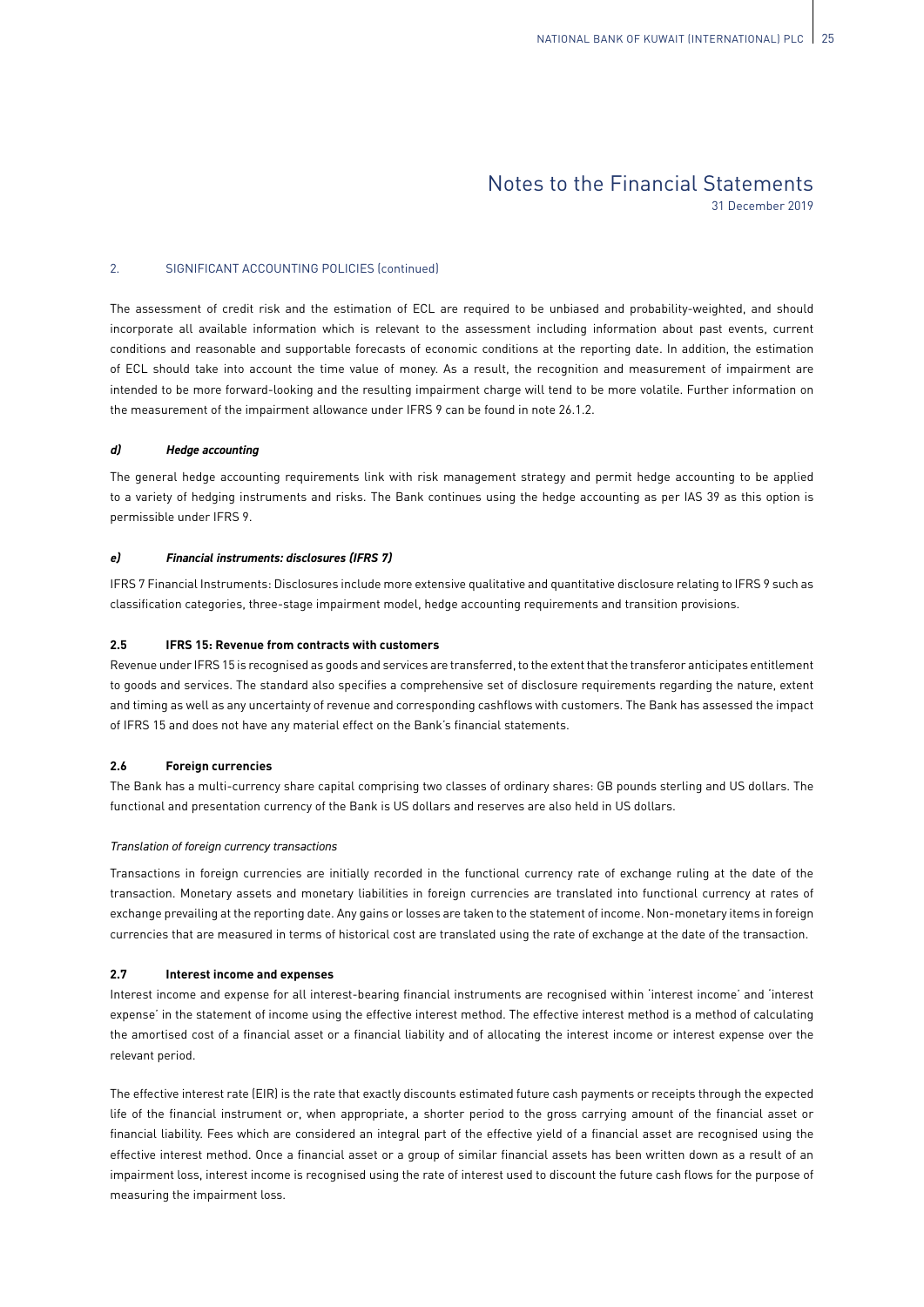31 December 2019

## 2. SIGNIFICANT ACCOUNTING POLICIES (continued)

The interest differential between the currencies involved in forward exchange contracts is included in the interest income and expenses.

### **2.8 Fees and commissions income**

Fees that are an integral part of the effective interest rate (EIR) of loans are treated as an adjustment to the effective interest rate of the loans. Such fees may include compensation for activities such as evaluating the borrower's financial condition, evaluating and recording guarantees, collateral and other security arrangements, negotiating the terms of the instrument, preparing and processing documents and closing the transaction. These fees are an integral part of generating an involvement with the resulting financial instrument. Fees can be recognised on a straight line method (SLM), where the difference between amortising fees using EIR and SLM is not material. Fee and commission income that are not considered an integral part of the interest rate of the loan should be accounted for in accordance with IFRS 15. Fees and transaction costs on financial instruments measured at fair value through profit or loss are not included in the EIR calculation and are charged to the Statement of Income as and when they are accrued/incurred.

Fee income under IFRS 15 is recognised as goods and services are transferred, to the extent that the transferor anticipates entitlement to goods and services. The standard also specifies a comprehensive set of disclosure requirements regarding the nature, extent and timing as well as any uncertainty of revenue and corresponding cash flows with customers.

As per IFRS 15, the Company applies a five-step model to determine when to recognise revenue and at what amount. Depending on whether certain criteria are met, revenue is recognised:

- i) over the life of the contract if the service is provided over the contract length
- ii) at a point in time, when the performance obligation towards the customer is fulfilled.

### **2.9 Dividend income**

Dividend income is recognised when the right to receive payment is established.

### **2.10 Assets held for sale and discontinued operations**

A non-current assets (or disposal group) are classified as held for sale if their carrying amount will be recovered principally through a sale transaction rather than through continuing use and the sale is considered to be highly probable.

A sale is considered to be highly probable if the appropriate level of management is committed to a plan to sell the asset (or disposal group), and the sale is expected to qualify for recognition as a completed sale within one year from the date that it is classified as held for sale.

A non-current asset (or disposal group) and discontinued operations held for sale are measured at the lower of carrying amount and fair value less cost to sell. Assets and liabilities of a disposal group classified as held for sale and non-current assets classified as held for sale are shown separately on the face of the balance sheet.

The results of discontinued operations comprising the post tax profit or loss account of discontinued operations and the post tax gains or loss recognised either on measurement to fair value less costs to sell or on the disposal of the discontinued operations are shown as a single amount on the face of the income statement.

A discontinued operation is a cash generating unit or group of cash generating units that has either been disposed of, or is classified as held for sale, and (a) represents a separate major line of business or geographical area of operations, (b) is part of a single co-ordinated plan to dispose of a separate major line of business or geographical assets of operations, or (c) is a subsidiary acquired exclusively with a view to resale.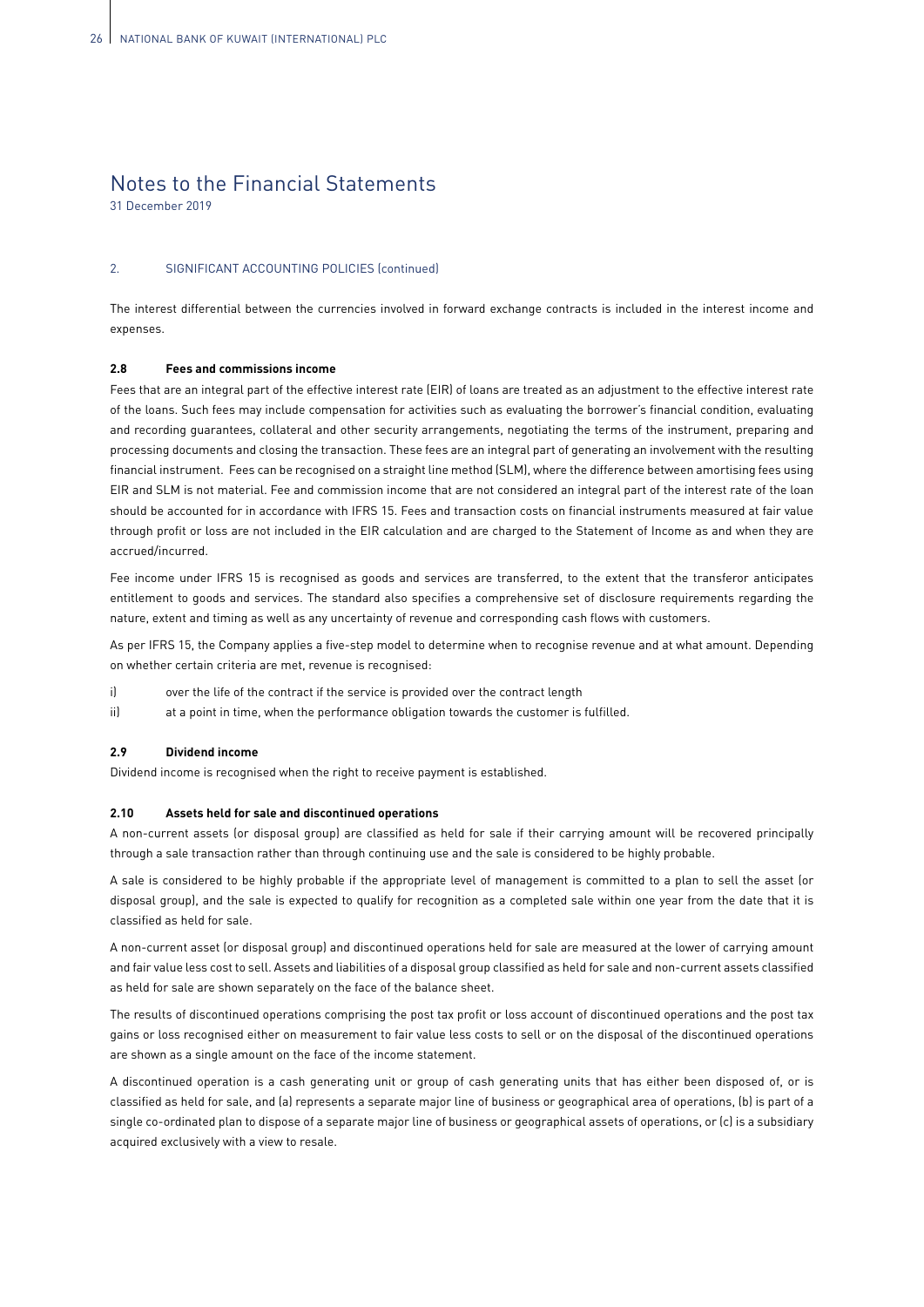31 December 2019

## 2. SIGNIFICANT ACCOUNTING POLICIES (continued)

#### **2.11 Pensions**

The Bank operates a defined contribution pension scheme for employees in the UK. The costs of providing retirement benefits are charged to the statement of income in the period in which they are incurred.

### **2.12 Taxation**

Current income tax assets and liabilities for the current year are measured at the amount expected to be recovered from or paid to the taxation authorities. The tax rates and tax laws used to compute the amounts are those that are enacted or substantively enacted, at the reporting date in the countries where the Bank operates and generates taxable income. Deferred tax assets are recognised for deductible temporary differences, carry forward of unused tax credits and unused tax losses, to the extent it is probable that taxable profit will be available to utilise these.

Deferred tax liabilities are recognised for taxable temporary differences. Deferred tax assets and liabilities are measured using tax rates and applicable legislation enacted at the reporting date.

### **2.13 Fair value measurement**

Fair value is the price that would be received to sell an asset or paid to transfer a liability in an orderly transaction between market participants at the measurement date in the principal or, in its absence, in the most advantageous market to which the Bank has access at that date.

When available, the Bank measures the fair value of an instrument using the quoted price in an active market for that instrument. A market is regarded as active if transactions for the asset or liability take place with sufficient frequency and volume to provide pricing information on an ongoing basis.

If there is no quoted price in an active market, then the Bank uses valuation techniques that maximise the use of relevant observable inputs and minimise the use of unobservable inputs. The chosen valuation technique incorporates all of the factors that market participants would take into account in pricing a transaction.

If an asset or liability measured at fair value has a bid price and an ask price, then the Bank measures assets at a bid price and liabilities at an ask price. The Bank determines whether transfers have occurred between levels in the hierarchy by reassessing categorisation (based on the lowest level input that is significant to the fair value measurement as a whole) at the end of each reporting period.

#### **2.14 Offsetting of financial assets and liabilities**

Financial assets and financial liabilities are only offset and the net amount reported in the statement of financial position when there is a legally enforceable right to set off the recognised amounts and the Bank intends to either settle on a net basis, or to realise the asset and settle the liability simultaneously.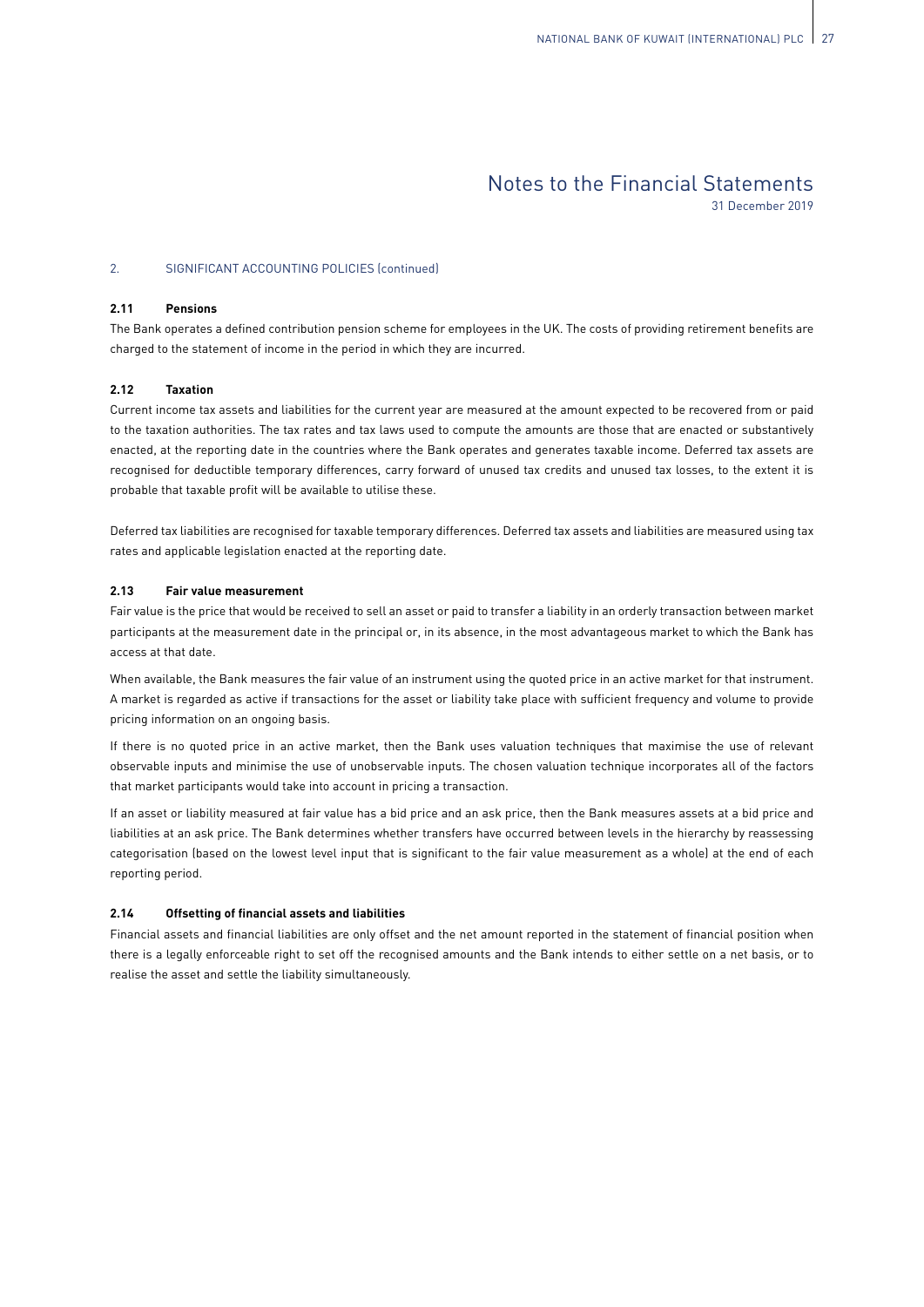31 December 2019

## 2. SIGNIFICANT ACCOUNTING POLICIES (continued)

## **2.15 Derecognition of financial assets and financial liabilities**

### **Financial assets**

A financial asset (or where applicable, a part of a financial asset or part of a group of similar financial assets) is derecognised where:

- the rights to receive cash flows from the asset have expired, or
- the Bank retains the right to receive cash flows from the asset, but has assumed an obligation to pay them in full without material delay to a third party under a 'pass through' arrangement, or
- the Bank has transferred its rights to receive cash flows from the asset and either (a) has transferred substantially all the risks and rewards of the asset, or (b) has neither transferred nor retained substantially all the risks and rewards of the asset, but has transferred control of the asset.

When the Bank has transferred its rights to receive cash flows from an asset and has neither transferred nor retained substantially all the risks and rewards of the asset nor transferred control of the asset, the asset is recognised to the extent of the Bank's continuing involvement in the asset. Continuing involvement that takes the form of a guarantee over the transferred asset is measured at the lower of the original carrying amount of the asset and the maximum amount of consideration that the Bank could be required to repay.

## **Financial liabilities**

A financial liability is derecognised when the obligation under the liability is discharged or cancelled or expired. Where an existing financial liability is replaced by another from the same lender on substantially different terms, or the terms of an existing liability are substantially modified, such an exchange or modification is treated as a derecognition of the original liability and the recognition of a new liability.

### **2.16 Derivative financial instruments**

The Bank continued using the hedge accounting as per IAS 39, as this option is permissible under IFRS 9 and does not have any significant impact on its financial position.

The Bank deals in interest rate swaps to manage interest rate risk on interest bearing assets and liabilities. Similarly the Bank deals in forward foreign exchange contracts for customers and to manage its foreign currency positions and cash flows. All derivative financial instruments of the Bank are recorded in the statement of financial position at fair value. The fair value of a derivative is the equivalent of the unrealised gain or loss from marking to market the derivative using prevailing market rates or internal pricing models.

Positive and negative fair values are reported as assets and liabilities respectively and are offset when there is both an intention to settle net and a legal right to offset exists.

For the purposes of hedge accounting, hedges are classified into two categories: (a) fair value hedges which hedge the exposure to changes in the fair value of a recognised asset or liability, and (b) cash flow hedges which hedge exposure to variability in cash flows that is either attributable to a particular risk associated with a recognised financial asset or liability or a highly probable forecast transaction. In relation to fair value hedges which meet the conditions for hedge accounting, any gain or loss from remeasuring the hedging instrument is recognised immediately in the statement of income. The hedged items are adjusted for fair value changes relating to the risk being hedged and the difference is recognised in the statement of income.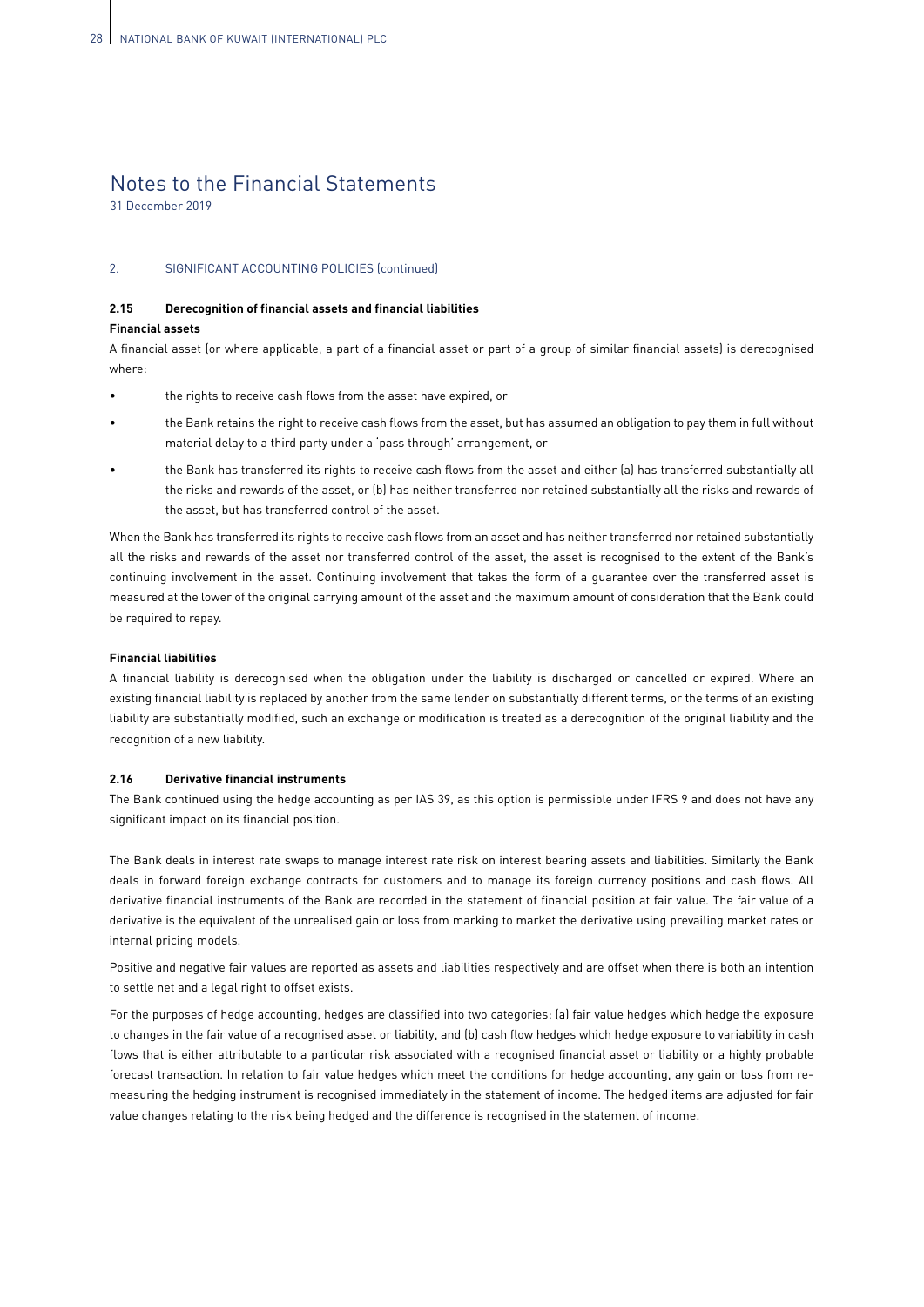31 December 2019

## 2. SIGNIFICANT ACCOUNTING POLICIES (continued)

In relation to cash flow hedges which meet the conditions for hedge accounting, the portion of the gain or loss on the hedging instrument that is determined to be an effective hedge is recognised initially in equity and any ineffective portion is recognised in the statement of income. The gains or losses on cash flow hedges recognised initially in equity are transferred to the statement of income in the period in which the hedged transaction impacts the statement of income. Where the hedged transaction results in the recognition of an asset or liability, the associated gains or losses that had initially been recognised in equity are included in the initial measurement of the cost of the related asset or liability. For hedges that do not qualify for hedge accounting, any gains or losses arising from changes in fair value of the hedging instrument are taken directly to the statement of income.

Hedge accounting is discontinued when the hedging instrument expires or is sold, terminated or exercised, no longer qualifies for hedge accounting or is revoked by the Bank. For cash flow hedges, any cumulative gain or loss on the hedging instrument recognised in equity remains in equity until the forecast transaction occurs. In the case of fair value hedges of interest bearing financial instruments, any adjustment relating to the hedge is amortised over the remaining term to maturity. Where the hedged transaction is no longer expected to occur, the net cumulative gain or loss recognised in equity is transferred to the statement of income.

## **2.17 Trade and settlement date accounting**

All "regular way" purchases and sales of financial assets are recognised on the trade date, i.e. the date that the Bank commits to purchase or sell the asset. Regular way purchases or sales are purchases or sales of financial assets that require delivery of assets within the time frame generally established by regulation or convention in the market place.

#### **2.18 Investment in group undertaking**

The Bank has an investment in entity NBK France S.A. set up in 2018, a subsidiary owned by National Bank of Kuwait S.A.K.P. The Bank has used one time irrevocable option to designate the investment at 'fair value through OCI' (FVOCI) with any gain/loss recognised in OCI.

#### **2.19 Fixed assets**

Fixed assets are stated at historical cost less depreciation. Historical cost includes expenditure that is directly attributable to the acquisition of the items.

Subsequent costs are included in the asset's carrying amount or are recognised as a separate asset, as appropriate, only when it is probable that future economic benefits associated with the item will flow to the Bank and the cost of the item can be measured reliably. All other repairs and maintenance are charged to the statement of income during the period in which they are incurred.

Depreciation is provided on the depreciable amount of other items of premises and equipment on a straight line basis over their estimated useful life. The depreciable amount is the gross carrying value, less the estimated residual value at the end of its useful life. The estimated useful life of fixed assets is as follows:

| Freehold property                | $:50$ years  |
|----------------------------------|--------------|
| Property improvements            | $: 15$ years |
| Fixtures, fittings and equipment | : 5 years    |
| Motor vehicle                    | : 4 years    |
| Computer equipment               | : 3 years    |

Residual values and useful lives of assets are reviewed, and adjusted if appropriate, at each reporting date. The carrying values of tangible fixed assets are reviewed for impairment when events or changes in circumstances indicate that the carrying value may not be recoverable. Gains and losses on disposals are determined by comparing proceeds with the carrying amount. These are included in the statement of income.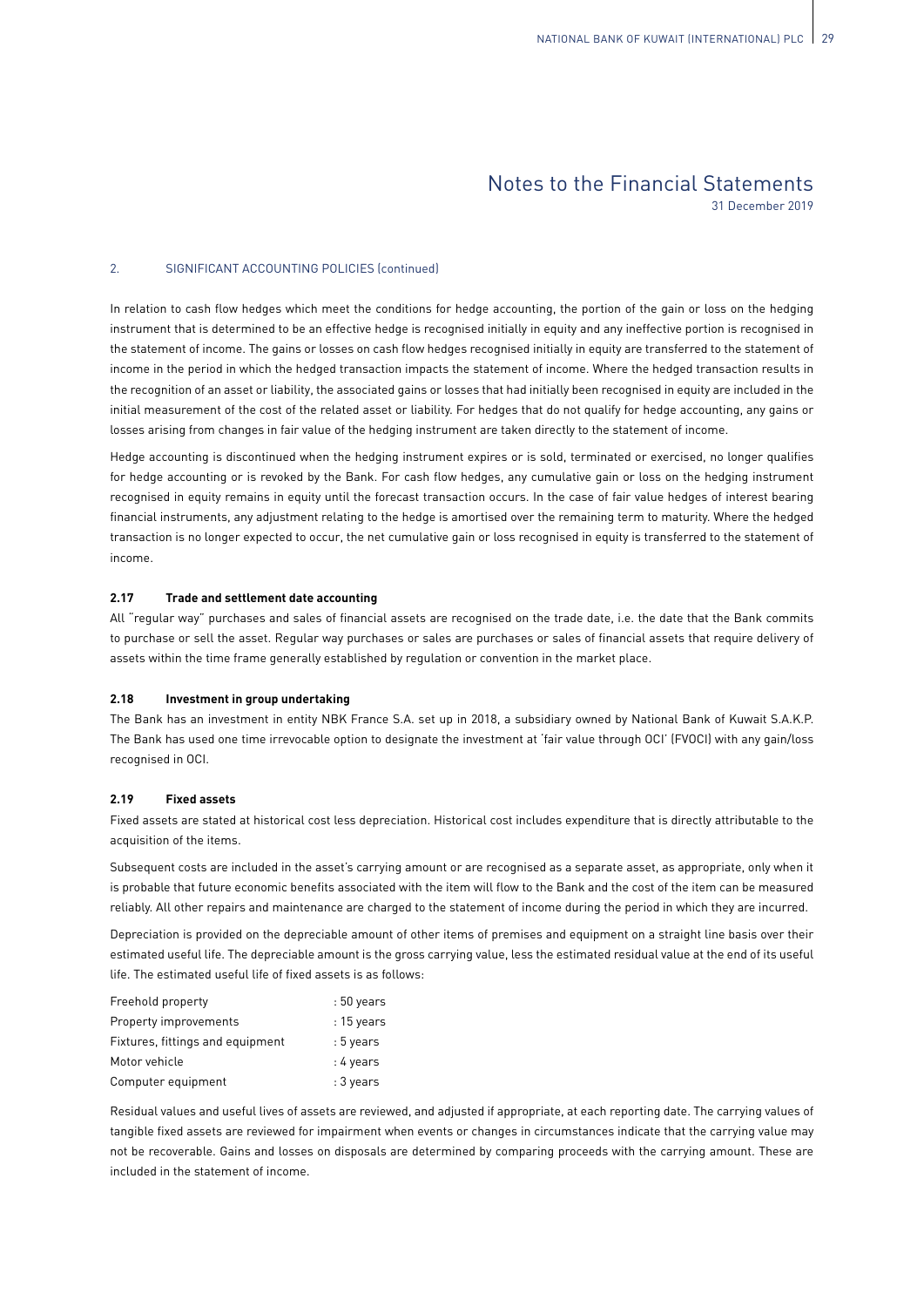31 December 2019

## 2. SIGNIFICANT ACCOUNTING POLICIES (continued)

### **2.20 Due to Banks and Financial Institutions, Customer deposits and Certificate of deposit issued**

Due to banks and financial institutions, customer deposits and certificate of deposit issued are stated at amortised cost using the effective interest method.

## **2.21 Significant accounting judgements and estimates**

The preparation of financial statements requires the use of accounting estimates which, by definition, will seldom equal the actual results. Management also needs to exercise judgement in applying the Bank's accounting policies.

This note provides an overview of the areas that involve a higher degree of judgement or complexity, and major sources of estimation uncertainty that have a significant risk of resulting in a material adjustment within the next financial year. Detailed information about each of these estimates and judgements is included in the related notes together with information about the basis of calculation for each affected line item in the financial statements.

### *Measurement of the expected credit loss (ECL) allowance*

The measurement of the ECL allowance for financial assets measured at amortised cost and FVOCI is an area that requires the use of complex models and significant assumptions about future economic conditions and credit behaviour (e.g. the likelihood of customers defaulting and the resulting losses). Explanation of the inputs, assumptions and estimation techniques used in measuring ECL is further detailed in Note **26.1.2**, which also sets out key sensitivities of the ECL to changes in these elements.

A number of significant judgements are also required in applying the accounting requirements for measuring ECL, such as:

- determining criteria for significant increase in credit risk,
- choosing appropriate models and assumptions for the measurement of ECL,
- establishing the number and relative weightings of forward-looking scenarios for each type of product/market and the associated ECL, and
- establishing groups of similar financial assets for the purposes of measuring ECL.

Detailed information about the judgements and estimates made by the Bank in the above area is set out in Note **26.1.2**.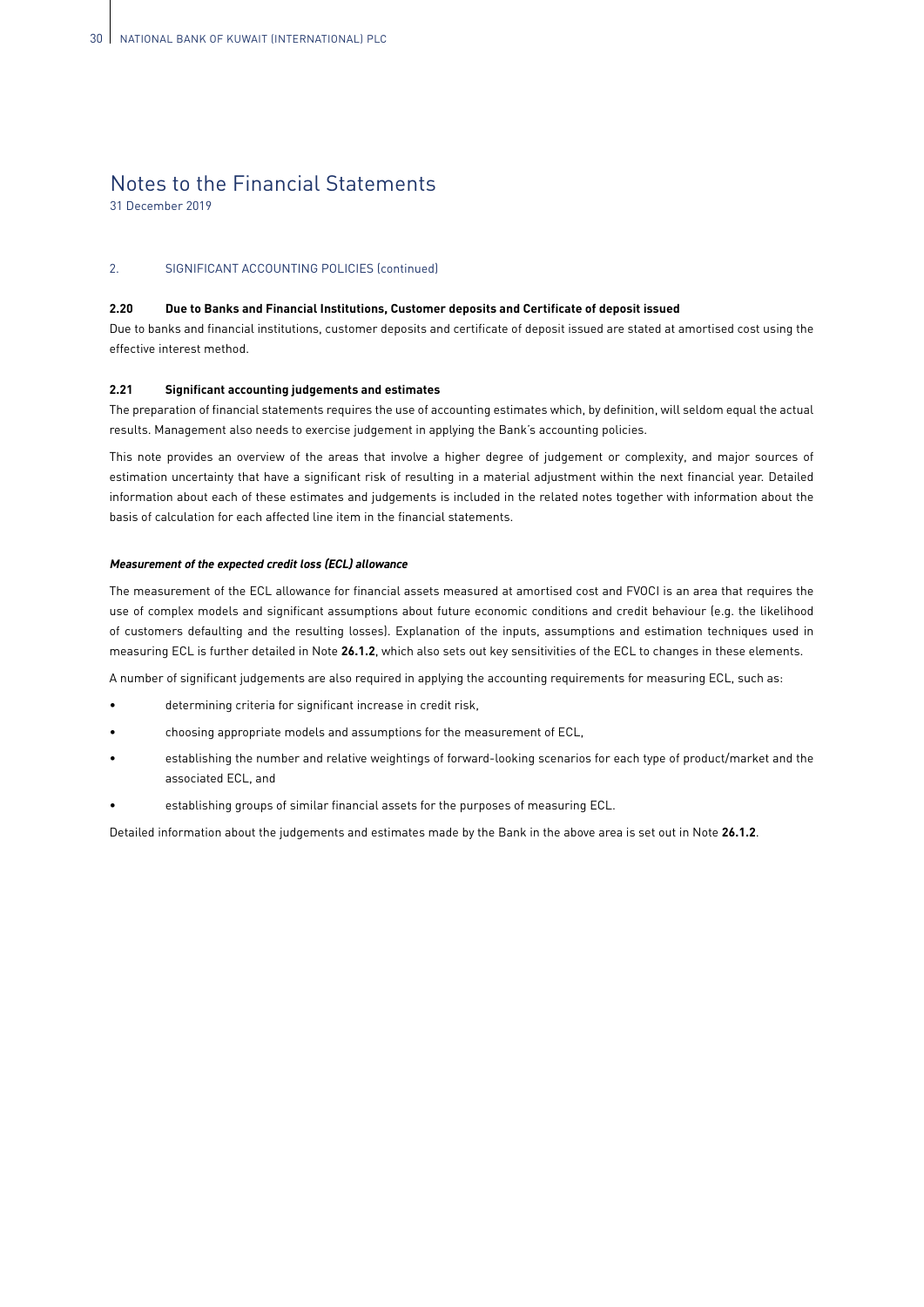31 December 2019

## 3. INTEREST AND SIMILAR INCOME

|                                               | 2019<br>\$000 | 2018<br>\$000 |
|-----------------------------------------------|---------------|---------------|
| Deposits with banks                           | 24,063        | 33,721        |
| Loans and advances                            | 45,634        | 41,115        |
| Debt investment securities                    | 8,134         | 5,165         |
| Other                                         |               | 4             |
|                                               | 77,831        | 80,005        |
| INTEREST AND SIMILAR EXPENSES<br>4.           |               |               |
|                                               | 2019<br>\$000 | 2018<br>\$000 |
| Due to banks and other financial institutions | 17,863        | 24,251        |
| Customer deposits                             | 7,230         | 4,827         |
| Other                                         | 1,721         | 2,727         |
|                                               | 26,814        | 31,805        |
|                                               |               |               |

Other includes a non-significant balance relating to interest expense on lease liabilities.

| 5.    | NET FEES AND COMMISSIONS INCOME                        |               |               |
|-------|--------------------------------------------------------|---------------|---------------|
|       |                                                        | 2019<br>\$000 | 2018<br>\$000 |
|       | Fees and commission income                             |               |               |
|       | Credit card fees and commissions                       | 150           | 94            |
|       | Retail banking customer fees                           | 3,492         | 1,915         |
|       | Financial quarantee contract and letter of credit fees | 1,276         | 1,686         |
|       | Real estate consulting fees                            | 743           | 652           |
| Other |                                                        | 53            | 163           |
|       |                                                        | 5,714         | 4,510         |
|       | Fees and commission related expenses                   | (281)         | [223]         |
|       | Net fees and commissions income                        | 5,433         | 4,287         |
|       |                                                        |               |               |

## 6. NET GAINS FROM DEALING IN FOREIGN CURRENCIES

Net gains from dealing in foreign currencies mainly consist of dealing profits generated from foreign currency related transactions.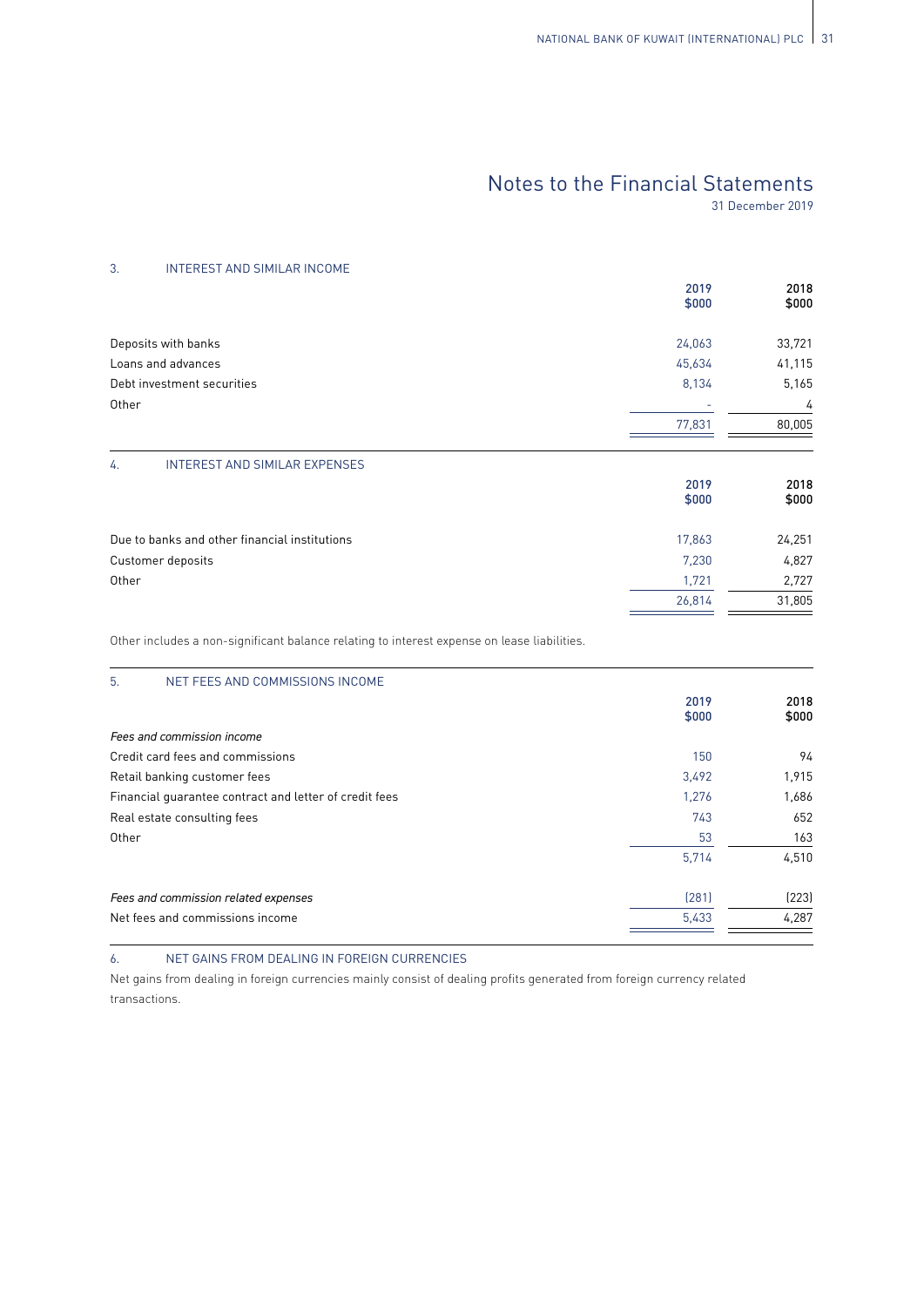31 December 2019

## 7. ADMINISTRATIVE EXPENSES

|                               | 2019<br>\$000 | 2018<br>\$000 |
|-------------------------------|---------------|---------------|
| Staff costs:                  |               |               |
| Wages and salaries            | 12,269        | 11,733        |
| Social security costs         | 1,412         | 1,239         |
| Pension costs                 | 1,342         | 1,166         |
|                               | 15,023        | 14,138        |
| Other administrative expenses | 10,604        | 10,583        |
|                               | 25,627        | 24,721        |
|                               |               |               |

The average number of employees, all engaged in banking activities during the year, was 147 (2018: 134). Other administrative expenses include occupancy, computer expenses, professional fees and various other overheads.

The Bank operates one defined contribution pension scheme. The UK scheme assets are in the form of units in a life fund.

| PROFIT FOR THE YEAR BEFORE TAX<br>8.                                        |               |               |
|-----------------------------------------------------------------------------|---------------|---------------|
|                                                                             | 2019<br>\$000 | 2018<br>\$000 |
| This is stated after charging:                                              |               |               |
| Fees payable to the Company's auditor for the audit of annual accounts      | 303           | 315           |
| Audit related services                                                      | 20            | 19            |
| Fees payable to the Company's auditor for the services provided in relation |               |               |
| to the audit of the Company's ultimate parent                               | 268           | 262           |
| Total auditor's remuneration                                                | 591           | 596           |
| Operating lease rentals - land and buildings                                | 876           | 1,414         |
| <b>TAXATION</b><br>9.                                                       |               |               |
| (a) The tax charge is made up as follows:                                   | 2019<br>\$000 | 2018<br>\$000 |
| Current tax:                                                                |               |               |
| UK corporation tax on the profit for the year                               | 5,792         | 5,829         |
| Adjustment in respect of prior years                                        | (616)         | (304)         |
| Foreign tax                                                                 |               | 560           |
| UK double tax relief                                                        |               | [533]         |
| Total current tax                                                           | 5,176         | 5,552         |
| Deferred tax charge/(income) (Note c)                                       |               |               |
| Related to the current year                                                 | 256           | 384           |
| Adjustment in respect of prior years                                        | 37            | 53            |
| Effect of changes in tax rates                                              | $[26]$        | 20            |
| Total deferred tax                                                          | 267           | 457           |
| Tax per income statement (Note b)                                           | 5,443         | 6,009         |
| Other comprehensive income - deferred tax (credit)                          | (107)         | (129)         |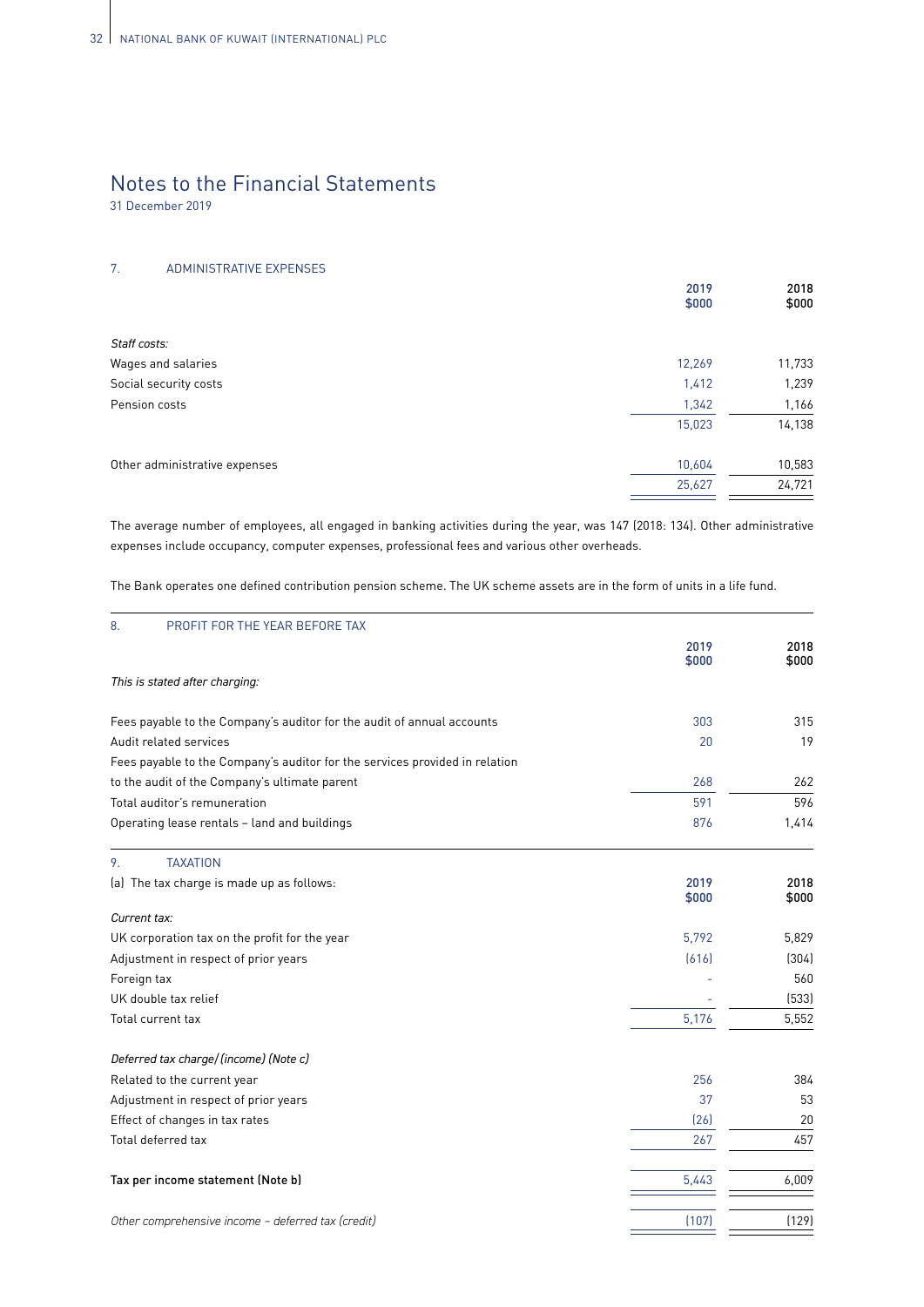31 December 2019

| 9. TAXATION (continue)                                 |               |               |
|--------------------------------------------------------|---------------|---------------|
| (b) Factors affecting tax charge for the year          | 2019          | 2018          |
|                                                        | \$000         | \$000         |
| Profit on ordinary activities before tax               | 31,041        | 22,300        |
| Profit taxed at UK corporation tax                     |               |               |
| Average standard rate of 19% [2018: 19%]               | 5,898         | 4,237         |
|                                                        |               |               |
| Effects of:                                            |               |               |
| Disallowed expenses                                    | 151           | 2,087         |
| Disallowed income                                      | (1)           | (1)           |
| Adjustment in respect of prior years                   | (579)         | (252)         |
| Effects of overseas tax rates                          |               | 27            |
| Tax rate changes                                       | [26]          | 20            |
| Amounts not recognised                                 |               | (157)         |
| Others                                                 |               | 48            |
| Total tax charge                                       | 5,443         | 6,009         |
| (c) Disclosed in statement of financial position       | 2019          | 2018          |
|                                                        | \$000         | \$000         |
| <b>Current tax liabilities</b>                         |               |               |
| Corporation tax                                        | 2,808         | 2,117         |
| Other tax provision                                    | 634           | 634           |
| Overseas tax                                           |               | 560           |
|                                                        | 3,442         | 3,311         |
|                                                        |               |               |
| Deferred tax (assets)/liabilities                      | 2019<br>\$000 | 2018<br>\$000 |
|                                                        |               |               |
| Provision at the start of the period                   | (394)         | (722)         |
| Adjustment in respect of prior years                   | 37            | 53            |
| Deferred tax charge to income statement for the period | 230           | 404           |
| Deferred tax charge in OCI for the period              | (107)         | (129)         |
|                                                        | (234)         | (394)         |
|                                                        |               |               |
| Net temporary differences                              | 2019          | 2018          |
|                                                        | \$000         | \$000         |
| <b>Fixed assets</b>                                    | 175           | 45            |
| Provisions                                             | (17)          | (17)          |
| Fair value change in debt securities                   | 1,822         | 1,787         |
| Fair value of hedging instruments                      | (1, 505)      | (1, 362)      |
| Fair value movement on AFS assets                      | 15            | 30            |
| Change in basis adjustment trading                     | (316)         | (379)         |
| Change in basis adjustment trading - 2018              | (408)         | (498)         |
|                                                        | (234)         | (394)         |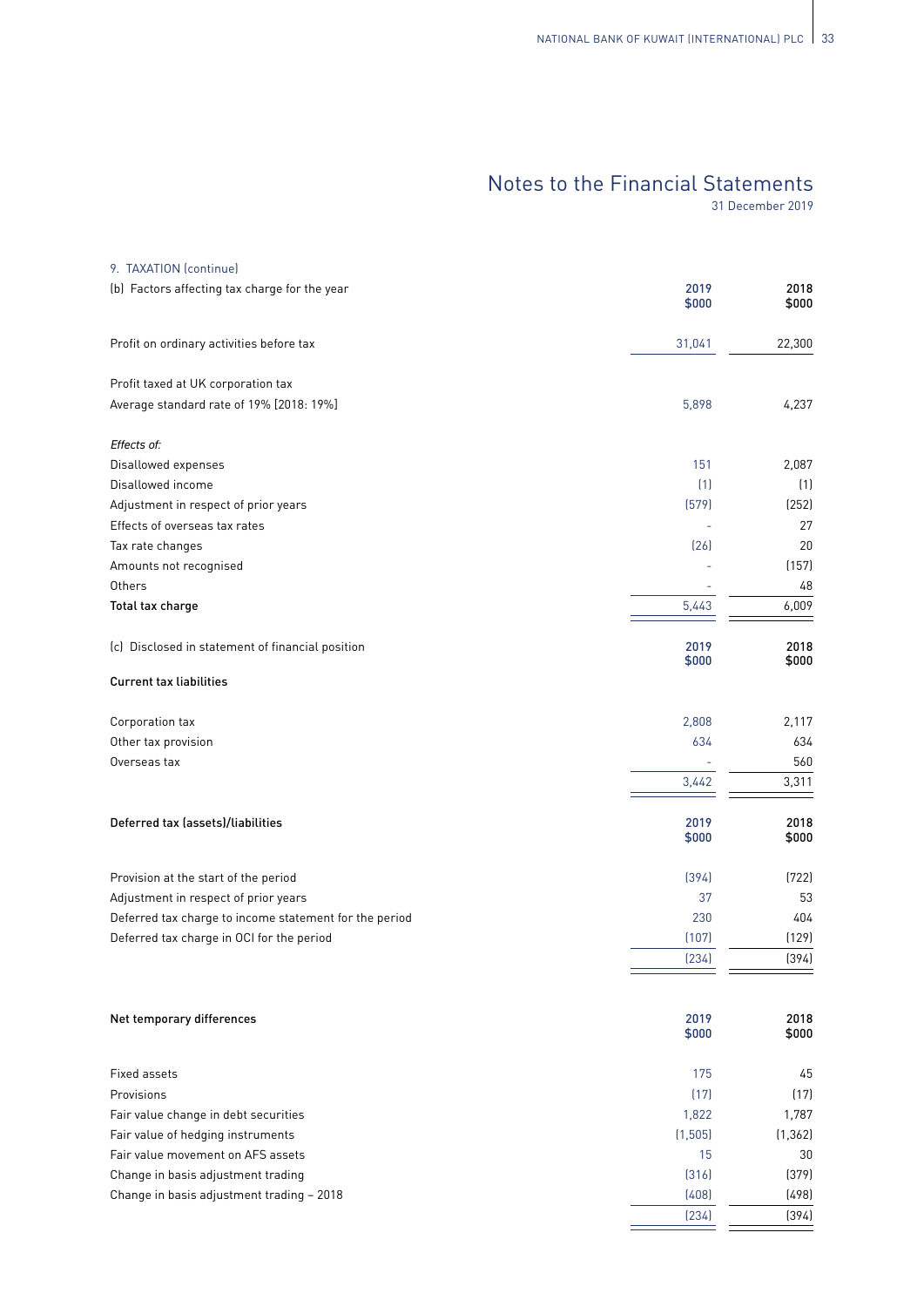31 December 2019

Finance Bill 2016 enacted provisions to reduce the main rate of UK corporation tax to 17% from 1 April 2020. However, in the March 2020 Budget it was announced that the reduction in the UK rate to 17% will now not occur and the Corporation Tax Rate will be held at 19%. As substantive enactment is after the balance sheet date, deferred tax balances as at 31 December 2019 continue to be measured at a rate of 17%. If the amended tax rate had been used, the impact on deferred tax balances is not considered to be material.

| 10.       | <b>EMOLUMENTS OF DIRECTORS</b>                                   |               |               |
|-----------|------------------------------------------------------------------|---------------|---------------|
|           |                                                                  | 2019<br>\$000 | 2018<br>\$000 |
|           | Fees and other emoluments                                        | 811           | 848           |
|           | Pension contributions in respect of defined contribution schemes | 73            | 68            |
|           | Highest paid director                                            | 437           | 434           |
| 11.       | CASH AND CASH EQUIVALENTS MEASURED AT AMORTISED COST             |               |               |
|           |                                                                  | 2019<br>\$000 | 2018<br>\$000 |
|           | Cash on hand                                                     | 1,118         | 1,968         |
|           | Balances with central banks                                      | 437,458       | 221,827       |
| Less: ECL |                                                                  | (1)           | (2)           |
|           |                                                                  | 438,575       | 223,793       |
| 12.       | DEPOSIT WITH BANKS MEASURED AT AMORTISED COST                    |               |               |
|           |                                                                  | 2019<br>\$000 | 2018<br>\$000 |
|           | On demand and short notice                                       | 209,466       | 277,741       |
| Less: ECL |                                                                  | [8]           | (8)           |
|           | Credit institutions                                              | 345,798       | 552,851       |
| Less: ECL |                                                                  | (55)          | (61)          |
|           |                                                                  | 555,201       | 830,523       |
| 13.       | LOANS AND ADVANCES TO BANKS MEASURED AT AMORTISED COST           |               |               |
|           |                                                                  | 2019          | 2018          |
|           |                                                                  | \$000         | \$000         |
|           | Loans and advances to banks measured at amortised cost           | 4,375         | 17,500        |
| Less: ECL |                                                                  | (13)          | (96)          |
|           |                                                                  | 4,362         | 17,404        |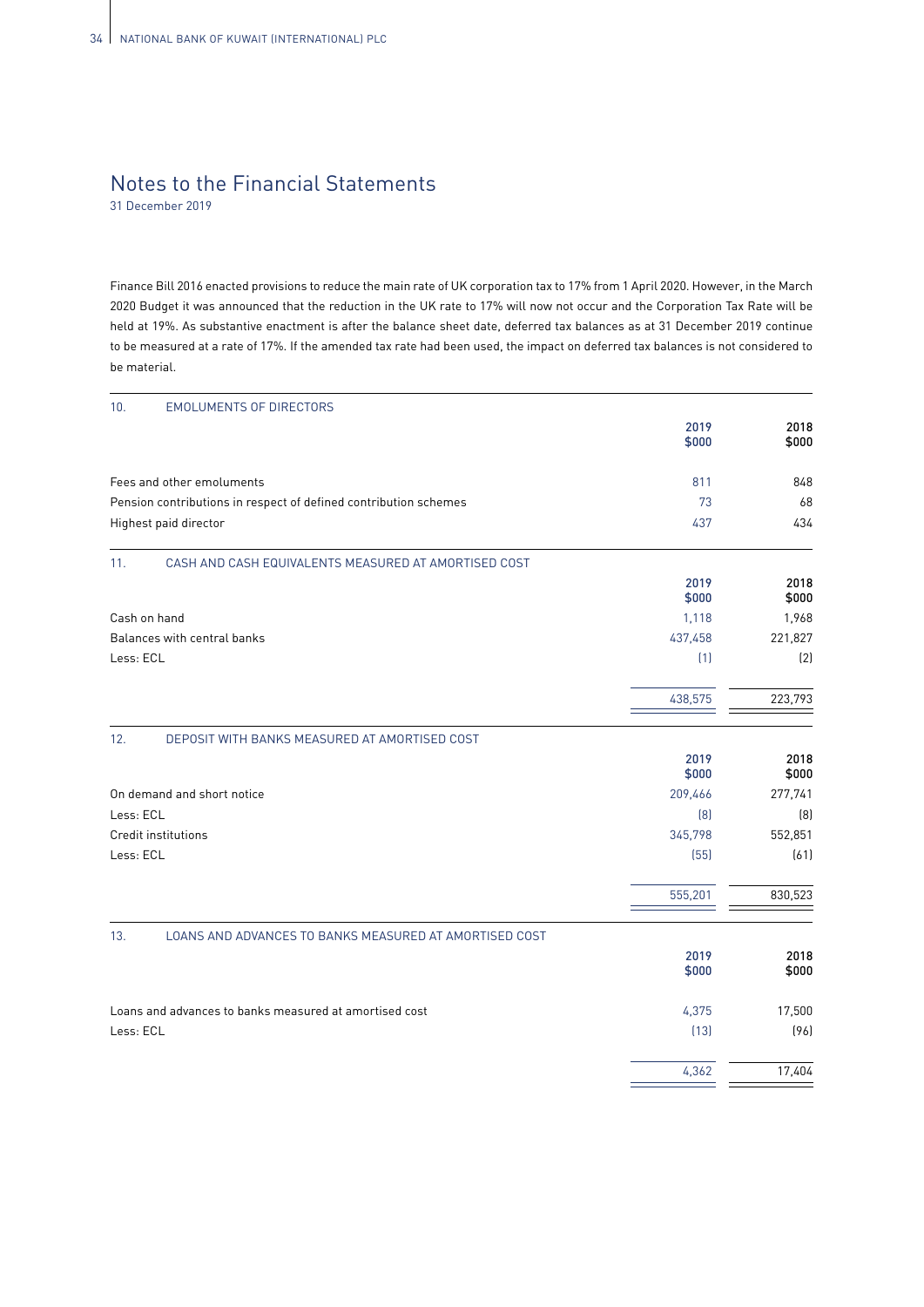31 December 2019

| 14.          | <b>LOANS AND ADVANCES TO CUSTOMERS</b>                                                       |               |               |
|--------------|----------------------------------------------------------------------------------------------|---------------|---------------|
|              |                                                                                              | 2019<br>\$000 | 2018<br>\$000 |
|              | Loans and advances to customers measured at amortised cost                                   | 1,218,664     | 1,204,122     |
| Less: ECL    |                                                                                              | [2,769]       | (2, 126)      |
|              | Loans and advances to customers measured at FVOCI                                            | 78,657        | 22,544        |
| Less: ECL    |                                                                                              | (45)          | (21)          |
|              |                                                                                              | 1,294,507     | 1,224,519     |
|              | During the year the Bank did not repossess collateral from any customer (2018: US\$ 11.4 m). |               |               |
| 15.          | <b>INVESTMENT SECURITIES</b>                                                                 |               |               |
|              |                                                                                              | 2019<br>\$000 | 2018<br>\$000 |
| Investments: |                                                                                              |               |               |
|              | Equities measured at FVOCI                                                                   | 883           | 623           |
|              | Debt securities measured at FVPL                                                             | 33,106        | 6,024         |
|              | Debt securities measured at FVOCI                                                            | 192,628       | 167,566       |
| Less: ECL    |                                                                                              | (15)          | (9)           |
|              |                                                                                              | 226,602       | 174,204       |
|              |                                                                                              |               |               |

Debt securities are held on a yield-to-maturity basis, for portfolio management purposes. See Note **26** for details on valuation of investment securities.

| 16. | INVESTMENT IN GROUP UNDERTAKING |               |               |
|-----|---------------------------------|---------------|---------------|
|     |                                 | 2019<br>\$000 | 2018<br>\$000 |
|     | Investment in NBK France S.A.   | 49,209        | 49,209        |

NBKI holds 19.68% investments in a group company, NBK France S.A. registered at 90 Avenue des Champs-Elysees, 75008 Paris, France which is directly owned by National Bank of Kuwait S.A.K.P. This company was established on 31 December 2018.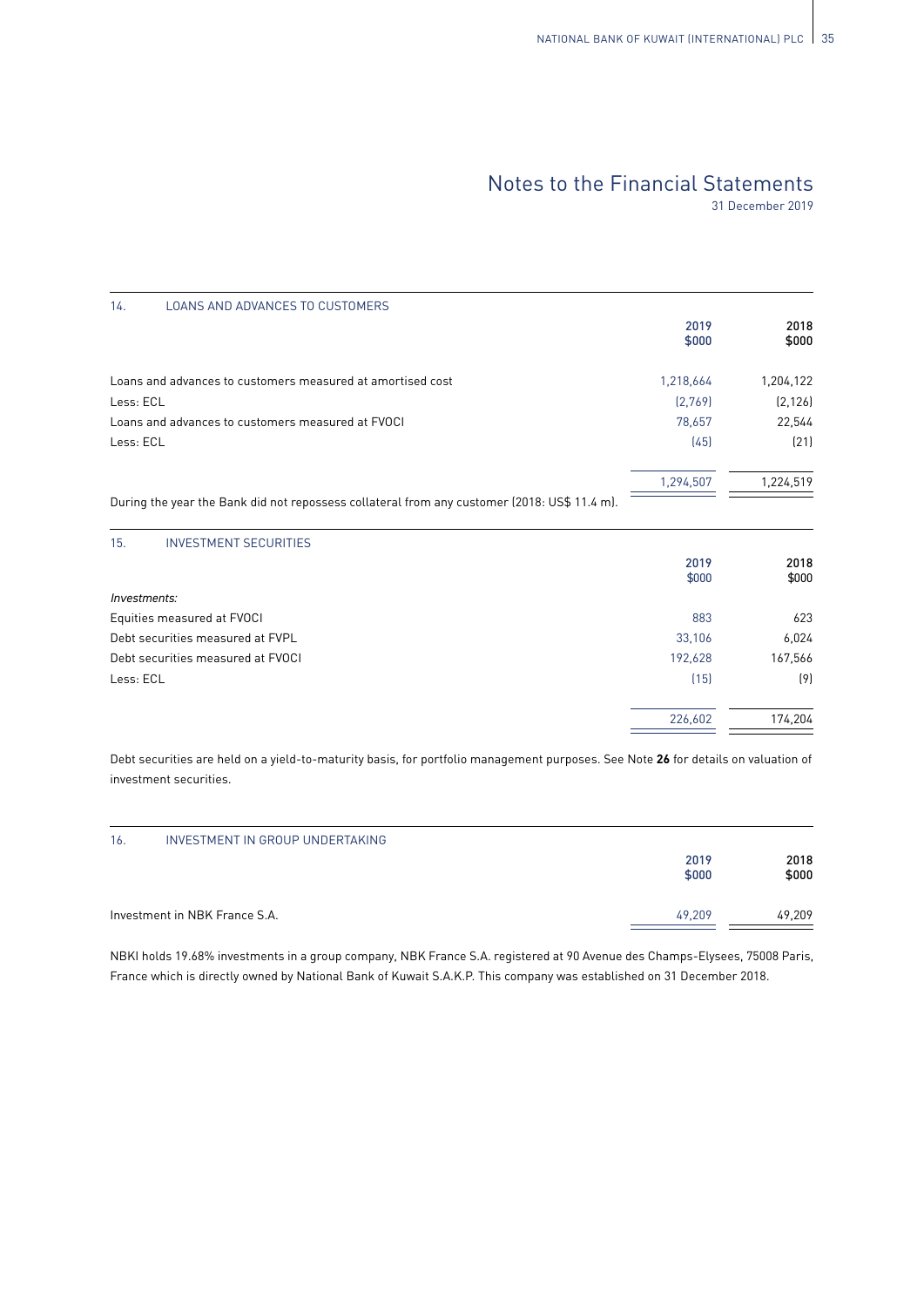31 December 2019

## 17. FIXED ASSETS

As part of group arrangement, the property occupied by the Bank was transferred into Bank's ownership on 25 October 2019. The value of the property on the date of transfer was US\$ 49,890,000. On return, NBKI issued US\$ 50,800,000 shares of US\$ 1 each (see Note **20**), including US\$ 910,000 in respect of the remaining value of the company. For this purpose, independent valuation of the property was obtained. The property was booked at cost and the building (excluding land) would be depreciated over 50 year period.

The Bank also entered into finance lease arrangement as a lessor for a small portion of the property with external company and generates rental income.

Total fixed assets also increased due to finance lease arrangement as a lessee (ROU) which was previously reported as operating lease under IAS 17 (see Note **2**).

|                             | Freehold<br>premises and | <b>Building</b><br>(ROU) | Furniture,<br>fixtures and | Motor<br>vehicle | Computer<br>equipment |                |
|-----------------------------|--------------------------|--------------------------|----------------------------|------------------|-----------------------|----------------|
|                             | improvements<br>\$000    | \$000                    | equipment<br>\$000         | \$000            | \$000                 | Total<br>\$000 |
| Cost                        |                          |                          |                            |                  |                       |                |
| Balance at 1 January 2019   | 916                      |                          | 4,225                      | 73               | 2,159                 | 7,373          |
| Additions                   | 50,219                   | 730                      | 201                        |                  | 340                   | 51,490         |
| Disposal                    | (99)                     |                          | [186]                      |                  | (97)                  | [382]          |
| FX movement                 | 76                       |                          | 123                        |                  | 115                   | 314            |
| Balance at 31 December 2019 | 51,112                   | 730                      | 4,363                      | 73               | 2,517                 | 58,795         |
| Accumulated depreciation    |                          |                          |                            |                  |                       |                |
| Balance at 1 January 2019   | 835                      |                          | 2,043                      | 46               | 1,655                 | 4,579          |
| Charge for the year         | 241                      | 417                      | 241                        | 18               | 274                   | 1,191          |
| Disposal                    | (99)                     |                          | (181)                      |                  | (97)                  | (377)          |
| FX movement                 | 73                       |                          | 97                         |                  | 137                   | 307            |
| Balance at 31 December 2019 | 1,050                    | 417                      | 2,200                      | 64               | 1,969                 | 5,700          |
| Net book value:             |                          |                          |                            |                  |                       |                |
| At 31 December 2019         | 50,062                   | 313                      | 2,163                      | 9                | 548                   | 53,095         |
| At 31 December 2018         | 81                       |                          | 2,182                      | 27               | 504                   | 2,794          |

Included in depreciation there is a charge of US\$ 416,998 relating to finance lease asset (ROU).

18. OTHER ASSETS

| 10.<br><b>UTHEN AJJETJ</b>     |               |               |
|--------------------------------|---------------|---------------|
|                                | 2019<br>\$000 | 2018<br>\$000 |
| Accrued interest receivable    | 11,549        | 15,404        |
| Sundry debtors and prepayments | 716           | 899           |
| Deferred tax assets (Note 9)   | 234           | 394           |
| Derivative assets (Note 23)    | 12,863        | 14,702        |
| Others                         | 780           | 3,574         |
|                                | 26,142        | 34,973        |
|                                |               |               |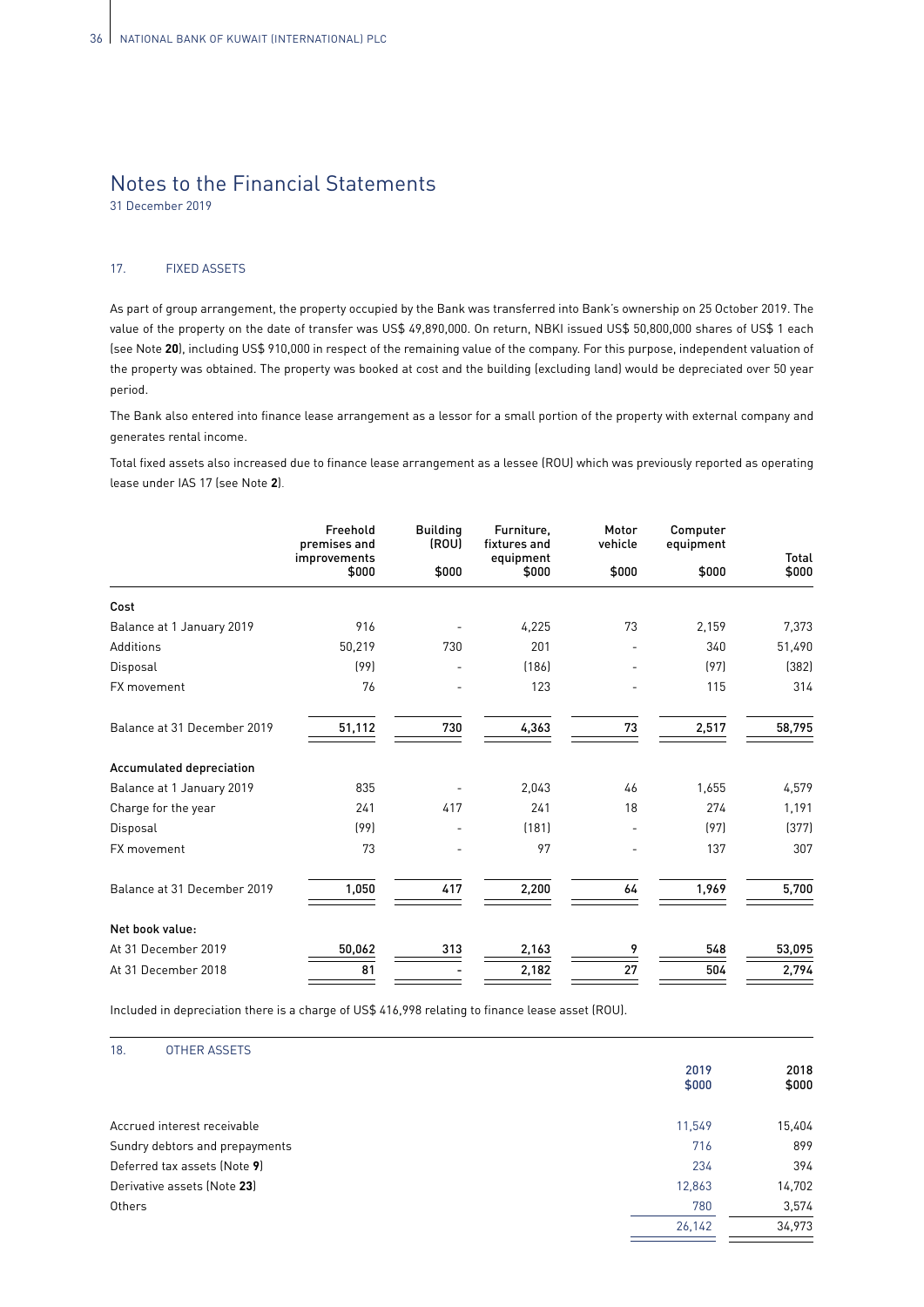31 December 2019

## 19. OTHER LIABILITIES

|                                                   | 2019<br>\$000 | 2018<br>\$000 |
|---------------------------------------------------|---------------|---------------|
|                                                   |               |               |
| Interest payable                                  | 13,262        | 20,509        |
| Deferred income                                   | 5,482         | 5,516         |
| Derivative liabilities (Note 23)                  | 34,081        | 19,410        |
| Tax payable (Note 9)*                             | 3,569         | 3,311         |
| Lease liabilities                                 | 336           |               |
| Others                                            | 3,598         | 739           |
| ECL on quarantees and letters of credit (Note 24) | 580           | 517           |
|                                                   | 60,908        | 50,002        |
|                                                   |               |               |

\* Included in tax payable, there is an element of US\$ 126,815 credit relating to foreign exchange. The tax payable excluding foreign exchange is US\$ 3,442,499.

## 20. SHARE CAPITAL

There are two classes of ordinary share capital issued, being in pounds sterling and US dollars:

|                                                    | Ordinary share capital |                 |  |
|----------------------------------------------------|------------------------|-----------------|--|
| Authorised:                                        | 2019<br>No.'000        | 2018<br>No.'000 |  |
|                                                    |                        |                 |  |
| Number of shares with nominal value of £1 each     | 50                     | 50              |  |
| Number of shares with nominal value of US\$ 1 each | 240,000                | 182,910         |  |
|                                                    | 2019                   | 2018            |  |
| Allotted, called up and fully paid:                | \$000                  | \$000           |  |
| Shares denominated in GBP                          | 83                     | 83              |  |
| Shares denominated in USD                          | 235,800                | 150.000         |  |

On 29 January 2019, the EGM passed a resolution to increase the USD authorised and issued share capital of the Bank to US\$ 185,000,000. Subsequently, on 25 October 2019, a second resolution was passed by the Board to further increase the USD authorised share capital of the Bank to US\$ 240,000,000 and issue share capital of US\$ 235,800,000. These increases were approved by the Central Bank of Kuwait in Kuwait and by the Prudential Regulation Authority in the UK.

## 21. ORDINARY DIVIDENDS

The directors proposed no dividend for the year ending 31 December 2019 (2018: Nil).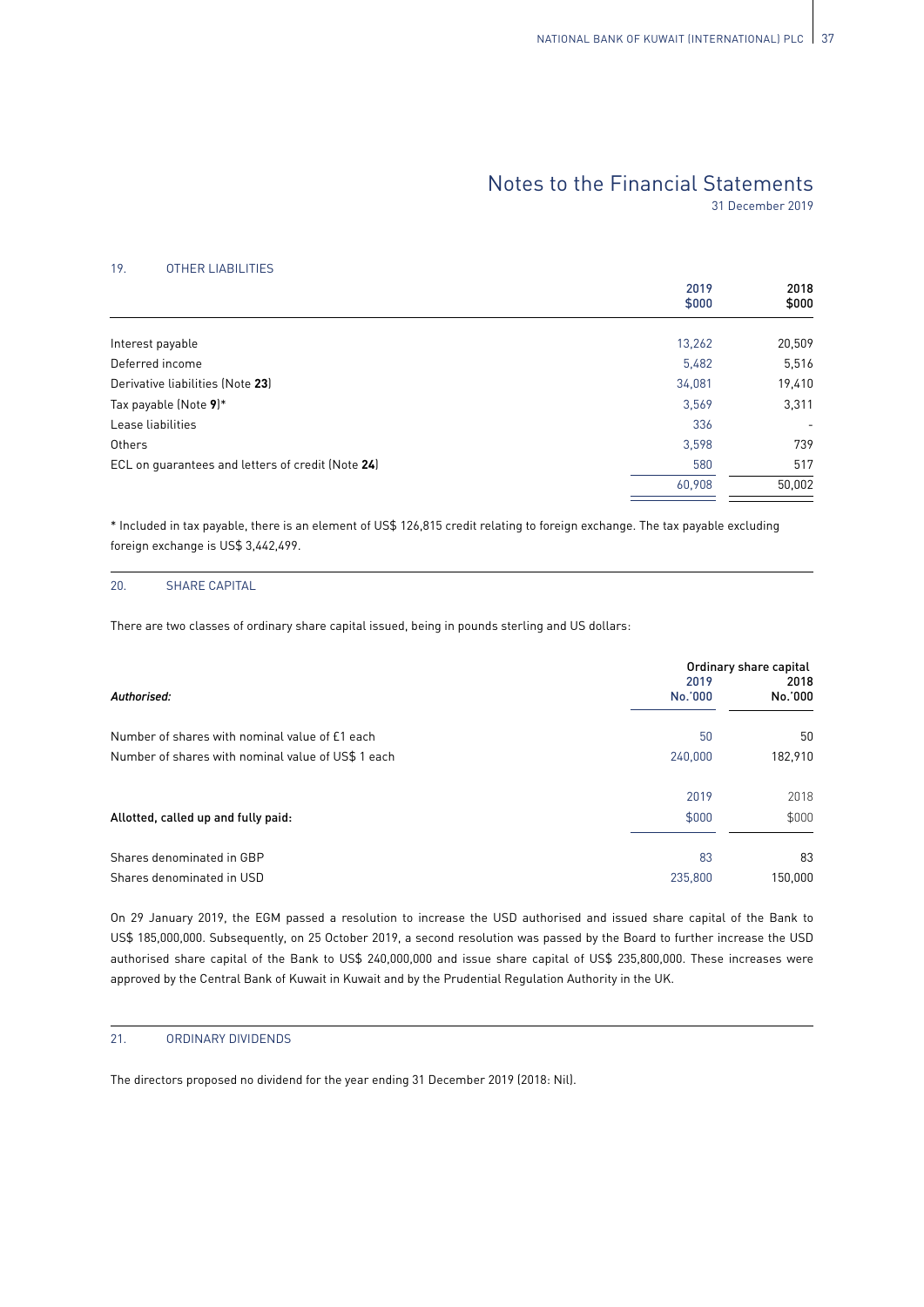31 December 2019

## 22. RELATED PARTY TRANSACTIONS

Related parties comprise board members and senior officers of the Bank, their close family members and companies controlled by them or close family members, National Bank of Kuwait S.A.K.P. and its subsidiaries. Certain related parties were customers of the Bank in the ordinary course of business. Transactions with related parties were made on substantially the same terms, including interest rates and collateral, as those prevailing at the same time for comparable transactions with unrelated parties and did not involve more than a normal amount of risk.

|                                                 | 2019<br>\$000  | 2018<br>\$000 |
|-------------------------------------------------|----------------|---------------|
| Board members and senior officers of the Banks  |                |               |
| Customer deposits                               | 2,324          | 1,827         |
| Interest expense                                | 11             | 7             |
| Loans and advances to customers                 | 4,229          | 4,098         |
| Interest income                                 | 116            | 127           |
| <b>Parent Company</b>                           |                |               |
| Deposits with banks                             | 7,149          | 3,175         |
| Other assets                                    | 343            | 1,651         |
| Due to banks and other financial institutions   | 206,939        | 125,653       |
| Other liabilities                               | 13,426         | 11,313        |
| Contingent liabilities                          | 24,324         | 38,928        |
| Fully owned subsidiaries of the Parent Company  |                |               |
| Loans and advances to customers                 |                | 10,241        |
| Other assets                                    |                | $\mathbf{1}$  |
| Due to banks and other financial institutions   | 717            | 102           |
| Customer deposits                               | 4,309          | 15,370        |
| Contingent liabilities                          | 167            | 164           |
| Partly owned subsidiaries of the Parent Company |                |               |
| Due to banks and other financial institutions   | 31,158         | 53,426        |
| Other liabilities                               |                | 17            |
| Contingent liabilities                          | 4,210          | 186           |
| Interest expenses                               |                |               |
| Fee income                                      | $\overline{2}$ | 1.793         |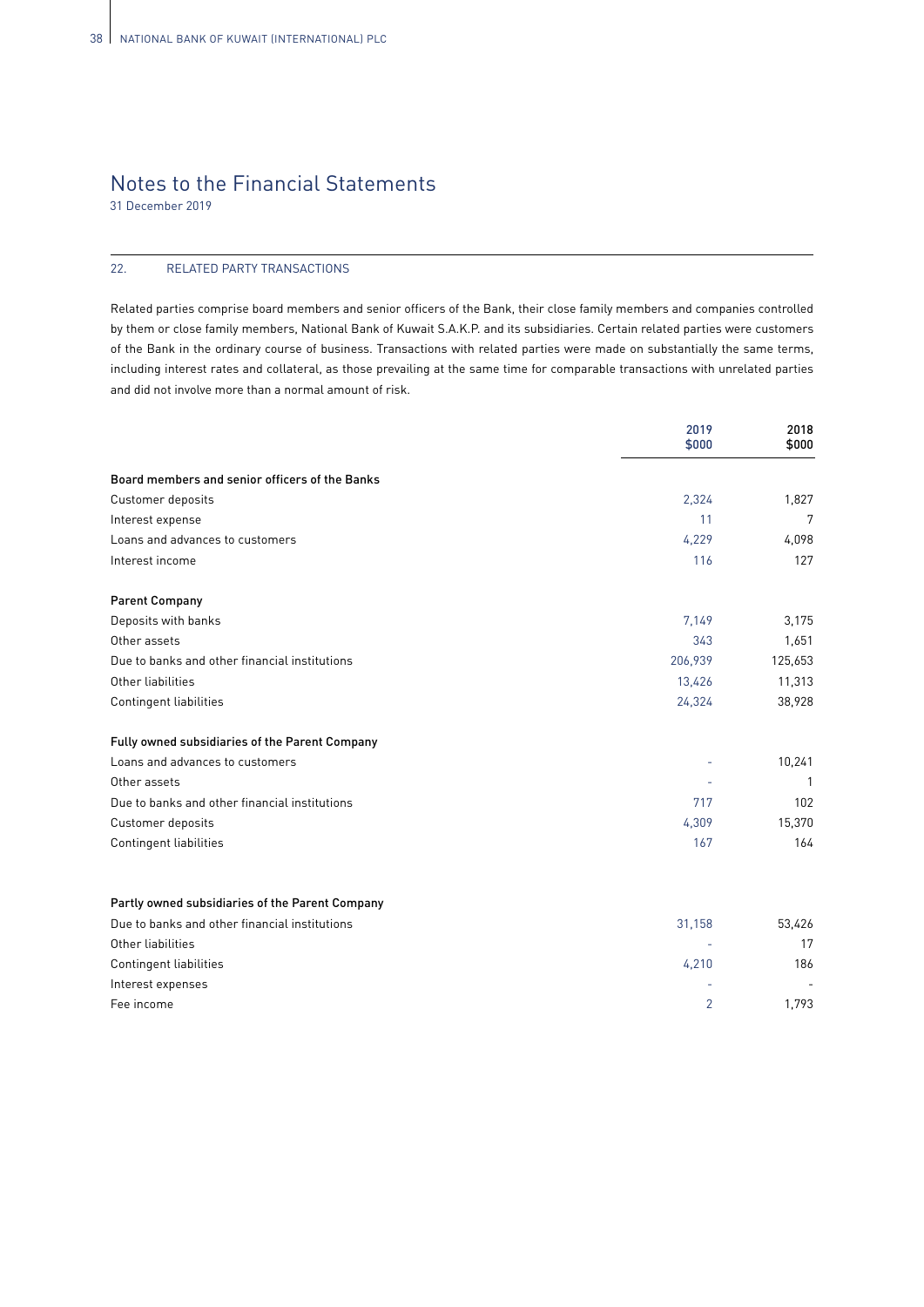31 December 2019

### 23. DERIVATIVE FINANCIAL INSTRUMENTS

Derivative financial instruments are financial instruments that derive their value by referring to underlying economic drivers such as interest rates, foreign exchange rates, indices of prices or rates and credit rating or credit indices. Notional principal amounts merely represent amounts to which a rate or price is applied to determine the amounts of cash flows to be exchanged and do not represent the potential gain or loss associated with the market or credit risk of such instruments.

Derivative financial instruments are carried at fair value in the statement of financial position. Positive fair value represents the cost of replacing all transactions with a fair value in the Bank's favour had the rights and obligations arising from that instrument been closed in an orderly market transaction at the reporting date. Credit risk in respect of derivative financial instruments is limited to the positive fair value of the instruments. Negative fair value represents the cost to the Bank arising from replacing contracts with its counterparties.

The Bank deals in interest rate swaps to manage its interest rate risk on interest bearing assets and liabilities. Similarly the Bank deals in forward foreign exchange contracts for customers and to manage its foreign currency positions and cash flows.

Interest rate swaps used to hedge the change in fair value of the Bank's financial assets and liabilities and which qualifying as effective hedging instruments are disclosed as 'held as fair value hedges'. As at 31 December 2019, the total hedge ineffectiveness is not significant.

Forward foreign exchange contracts are carried out for customers or used for hedging purpose but do not meet the qualifying criteria for hedge accounting. The foreign currency risk exposures on account of derivative financial instruments for customers are covered by entering into opposite transactions (back to back) with counterparties or by other risk mitigating transactions.

#### **Interest rate swaps**

Interest rate swaps are contractual agreements between two counterparties to exchange interest payments on a defined principal amount for a fixed period of time. In cross currency interest rate swaps, the Bank exchanges interest payment in two different currencies on a defined principal amount for a fixed period of time and also exchanges defined principal amounts in two different currencies at inception of the contract and re-exchanges principal amounts on maturity.

#### **Forward foreign exchange**

Forward foreign exchange contracts are agreements to buy or sell currencies at a specified rate and at a future date. The fair value of derivative financial instruments included in the financial statements, together with their notional amounts is summarised as follows:

|                                    | 2019                                   |                                        | 2018                     |                                        |                                        |                   |
|------------------------------------|----------------------------------------|----------------------------------------|--------------------------|----------------------------------------|----------------------------------------|-------------------|
|                                    | <b>Positive</b><br>fair value<br>\$000 | <b>Negative</b><br>fair value<br>\$000 | <b>Notional</b><br>\$000 | <b>Positive</b><br>fair value<br>\$000 | <b>Negative</b><br>fair value<br>\$000 | Notional<br>\$000 |
| Interest rate swaps (held as       |                                        |                                        |                          |                                        |                                        |                   |
| fair value hedges)                 | 2                                      | 11.652                                 | 178.379                  | 1.292                                  | 9.085                                  | 123,764           |
| Forward foreign exchange contracts | 12,861                                 | 22,429                                 | 1,998,195                | 13.410                                 | 10,325                                 | 2,345,861         |
|                                    | 12,863                                 | 34,081                                 | 2,176,574                | 14,702                                 | 19.410                                 | 2,469,625         |

Gain on hedged fixed income financial assets amounted to US\$ 12,866 thousand (2018: US\$ 10,624 thousand) accounted for through other comprehensive income.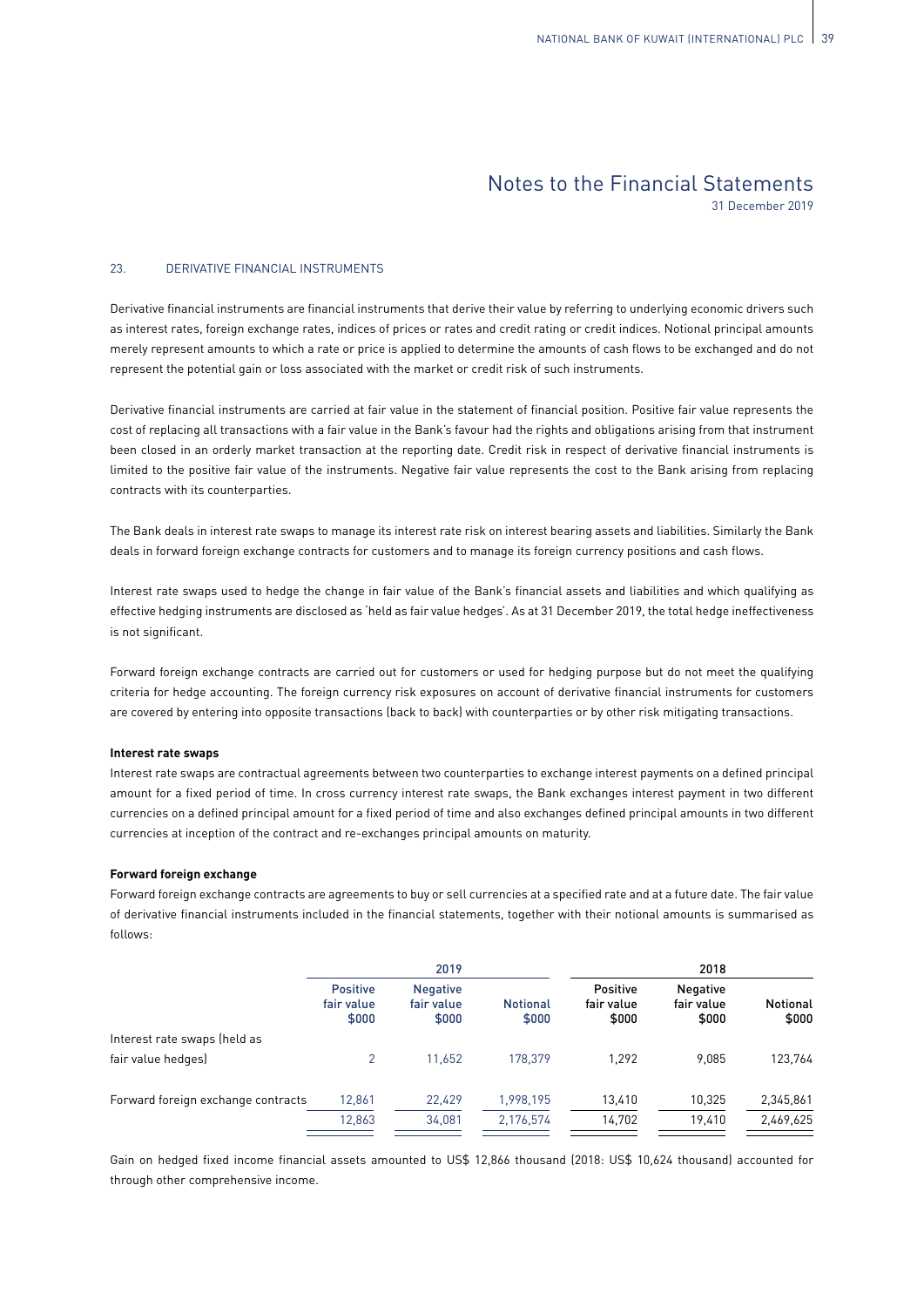31 December 2019

## 24. COMMITMENTS AND CONTINGENT LIABILITIES

Set out below are the notional principal amounts of off-balance sheet transactions. The notional principal amounts indicate the volume of business outstanding at the balance sheet date and do not represent amounts at risk. These credit commitments do not necessarily represent future cash requirements, since many of these commitments will expire or terminate without being funded.

|                                            | 2019<br>\$000 | 2018<br>\$000 |
|--------------------------------------------|---------------|---------------|
| Contingent liabilities:                    |               |               |
| Acceptances and endorsements               |               | 186           |
| Financial guarantees                       | 211,849       | 215,591       |
| Irrevocable letters of credit              | 11,023        | 3,909         |
| ECL on guarantees and letter of credit     | (580)         | (517)         |
| At 31 December                             | 222,292       | 219,169       |
| Commitments:                               |               |               |
| Undrawn, formal standby facilities, credit |               |               |
| lines and other commitments to lend        | 76,953        | 98,296        |
|                                            |               |               |

#### 25. FAIR VALUE OF FINANCIAL INSTRUMENTS

The fair value of financial assets and financial liabilities that are traded in active markets are based on quoted market prices or dealer price quotations. For all other financial instruments the Bank determines fair values using valuation techniques.

The Bank measures fair values using the following fair value hierarchy, which reflects the significance of the inputs used in making the measurements:

Level 1: quoted (unadjusted) prices in active markets for identical assets or liabilities.

Level 2: inputs other than quoted prices included within Level 1 that are observable either directly (i.e. as prices) or indirectly (i.e. derived from prices). This category includes instruments valued using quoted prices for identical or similar instruments in markets that are considered less than active or other valuation techniques in which all significant inputs are observable from market data.

Level 3: valuation techniques which use inputs that have a significant effect on the recorded fair value that are not based on observable market data.

Valuation techniques include discounted cash flow models, comparison with similar instruments for which market observable prices and recent transaction information exist. Assumptions and inputs used in valuation techniques include risk-free and benchmark interest rates, credit spreads and other premium used in estimating discount rates, bond and equity prices, foreign currency exchange rates and expected price volatilities and correlations. The objective of valuation techniques is to arrive at a fair value measurement that reflects the price that would be received to sell the asset or paid to transfer the liability in an orderly transaction between market participants at the measurement date.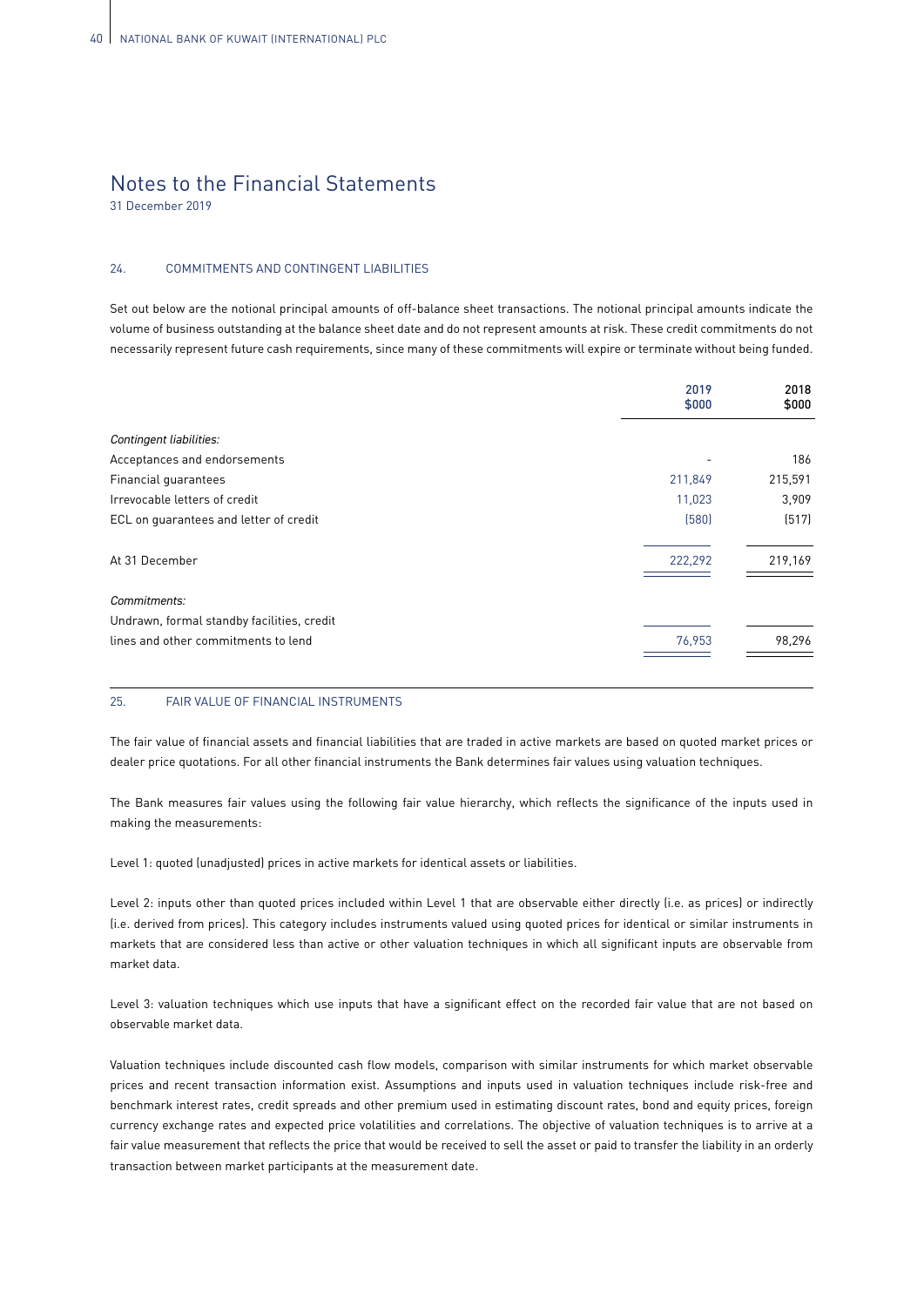31 December 2019

## 25. FAIR VALUE OF FINANCIAL INSTRUMENTS (continued)

The following table provides the fair value measurement hierarchy of the Bank's financial instruments recorded at fair value:

| 2019                                       | Level 1<br>\$000         | Level <sub>2</sub><br>\$000 | Level 3<br>\$000 | <b>Total</b><br>\$000 |
|--------------------------------------------|--------------------------|-----------------------------|------------------|-----------------------|
| Equities                                   | $\overline{\phantom{a}}$ | ۰                           | 50,092           | 50,092                |
| Debt securities at FVPL                    | ۰                        | ۰                           | 33,106           | 33,106                |
| Debt securities at FVOCI                   | 192,628                  | ۰                           | ۰                | 192,628               |
| Less: ECL (Debt Securities)                | (15)                     | ۰                           | ۰                | (15)                  |
|                                            | 192,613                  | ٠                           | 83,198           | 275,811               |
| Derivative financial instruments (Note 23) | ٠                        | (21, 315)                   | ۰                | (21, 315)             |

| 2018                                       | Level 1<br>\$000         | Level 2<br>\$000         | Level 3<br>\$000         | Total<br>\$000 |
|--------------------------------------------|--------------------------|--------------------------|--------------------------|----------------|
| Equities                                   | $\overline{\phantom{a}}$ | -                        | 49,832                   | 49,832         |
| Debt securities at FVPL                    | $\overline{\phantom{0}}$ | -                        | 6,024                    | 6,024          |
| Debt securities at FVOCI                   | 167,566                  | $\overline{\phantom{a}}$ | ۰.                       | 167,566        |
| Less: ECL (Debt securities)                | (9)                      | $\overline{\phantom{a}}$ |                          | (9)            |
|                                            | 167,557                  | $\overline{a}$           | 55,856                   | 223,413        |
| Derivative financial instruments (Note 23) | $\overline{\phantom{a}}$ | (4,708)                  | $\overline{\phantom{0}}$ | (4,708)        |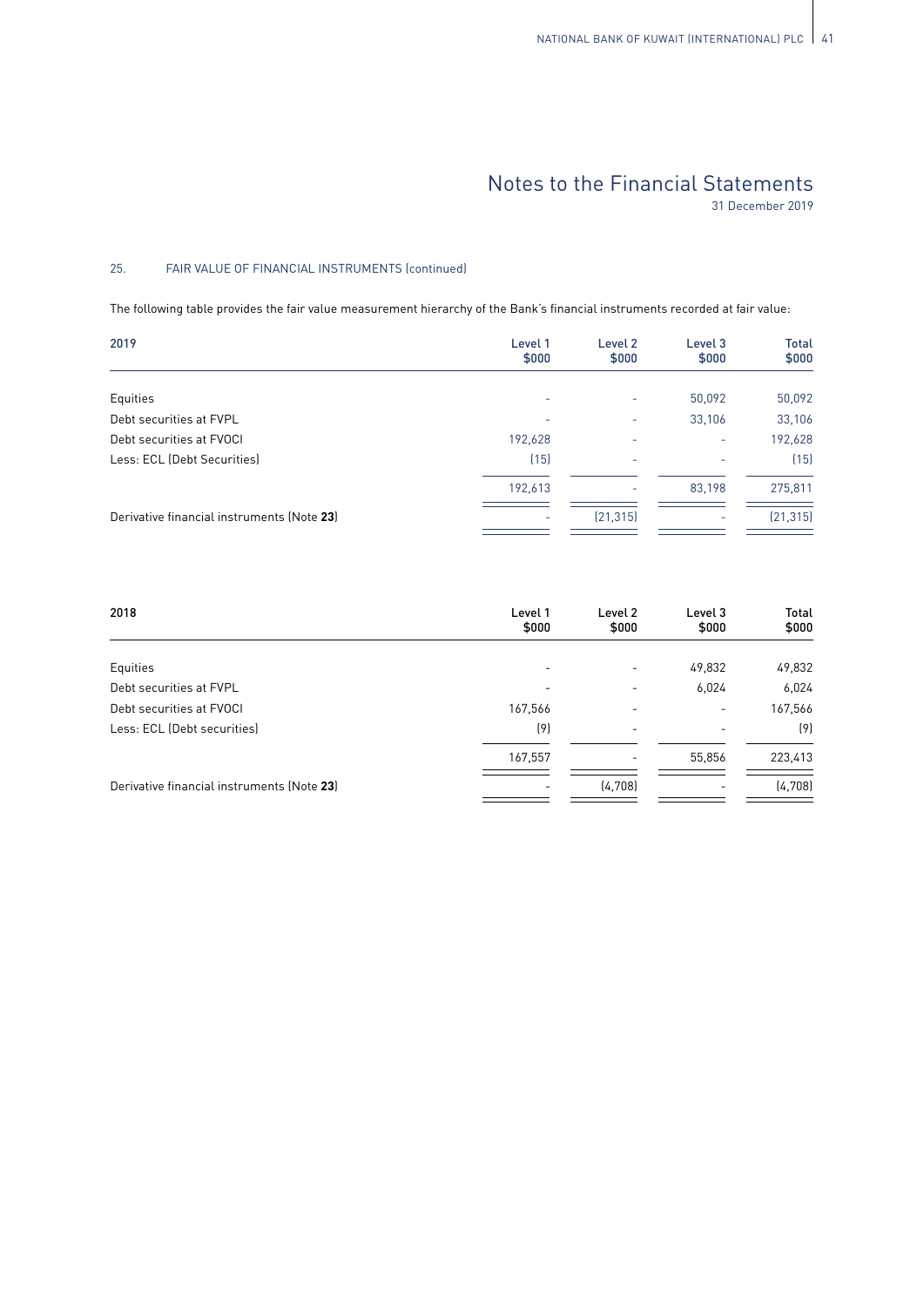31 December 2019

## 25. FAIR VALUE OF FINANCIAL INSTRUMENTS (continued)

The management does not consider there to be a material difference in the carrying value and the fair value of instruments not measured at fair value.

The fair values of these securities are estimated using valuation techniques with observable inputs. Derivatives are valued using valuation techniques which include forward pricing and swap models using present value calculations. The models incorporate various inputs such as foreign exchange spot and forward rates and interest yield curves. The impact of non-performance risk is not considered in the valuation as it is not significant.

The table below analyses the movement in Level 3 and the income (interest and realised gain) generated during the year.

| At 1<br>January<br>2019<br>\$000 | <b>Additions</b><br>\$000 | Change in<br>fair value<br>\$000 | <b>Sale</b><br>\$000 | At 31<br><b>December</b><br>2019<br>\$000 | <b>Net gains</b><br>in the<br>statement<br>of income<br>\$000 |
|----------------------------------|---------------------------|----------------------------------|----------------------|-------------------------------------------|---------------------------------------------------------------|
| 49,832                           |                           | 260                              |                      | 50,092                                    |                                                               |
| 6,024                            | 33,106                    | $\overline{\phantom{0}}$         | (6,024)              | 33,106                                    |                                                               |
| 55,856                           | 33,106                    | 260                              | (6,024)              | 83,198                                    |                                                               |
| At 1<br>January<br>2018<br>\$000 | Additions<br>\$000        | Change in<br>fair value<br>\$000 | Sale<br>\$000        | At 31<br>December<br>2018<br>\$000        | Net gains<br>in the<br>statement<br>of income<br>\$000        |
| 556                              | 49,209                    | 67                               |                      | 49,832                                    |                                                               |
|                                  | 6,024                     |                                  |                      | 6,024                                     |                                                               |
| 556                              | 55,233                    | 67                               |                      | 55,856                                    |                                                               |
|                                  |                           |                                  |                      |                                           |                                                               |

Equity included in this category is a strategic equity investment which is not traded in an active market. The fair value of this equity investment is estimated using an internal valuation technique, which includes taking observable market information and applying an appropriate discount rate. Sensitivity analysis for fair value estimations on equity investments, by varying input assumptions in the range from 5% to 10% (2018: range from 5% to 10%), did not indicate any material impacts. Debt securities included in this category for year ended 31 December 2019 consists of unquoted corporate bonds issued by banks and financial institutions.

Other financial assets and liabilities are carried at amortised cost and the carrying values are not materially different from their fair values as most of these assets and liabilities are of short term maturities or are re-priced immediately based on market movement in interest rates. Fair values of remaining financial assets and liabilities carried at amortised cost are estimated mainly using discounted cash flow models (Level 3) incorporating certain assumptions such as credit spreads that are appropriate in the circumstances. Sensitivity analysis on fair value estimations, by varying input assumptions by a reasonable margin, did not indicate any material impacts on statement of financial position or statement of income.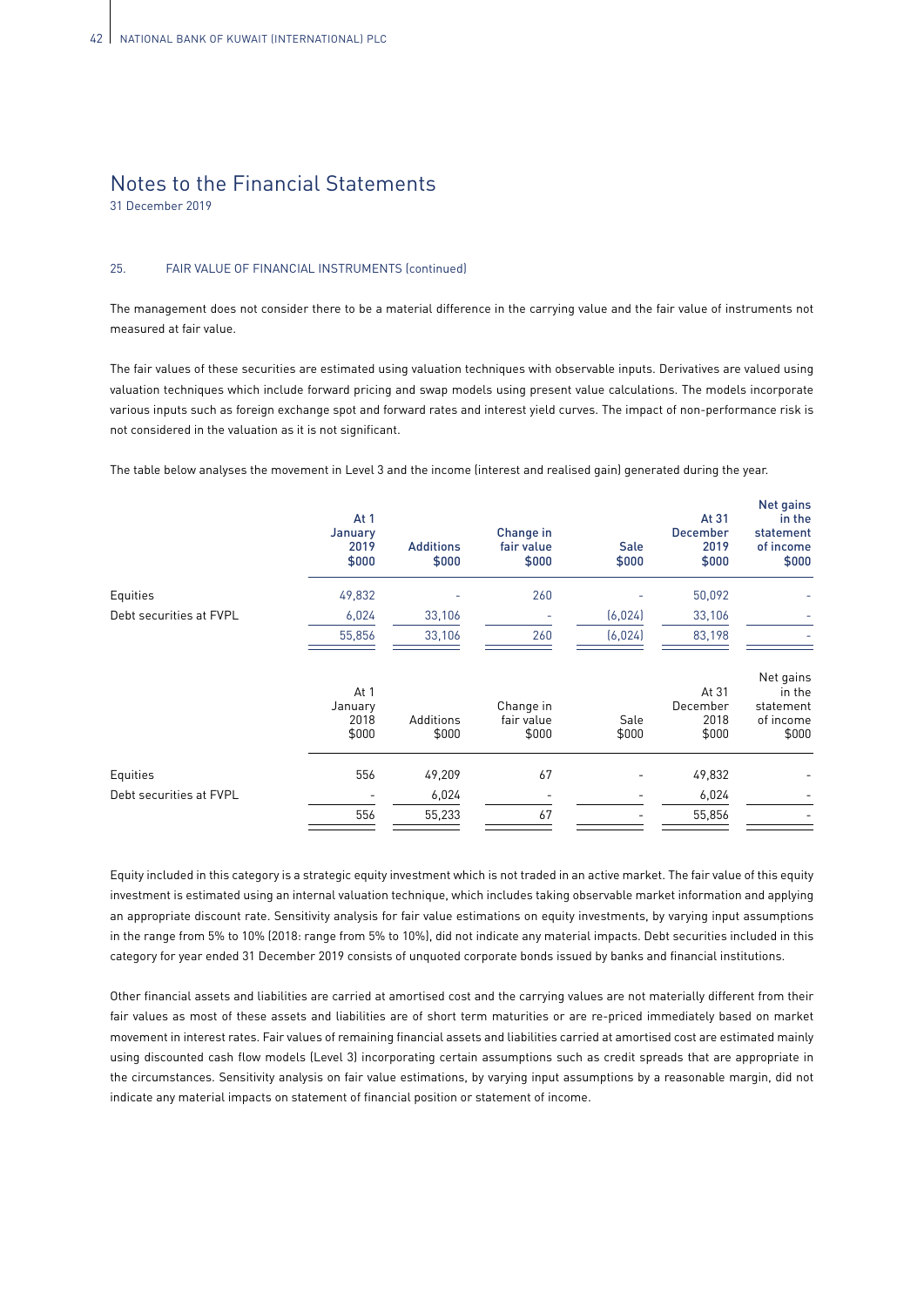31 December 2019

### 26. RISK MANAGEMENT

Risk is inherent in the Bank's activities but is managed in a structured, systematic manner through risk management policies which embed risk management into organisational structure, risk measurement and monitoring processes. The overall risk management direction and oversight are provided by the Board of Directors with the support of the Board Audit and Risk Committee. The Bank's risk management and internal audit functions assist executive management in controlling and actively managing the Bank's overall risk profile.

The Bank is primarily exposed to credit risk, liquidity risk, market risk and operational risk.

In accordance with sound management and with regulatory requirements, the Bank has implemented processes for the measurement and management of risk commensurate with the Bank's size and business model.

Financial transactions and outstanding exposures are quantified and compared against authorised risk limits, whereas nonfinancial risks are monitored against policy guidelines and key risk and control indicators. Any discrepancies, excesses or deviation are escalated to management for appropriate action. Any breach of a risk tolerance that is defined in the NBKI Risk Appetite Statement is reported to Board.

The Bank uses interest rate swaps, forward foreign exchange contracts and other instruments to manage the financial risks resulting from changes in interest rates and foreign exchange.

The Bank's risk management framework has specific guidelines that focus on maintaining a diversified portfolio to avoid excessive concentration of risk.

### **26.1 Credit risk**

Credit risk is the risk of suffering loss because scheduled payments associated with a debt, or with a collection of debts, are not received in full and on time in line with agreed contractual obligations. Credit risk arises mainly from interbank, commercial and consumer loans and advances, and loan commitments arising from such lending activities, but can also arise from credit enhancement provided, such as credit derivatives (CDS), financial guarantees, letters of credit, endorsements and acceptances.

The Bank is also exposed to other credit risks arising from investments in debt securities and other exposures arising from its trading activities including non-equity trading portfolio assets and derivatives as well as settlement balances with market counterparties and reverse repurchase agreements.

Credit risk is the single largest risk for the Bank's business. All policies relating to credit risk are reviewed by the Board of Directors. The Board Audit and Risk Committee and the Board oversee credit risk on a quarterly basis.

Credit limits are established for all customers after a careful assessment of their creditworthiness. Procedures outlined in the Bank's credit policies require that all credit proposals be subjected to detailed screening by the Credit Risk Department before submission to the Credit Approval Committee. Whenever necessary, loans are secured by acceptable forms of collateral to mitigate the related credit risks.

The Bank has an internal Credit Risk Committee ("CRC") that monitors credit exposure at a portfolio level, where CRC may take early preventative actions including making adjustments to credit policy. CRC's governance responsibilities have been expanded to include the approval of provisions, both collective and on individually impaired facilities, in line with changes to accounting treatments. CRC meets regularly throughout the year.

The Bank further limits credit risk through diversification of its assets by geography and industry sector. In addition, all credit facilities are continually monitored based on a periodical review of the credit performance and account rating.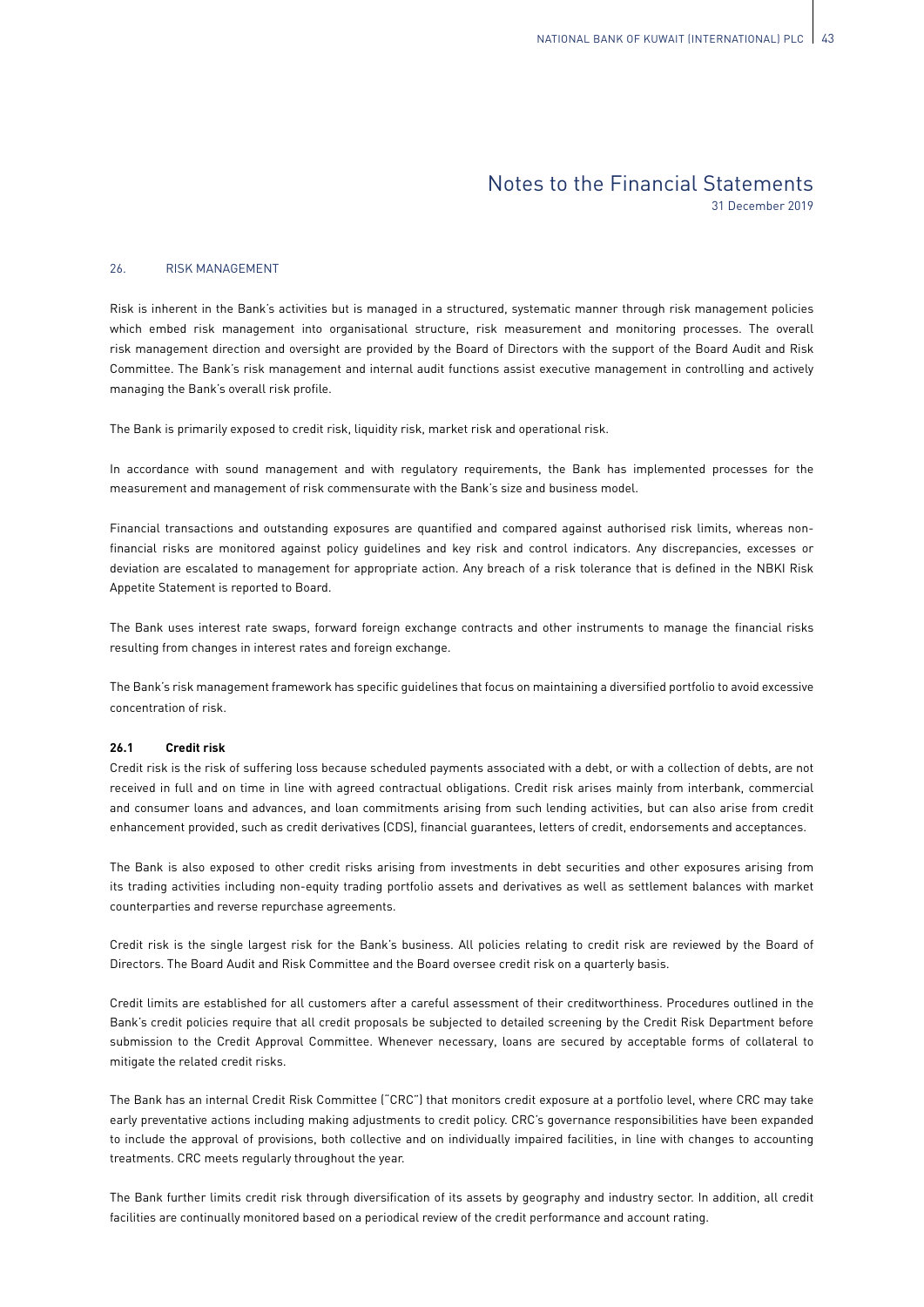31 December 2019

## **26.1 Credit risk (continued)**

## **26.1.1 Credit risk measurement**

The estimation of credit exposure for risk management purposes is complex and requires the use of models, as the exposure varies with changes in market conditions, expected cash flows and the passage of time. The assessment of credit risk of a portfolio of assets entails further estimations as to the likelihood of defaults occurring, of the associated loss ratios and of default correlations between counterparties. The Bank measures credit risk using Probability of Default (PD), Exposure at Default (EAD) and Loss Given Default (LGD). This is similar to the approach used for the purposes of measuring Expected Credit Loss (ECL) under IFRS 9. See Note **26.1.2** for more details.

#### *Credit risk grading*

The Bank uses internal credit risk grades that reflect its assessment of the probability of default of individual counterparties. The Bank uses calibrated rating models tailored to the various categories of counterparty. Borrower and loan specific information collected at the time of application (such as disposable income, and level of collateral for retail exposures; and turnover and industry type for wholesale exposures) is fed into these models. This is supplemented with external data such as credit bureau scoring information on individual borrowers. In addition, the models enable expert judgement from the credit risk officer to be fed into the final internal credit rating for each exposure. This allows for considerations which may not be captured as part of the other data inputs into the model.

### **26.1.2 Expected credit loss measurement**

IFRS 9 outlines a 'three-stage' model for impairment based on changes in credit quality since initial recognition as summarised below:

- A financial instrument that is not credit-impaired on initial recognition is classified in 'Stage 1' and has its credit risk continuously monitored by the Bank.
- If there is a significant increase in credit risk ('SICR') since the initial recognition identified, the financial instrument is moved to 'Stage 2' but is not yet deemed to be credit-impaired. Please refer to Note **26.1.2.1** for a description of how the Bank determines when a significant increase in credit risk has occurred.
- If the financial instrument is credit-impaired, the financial instrument is then moved to 'Stage 3'. Please refer to Note **26.1.2.2** for a description of how the Bank defines credit-impaired and default.
- Financial instruments in Stage 1 have their ECL measured at an amount equal to the portion of lifetime expected credit losses that result from default events possible within the next 12 months. Instruments in Stage 2 or 3 have their ECL measured based on expected credit losses on a lifetime basis. Please refer to Note **26.1.2.3** for a description of inputs, assumptions and estimation techniques used in measuring the ECL.
- A pervasive concept in measuring ECL in accordance with IFRS 9 is that it should consider forward-looking information. Note **26.1.2.4** includes an explanation of how the Bank has incorporated this in its ECL models.
- Purchased or originated credit-impaired financial assets are those financial assets that are credit-impaired on initial recognition. Their ECL is always measured on a lifetime basis.

Further explanation is also provided of how the Bank determines appropriate groupings when ECL is measured on a collective basis (Note **26.1**). The following diagram summarises the impairment requirements under IFRS 9 (other than purchased or originated credit-impaired financial assets):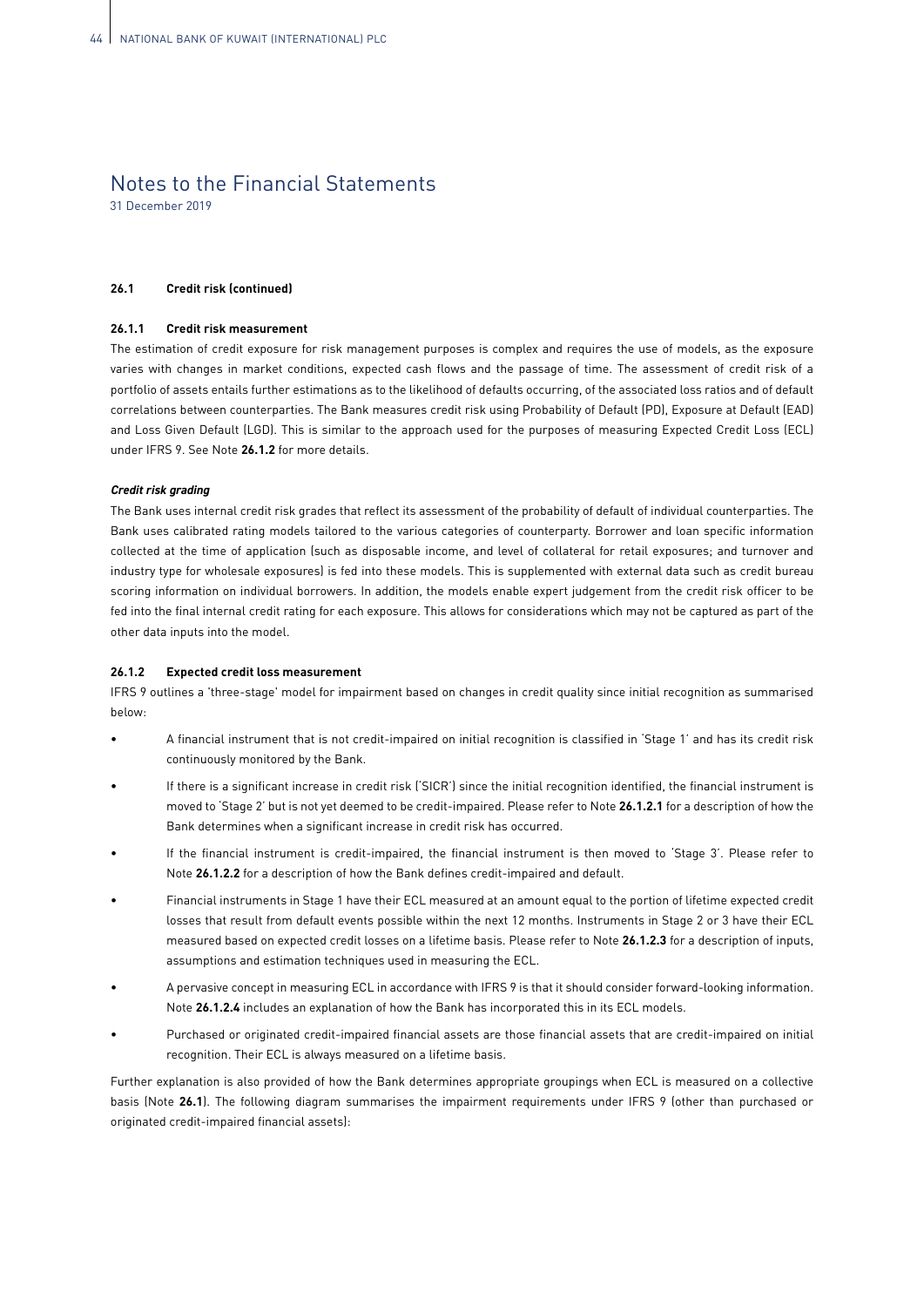31 December 2019

## **26.1 Credit risk (continued)**

#### Change in credit quality since initial recognition

| Stage 1                                                  | Stage 2                                                                                               | Stage 3                                                     |
|----------------------------------------------------------|-------------------------------------------------------------------------------------------------------|-------------------------------------------------------------|
| (Initial recognition)<br>12-month expected credit losses | (Significant increase in credit risk<br>since initial recognition)<br>Lifetime expected credit losses | (Credit-impaired assets)<br>Lifetime expected credit losses |

The key judgements and assumptions adopted by the Bank in addressing the requirements of the standard are discussed below:

### **26.1.2.1 Significant increase in credit risk (SICR)**

The Bank considers a financial instrument to have experienced a significant increase in credit risk when one or more of the following quantitative or qualitative criteria have been met:

### **Quantitative criteria:**

### **a) Significant increase in credit risk ("SICR") – externally-rated portfolio**

To determine if the risk of default of a financial instrument has increased significantly since initial recognition, the current risk of default at the reporting date would be compared with the risk of default at initial recognition. This assessment of whether there has been a significant increase in credit risk is required to be carried out at each reporting date. An asset can move into and out of the lifetime expected credit losses category (Stage 2 and 3) based on a pre-defined pattern obtained from the historical default rates or delinquency status of accounts across various internal rating grades, products or sectors.

This portfolio includes, but is not limited to, bonds, investments, sovereign and corporate obligors that are externally rated.

There are certain portfolios for the Bank (e.g. Bonds) where external ratings are applicable and used to assist in credit decisions. Final external rating is derived using the Median logic as stipulated in the Basel guidelines.

The staging criterion for the same would require 2-Grade downgrade (without considering modifiers in the rating) for any facility that was within "investment grade" at inception. Any facility which was below "investment grade" at inception would be tagged as Stage 2 if there was a downgrade of one or more Grade in its rating.

#### **Downgrade matrix for externally-rated portfolio**

Additionally, as per IFRS 9, "a financial instrument with an external rating grade within 'investment grade' (BBB- or higher by S&P/Fitch) is an example of an instrument that may be considered to have low credit risk". Any facility without external rating at inception would be considered for staging based on the following:

Instrument with rating in "investment grade" (BBB- or better) at the reporting date would be considered in Stage 1. Instrument with rating in non-investment grade at reporting date would be considered in Stage 2.

If an instrument/exposure is 'Unrated', then the rating is considered to be the lower of the "country ceiling" (which is the sovereign rating of the country) of the exposure and Ba1 (effectively non-investment grade, thereby Stage 2). If the country is also unrated, then the exposure is classified as Stage 2.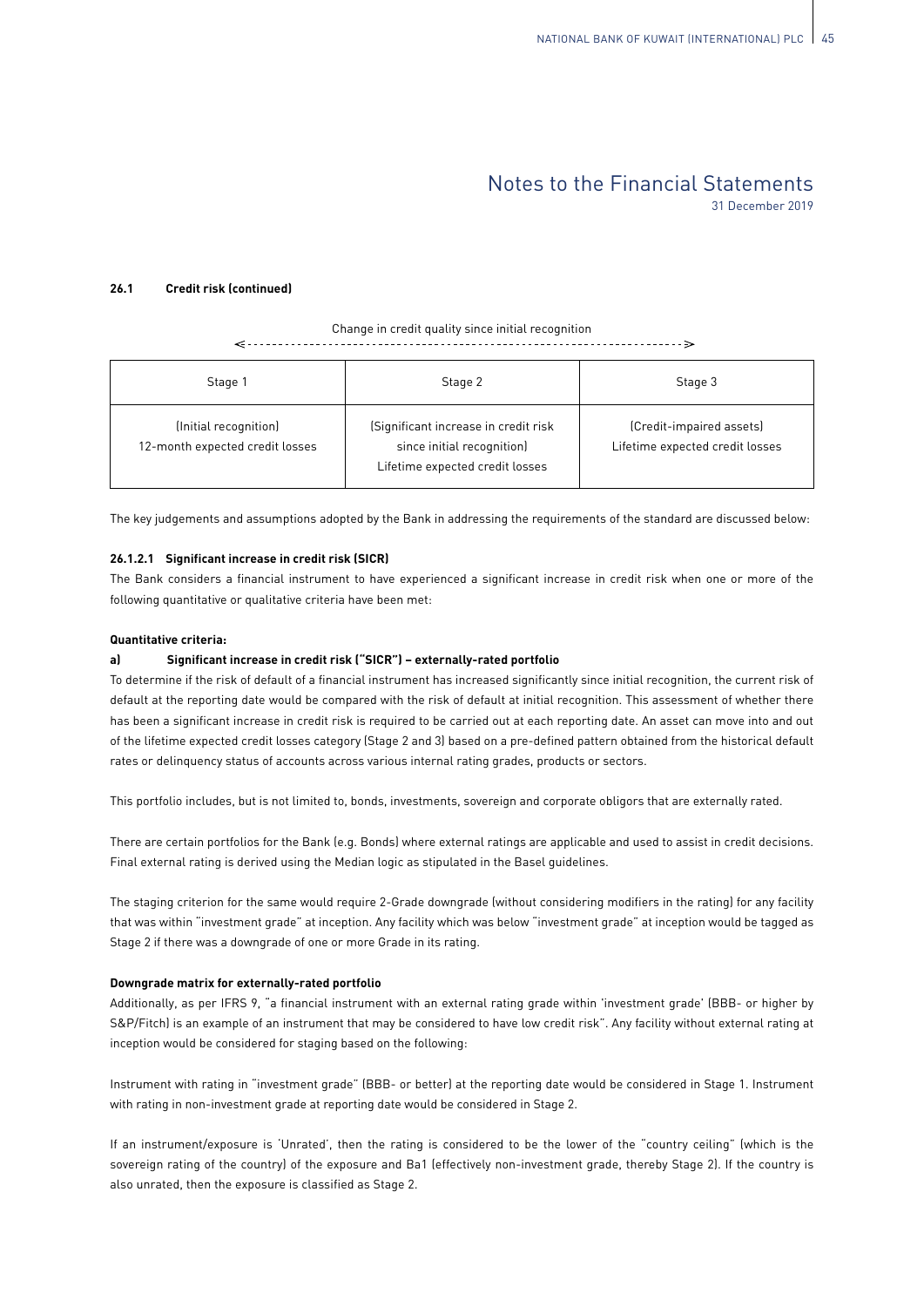31 December 2019

## **26.1 Credit risk (continued)**

With particular reference to cash and short-term deposits to banks, given the very short maturity of seven days, this portfolio is considered to be in Stage 1.

#### **b) Significant increase in credit risk ("SICR") – internally-rated portfolio**

Post the consideration of externally-rated portfolio, internally-rated (based on MRA ratings) is evaluated.

Based on the rating migration data and historical default rates across the Bank's corporate portfolio, following criteria are fixed for determining SICR:

|                     | <b>Current Grade</b> |                |       |       |       |       |       |       |       |       |       | Down  |                |
|---------------------|----------------------|----------------|-------|-------|-------|-------|-------|-------|-------|-------|-------|-------|----------------|
| Inception           |                      | $\overline{2}$ | 3     | 4     | 5     | 6     | 7     | 8     | 9     | 10    | 11    | 12    | Grade          |
|                     | $S-1$                | $S-1$          | $S-1$ | $S-1$ | $S-2$ | $S-2$ | $S-2$ | $S-2$ | $S-2$ | $S-2$ | $S-2$ | $S-2$ | 4              |
| 1<br>$\overline{2}$ | $S-1$                | $S-1$          | $S-1$ | $S-1$ | $S-2$ | $S-2$ | $S-2$ | $S-2$ | $S-2$ | $S-2$ | $S-2$ | $S-2$ | 3              |
| 3                   | $S-1$                | $S-1$          | $S-1$ | $S-1$ | $S-2$ | $S-2$ | $S-2$ | $S-2$ | $S-2$ | $S-2$ | $S-2$ | $S-2$ | 2              |
| 4                   | $S-1$                | $S-1$          | $S-1$ | $S-1$ | $S-1$ | $S-2$ | $S-2$ | $S-2$ | $S-2$ | $S-2$ | $S-2$ | $S-2$ | $\overline{2}$ |
| 5                   | $S-1$                | $S-1$          | $S-1$ | $S-1$ | $S-1$ | $S-1$ | $S-2$ | $S-2$ | $S-2$ | $S-2$ | $S-2$ | $S-2$ | $\overline{2}$ |
| 6                   | $S-1$                | $S-1$          | $S-1$ | $S-1$ | $S-1$ | $S-1$ | $S-1$ | $S-2$ | $S-2$ | $S-2$ | $S-2$ | $S-2$ | 2              |
| 7                   | $S-1$                | $S-1$          | $S-1$ | $S-1$ | $S-1$ | $S-1$ | $S-1$ | $S-2$ | $S-2$ | $S-2$ | $S-2$ | $S-2$ |                |
| 8                   | $S-1$                | $S-1$          | $S-1$ | $S-1$ | $S-1$ | $S-1$ | $S-1$ | $S-1$ | $S-2$ | $S-2$ | $S-2$ | $S-2$ | $\overline{ }$ |
| 9                   | $S-1$                | $S-1$          | $S-1$ | $S-1$ | $S-1$ | $S-1$ | $S-1$ | $S-1$ | $S-1$ | $S-2$ | $S-2$ | $S-2$ |                |
| 10                  | $S-1$                | $S-1$          | $S-1$ | $S-1$ | $S-1$ | $S-1$ | $S-1$ | $S-1$ | $S-1$ | $S-1$ | $S-2$ | $S-2$ | $\overline{ }$ |
| 11                  | $S-1$                | $S-1$          | $S-1$ | $S-1$ | $S-1$ | $S-1$ | $S-1$ | $S-1$ | $S-1$ | $S-1$ | $S-1$ | $S-2$ |                |
| 12                  | $S-1$                | $S-1$          | $S-1$ | $S-1$ | $S-1$ | $S-1$ | $S-1$ | $S-1$ | $S-1$ | $S-1$ | $S-1$ | $S-1$ | 0              |

### Based on Grade movements (internally-rated portoflio)

## **Downgrade matrix for internally-rated portfolio for Stage 1 and Stage 2:**

Key: S-1 – Stage 1; S-2 – Stage 2

Above rating migration will be applied without considering modifiers in the ratings.

The Bank denotes the counterparty assessment as the L1 rating of the counterparty. The L1 rating is the obligor rating with no consideration of credit risk mitigation such as guarantees and collateral coverage. The effect of any bank, corporate or sovereign guarantees is captured in L2, and of collateral in L3 ratings. The assessment shown above is derived from the L1 ratings of the borrower.

Final L2 rating for any obligor will be the better of the L1 and L2 ratings. Similarly, the final L3 rating for any obligor will be the best of L1, L2 and L3 ratings.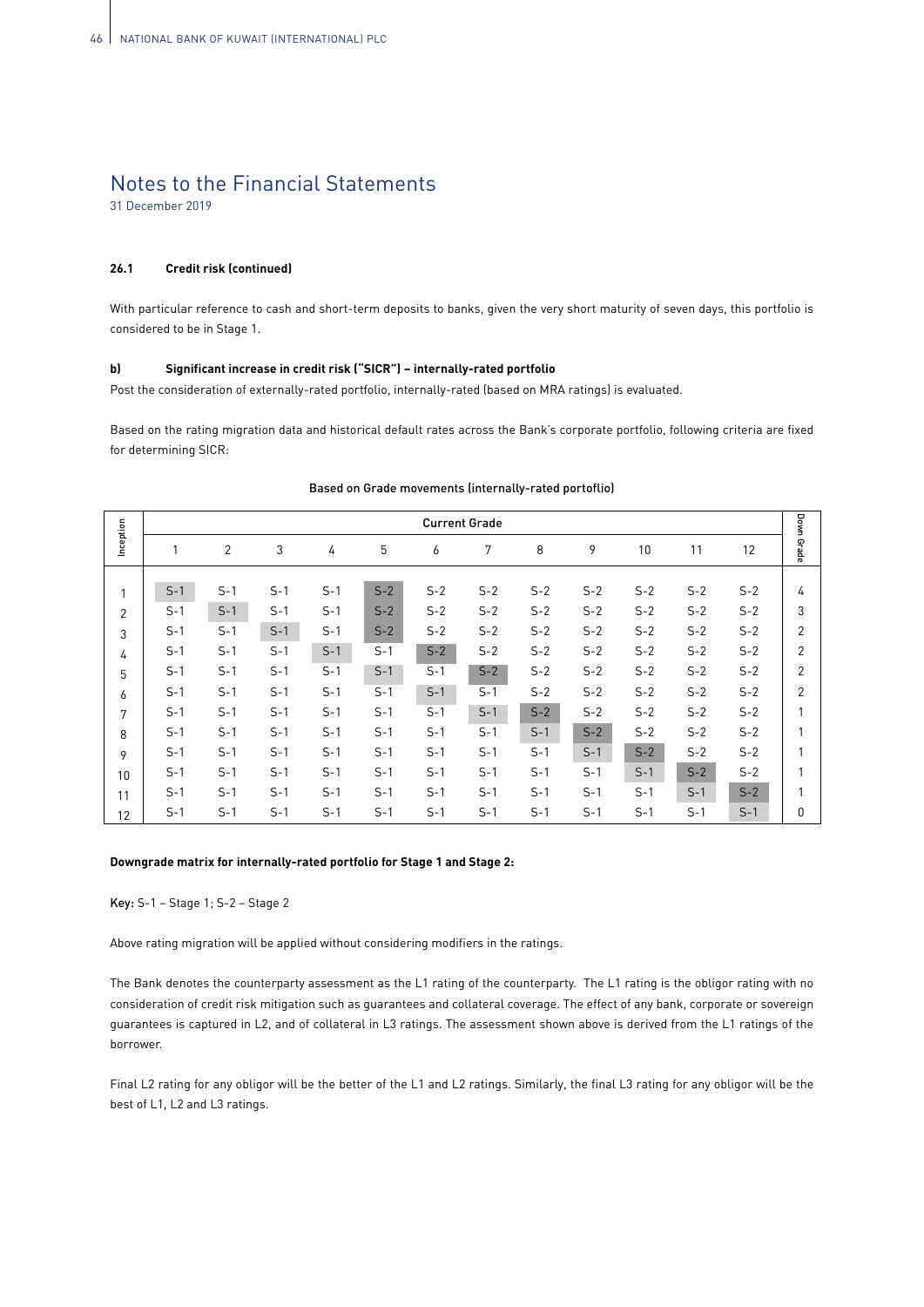31 December 2019

## **26.1 Credit risk (continued)**

#### **c) Stage assessment based on Grade downgrade matrix:**

In case L1 rating is present both at inception and current, then the above downgrade matrix would be applicable to that set of borrowers considering the L1 inception and current rating levels. Note that the renewed facilities are currently assessed based on new dates in line with their renewal. The credit committee revisits each case of the renewal request.

In case L1 rating is not present either at inception or currently for the borrower and L2 ratings are present both at inception and currently, then the above downgrade matrix would be applicable to that set of borrowers considering the L2 inception and current rating levels.

In case L2 is not present either at inception or currently for the borrower and L3 rating are present at both inception and currently, then the above downgrade matrix would be applicable to that set of borrowers considering the L3 inception and current rating levels.

## **d) Stage assessment based on absolute rating:**

In case the inception rating is not available to perform stage assessment based on Grade downgrade matrix, stage assessment will be done based on the current rating as follows. Any facility which has a current L1 rating would be considered for staging based on the absolute L1 rating on the reporting date. Instruments with rating as 1, 2, 3, 4 and 5 (investment grade) at reporting date would be considered in Stage 1. Instruments with rating in 6, 7, 8, 9, 10, 11 and 12 grades (non-investment) at reporting date would be considered in Stage 2.

In the absence of an absolute L1 rating, the L2 rating would be used, if available, and in case only the L3 current rating is available, then the above absolute grade would be applicable to that set of borrowers at the L3 absolute rating level. The Bank is working towards reducing the extent of the unrated portfolio by having an MRA rating and subsequently will be using the L1 or L2 ratings for staging.

#### **e) Stage assessment for unrated portfolio based on assumptions:**

If an instrument/exposure is 'Unrated', then the rating applied is Moody's equivalent grade for the PD, which is the lower of the TTC PD (central tendency PD of internally-rated portfolio for country of risk) and the country's PD (based on sovereign rating of the country of risk), and if this rating is of non-investment grade (less than BBB) at the reporting date then it would be considered as Stage 2. If the TTC for the country of risk is not available, the TTC for the booking location will be applied, based on which (investment/non-investment grade) the final stage will be allocated.

### **f) Significant increase in credit risk ("SICR") – DPD**

Superseding the SICR criteria for the above, any facility of the Bank would be tagged as Stage 2 in case the delinquency measure of the same is 30 days past due (DPD) or more but less than 90 DPD.

IFRS 9 presumes 30 DPD criterion for Stage 2 classification. This criterion would be treated as an overlay for the overall book of the Bank. (e.g. a rated instrument is classified as Stage 1 from the grade downgrade criterion, but would be tagged as Stage 2 if the delinquency is above 30 DPD).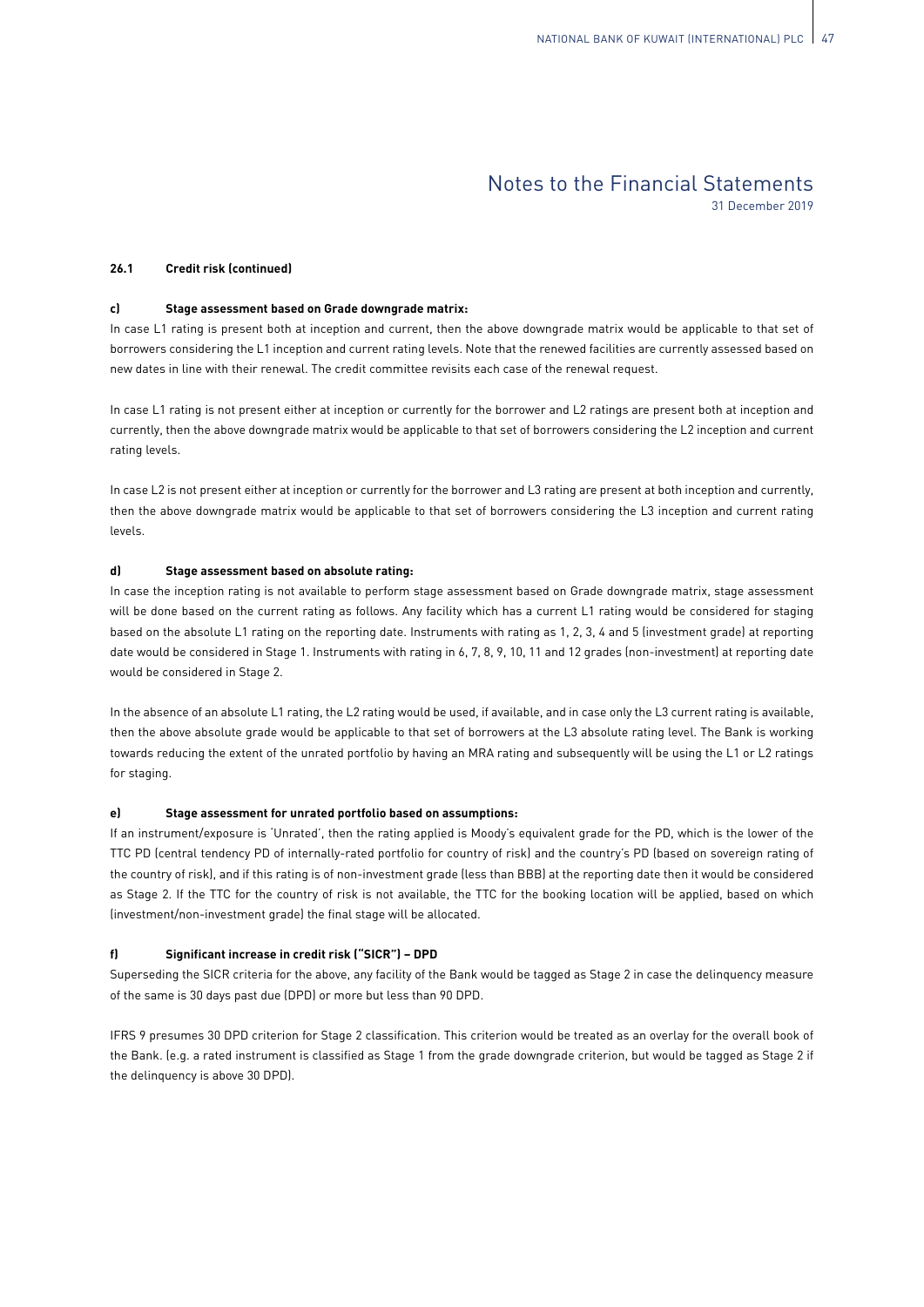31 December 2019

## **26.1 Credit risk (continued)**

### **Qualitative criteria:**

### **a) Use of early warning indicators for SICR**

Apart from the above-mentioned staging criteria based upon rating grades and DPD buckets, the following qualitative criteria are evaluated by the management to categorise a particular borrower into Stage 2 by providing appropriate reasoning for the same. Early warning signal (EWS) signals are broken into two parts.

Financial warning signals:

- Decrease in Revenue/Sales by 30% or more
- Decrease in net profit by 30% or more
- Increase in Accounts Receivables Days on hand by 30% or more
- Increase in Inventory Days on hand by 30% or more
- Decrease in Financial Payments Coverage Ratio using EBITDA by 30% or more
- Increase in balances due from/due to related parties by 30% or more
- Decrease in Cash Flow from operating activities by 30% or more

Non-financial warning signals:

- Late interest payments
- Delay in providing financial statements or other data
- Unclear company strategy
- Existence of administrative problems in the company

Governance and frequency for monitoring EWS is performed regularly as per the procedures.

### **b) Management of stage override mechanism**

Any requests for overrides, as an exception to the staging policy are formally communicated to the relevant approving authority (Provision Committee). The final Stage allocations would be determined by this authority.

### **26.1.2.2 Definition of default and credit-impaired assets**

The Bank defines a financial instrument as in default, which is fully aligned with the definition of credit-impaired, when it meets one or more of the following criteria:

### *Quantitative criteria:*

The default definition used is consistent with the one used for regulatory purposes and is defined as 90 days past due (DPD) for any facility or tagging the facility as "impaired" for internal credit management purposes. Any facility that would be tagged as default under this definition as of the reporting date would be tagged in the Stage 3 population. Additionally, the Bank will assess 'significant decrease in risk' from time to time before moving these facilities from Stage 3 (default) to Stage 2/Stage 1.

Please note that the above criterion of 90 days is fixed for corporate and retail portfolios, whereas for investments the definition of default shall be considered if the coupon or principal payment is past due for one day.

For the externally-rated portfolio, the default grade is defined as 'D' for S&P and Fitch, and 'C' for Moody's.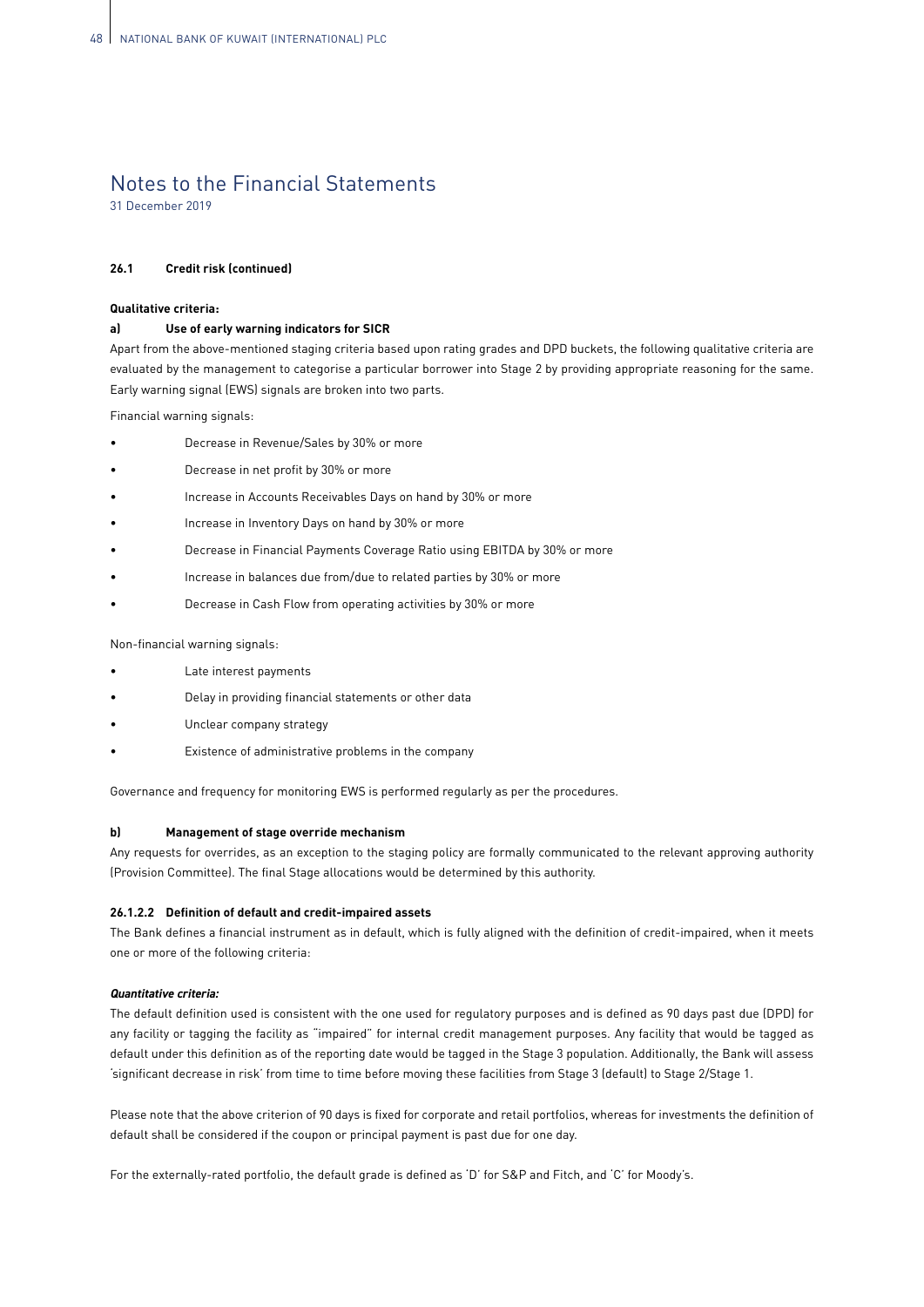31 December 2019

### **26.1 Credit risk (continued)**

### *Qualitative criteria:*

Any credit-impaired facility or stressed facility that has been restructured would also be tagged as default. This is in line with the definition of credit-impaired asset in the IFRS 9 standard. The borrower meets unlikeliness to pay criteria, which indicates the borrower is in significant financial difficulty. These are instances where:

- the borrower is in long-term forbearance
- the borrower is deceased
- the borrower is insolvent
- the borrower is in breach of financial covenant(s)
- an active market for that financial asset has disappeared because of financial difficulties
- concessions have been made by the lender relating to the borrower's financial difficulty
- it is becoming probable that the borrower will enter bankruptcy
- financial assets are purchased or originated at a deep discount that reflects the incurred credit losses.

The criteria above have been applied to all financial instruments held by the Bank and are consistent with the definition of default used for internal credit risk management purposes. The default definition has been applied consistently to model the Probability of Default (PD), Exposure at Default (EAD) and Loss Given Default (LGD) throughout the Bank's expected loss calculations.

The restructured facilities would be required to complete the moratorium period (if any) and meet the scheduled payments (all on current basis) for at least one year, or as determined by the Bank for consideration for tagging the facility in Stage 2/Stage 1.

This period has been determined based on an analysis which considers the likelihood of a financial instrument returning to default status after cure using different possible cure definitions.

### **26.1.2.3 Measuring ECL – explanation of inputs, assumptions and estimation techniques**

The Expected Credit Loss (ECL) is measured on either a 12-month (12M) or lifetime basis depending on whether a significant increase in credit risk has occurred since initial recognition or whether an asset is considered to be credit-impaired. Expected credit losses at the discounted product of the Probability of Default (PD), Exposure at Default (EAD) and Loss Given Default (LGD), defined as follows:

- The PD represents the likelihood of a borrower defaulting on its financial obligation (as per "Definition of default and credit-impaired" above), either over the next 12 months (12M PD) or over the remaining lifetime (Lifetime PD) of the obligation.
- EAD is based on the amounts the Bank expects to be owed at the time of default, over the next 12 months (12M EAD) or over the remaining lifetime (Lifetime EAD). For example for a revolving commitment, the Bank includes the current drawn balance plus any further amount that is expected to be drawn up to the current contractual limit by the time of default, should it occur.
- Loss Given Default (LGD) represents the Bank's expectation of the extent of loss on a defaulted exposure. LGD varies by type of counterparty, type and seniority of claim and availability of collateral or other credit support. LGD is expressed as a percentage loss per unit of exposure at the time of default (EAD). LGD is calculated on a 12 month or lifetime basis where 12-month LGD is the percentage of loss expected to be made if the default occurs in the next 12 months and Lifetime LGD is the percentage of loss expected to be made if the default occurs over the remaining expected lifetime of the loan.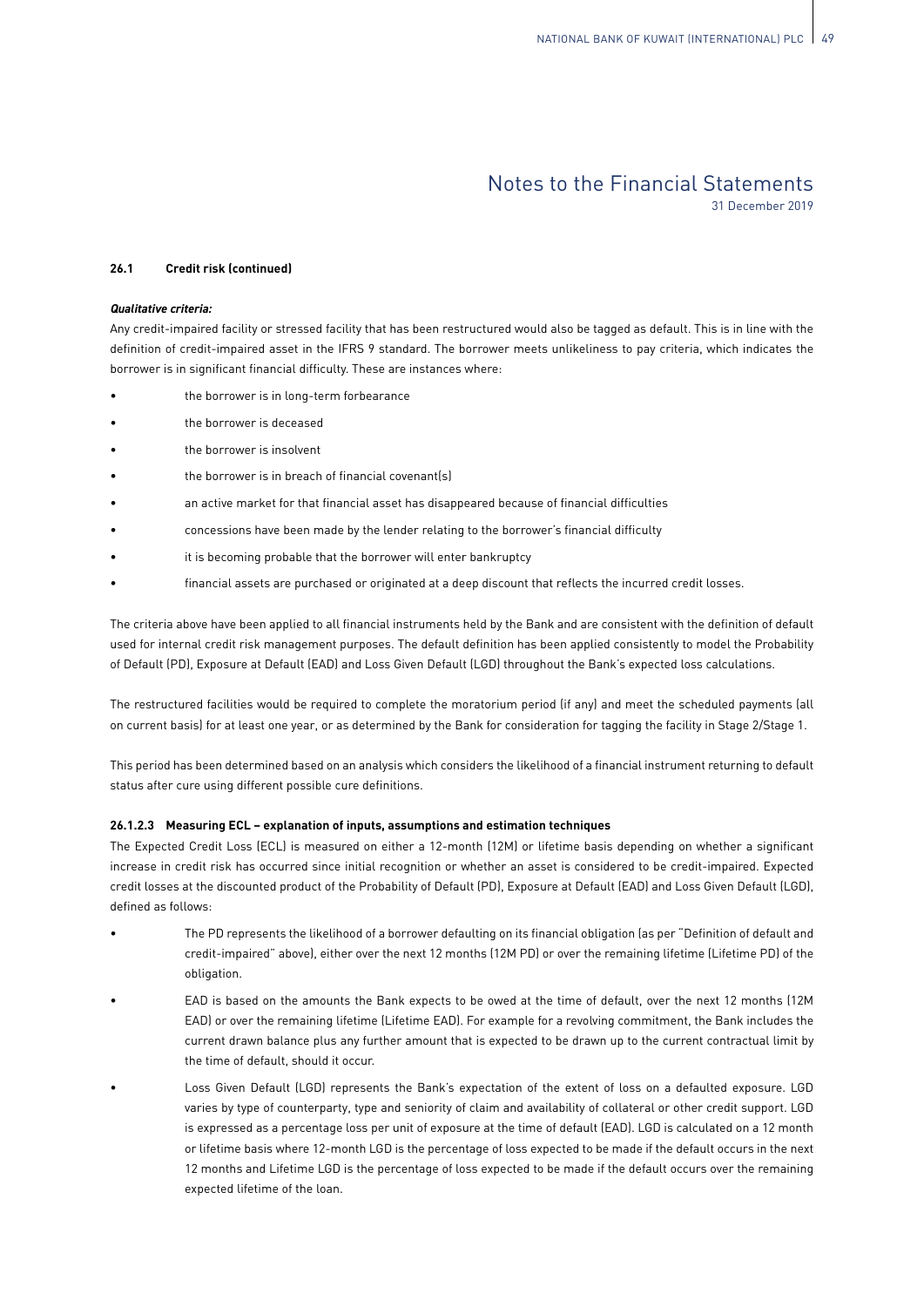31 December 2019

## **26.1 Credit risk (continued)**

The ECL is determined by projecting the PD, LGD and EAD for each future month and for each individual exposure or collective segment. These three components are multiplied together and adjusted for the likelihood of survival (i.e. the exposure has not prepaid or defaulted in an earlier month). This effectively calculates an ECL for each future month, which is then discounted back to the reporting date and summed. The discount rate used in the ECL calculation is the original effective interest rate or an approximation thereof.

The Lifetime PD is developed by applying a maturity profile to the current 12M PD. The maturity profile looks at how defaults develop on a portfolio from the point of initial recognition throughout the lifetime of the loans. The maturity profile is based on historical observed data and is assumed to be the same across all assets within a portfolio and credit grade band. This is supported by historical analysis.

The 12-month and lifetime EADs are determined based on the expected payment profile which varies by product type.

- For amortising products and bullet repayment loans, this is based on the contractual repayments owed by the borrower over a 12-month or lifetime basis. This will also be adjusted for any expected overpayments made by a borrower. Early repayment/refinance assumptions are also incorporated into the calculation.
- For revolving products, the exposure at default is predicted by taking the current drawn balance and adding a "credit conversion factor" which allows for the expected drawdown of the remaining limit by the time of default. These assumptions vary by product type and current limit utilisation band based on analysis of the Bank's recent default data.

The 12-month and lifetime LGDs are determined based on the factors which impact the recoveries made post default. These vary by product type.

- For secured products, this is primarily based on collateral type and projected collateral values, historical discounts to market/book values due to forced sales, time to repossession and recovery costs observed.
- For unsecured products, LGDs are typically set at product level due to the limited differentiation in recoveries achieved across different borrowers. These LGDs are influenced by collection strategies including contracted debt sales and price.

Forward looking economic information is also included in determining the 12-month and lifetime PD, EAD and LGD. These assumptions vary by product type. See Note **26.1.2.4** for explanation of forward looking information and its inclusion in ECL calculations.

The assumptions underlying the ECL calculation – such as how the maturity profile of the PDs and how collateral values change – are monitored and reviewed on a quarterly basis.

There have been no significant changes in estimation techniques or significant assumptions made during the reporting period.

### **26.1.2.4 Forward looking information incorporated in the ECL models**

The assessment of SICR and the calculation of ECL both incorporated forward looking information. The Bank has performed historical analysis and identified the key economic variables impacting credit risk and expected credit losses for each portfolio.

Forward looking information is incorporated by NBKI in the form of macro-economic factors mainly UK GDP and Equity prices.

Macro-economic factors operate based on the country of risk of the obligor.

Currently, the Bank is using three scenarios: base line scenario (scenario 1), stronger near-term growth (scenario 2) and moderate recession (scenario 3).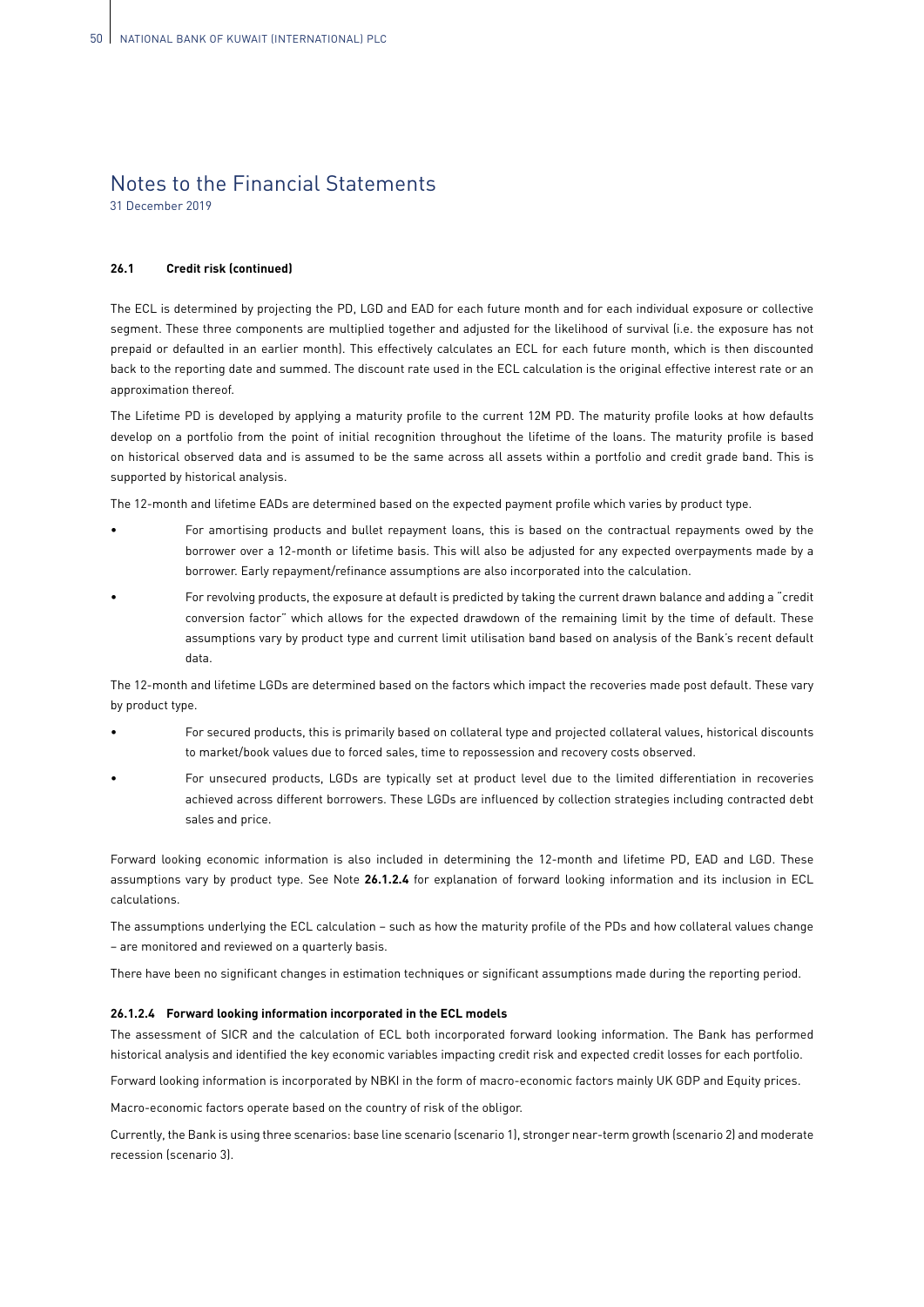31 December 2019

## **26.1 Credit risk (continued)**

### **26.1.3 Loss allowance**

The loss allowance recognised in the period is impacted by a variety of factors, as described below:

- Transfers between Stage 1 and Stages 2 or 3 due to financial instruments experiencing significant increase (or decreases) of credit risk or becoming credit-impaired in the period, and the consequent "step up" (or "step down") between 12-month and Lifetime ECL;
- Additional allowances for new financial instruments recognised during the period as well as releases for financial instruments de-recognised in the period;
- Impact on the measurement of ECL due to changes in PDs, EADs and LGDs in the period, arising from regular refreshing of inputs to models;
- Impact on the measurement of ECL due to changes made to models and assumptions;
- Discount unwind within ECL due to passage of time, as ECL is measured on a present value basis;
- Foreign exchange retranslations for assets denominated in foreign currencies and other movements; and
- Financial assets derecognised during the period and write-offs of allowances related to assets that were written off during the period.

The following tables explain the changes in the loss allowance between the beginning and the end of the annual period impacted by these factors:

| ON BALANCE SHEET                            | <b>Opening</b><br>balance<br>\$000 | Increase<br>due to<br>origination<br>and<br>acquisition<br>\$000 | Decrease<br>due to<br>derecognition<br>repayments<br>and disposals<br>\$000 | Changes<br>due to<br>change in<br>credit risk<br>(net)<br>\$000 | Closing<br>balance<br>\$000 |
|---------------------------------------------|------------------------------------|------------------------------------------------------------------|-----------------------------------------------------------------------------|-----------------------------------------------------------------|-----------------------------|
| Stage 1:                                    |                                    |                                                                  |                                                                             |                                                                 |                             |
| Allowances for financial assets without     |                                    |                                                                  |                                                                             |                                                                 |                             |
| increase in credit risk                     |                                    |                                                                  |                                                                             |                                                                 |                             |
| Debt securities measured at FVOCI (Note 15) | 9                                  | 7                                                                | (1)                                                                         |                                                                 | 15                          |
| Central banks (Note 11)                     | 2                                  | ۰                                                                | (1)                                                                         |                                                                 |                             |
| Credit institutions (Note 12 and 13)        | 165                                | 35                                                               | (125)                                                                       |                                                                 | 75                          |
| Loans and advances to customers (Note 14)   | 1.242                              | 456                                                              | (529)                                                                       |                                                                 | 1,169                       |
|                                             | 1,418                              | 498                                                              | (656)                                                                       |                                                                 | 1,260                       |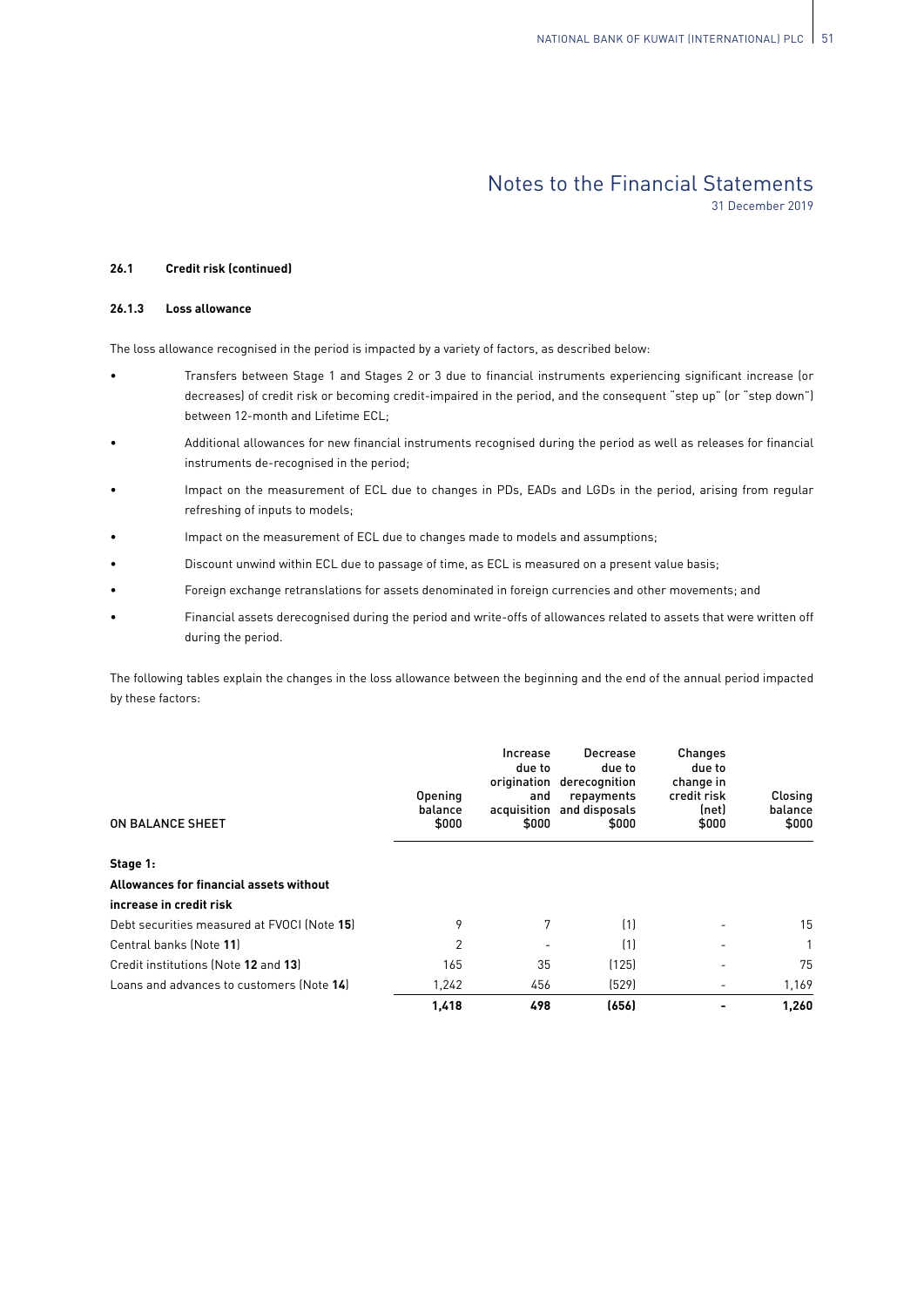31 December 2019

## **26.1 Credit risk (continued)**

|                                           | Opening          | Increase<br>due to<br>origination<br>and | <b>Decrease</b><br>due to<br>derecognition<br>repayments | Changes<br>due to<br>change in<br>credit risk | Closing          |
|-------------------------------------------|------------------|------------------------------------------|----------------------------------------------------------|-----------------------------------------------|------------------|
| ON BALANCE SHEET                          | balance<br>\$000 | acquisition<br>\$000                     | and disposals<br>\$000                                   | (net)<br>\$000                                | balance<br>\$000 |
| Stage 2:                                  |                  |                                          |                                                          |                                               |                  |
| <b>Allowances for debt instruments</b>    |                  |                                          |                                                          |                                               |                  |
| with significant increase in credit       |                  |                                          |                                                          |                                               |                  |
| risk/not impaired                         |                  |                                          |                                                          |                                               |                  |
| Loans and advances to customers (Note 14) | 2                | $\overline{\phantom{a}}$                 | Ξ.                                                       | 1,518                                         | 1,520            |
|                                           | $\overline{2}$   | $\blacksquare$                           | -                                                        | 1,518                                         | 1,520            |
| Stage 3:                                  |                  |                                          |                                                          |                                               |                  |
| Allowances for credit-impaired debt       |                  |                                          |                                                          |                                               |                  |
| instruments                               |                  |                                          |                                                          |                                               |                  |
| Loans and advances to customers (Note 14) | 903              |                                          | (903)                                                    | 125                                           | 125              |
|                                           | 2,323            | 498                                      | (1, 559)                                                 | 1,643                                         | 2,905            |
| <b>OFF BALANCE SHEET</b>                  |                  |                                          |                                                          |                                               |                  |
| Commitments and contingent                |                  |                                          |                                                          |                                               |                  |
| liabilities (Note 18 and 24)              |                  |                                          |                                                          |                                               |                  |
| Stage 1:                                  | 517              | 199                                      | (136)                                                    |                                               | 580              |
|                                           | 2.840            | 697                                      | (1,695)                                                  | 1,643                                         | 3,485            |

The net movement of US\$ 645,141 (Debit) is accounted for through profit or loss account. This also includes a Stage 2 provision of US\$ 1.5 m in relation to one customer.

## **26.1.4 Maximum exposure to credit risk**

The following table contains an analysis of the credit risk exposure of financial instruments for which an ECL allowance is recognised. The gross carrying amount of financial assets below also represents the Bank's maximum exposure to credit risk on these assets.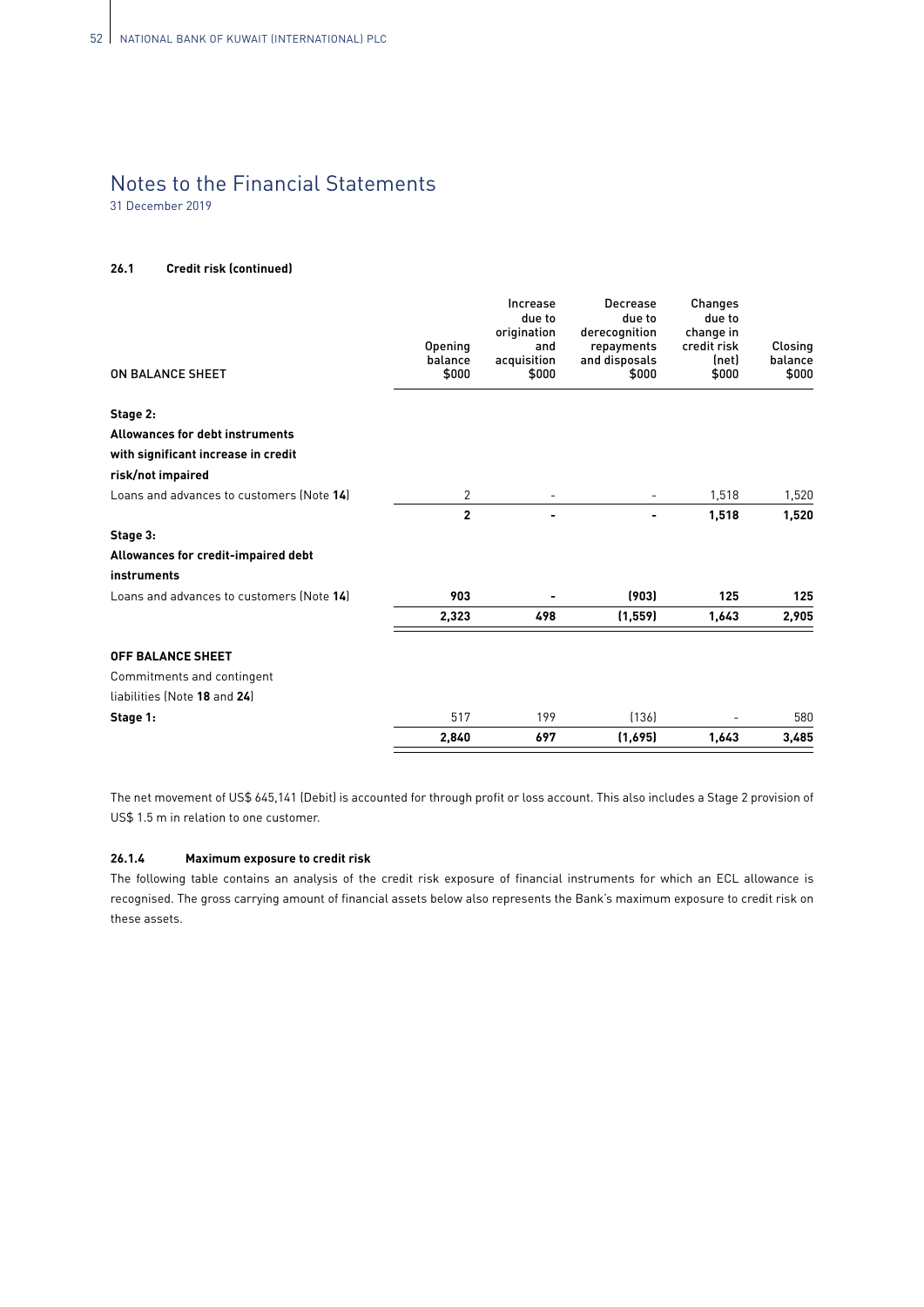31 December 2019

## **26.1 Credit risk (continued)**

## **Financial assets by instrument and by counterparty sector: financial assets at FVOCI**

|                                  | Carrying<br>amount<br>\$000 | Gross carrying amount \$000 |                                           |                          |         | Accumulated impairment \$000 |         |  |  |
|----------------------------------|-----------------------------|-----------------------------|-------------------------------------------|--------------------------|---------|------------------------------|---------|--|--|
|                                  |                             | Stage 1                     | Stage 2                                   | Stage 3                  | Stage 1 | Stage 2                      | Stage 3 |  |  |
|                                  |                             | All risks                   | Significant<br>increase in<br>credit risk | Credit-<br>impaired      |         |                              |         |  |  |
| General government               | 145,459                     | 145,465                     |                                           |                          | (6)     |                              |         |  |  |
| Financial corporations           | 47,154                      | 47,163                      | -                                         | -                        | (9)     | $\overline{\phantom{0}}$     |         |  |  |
| [Note 15]                        | 192,613                     | 192.628                     |                                           | $\overline{\phantom{0}}$ | (15)    |                              |         |  |  |
| Hedged loans (Note 14)           | 78,612                      | 78,657                      | -                                         | -                        | (45)    | $\overline{\phantom{0}}$     |         |  |  |
| <b>Financial assets at FVOCI</b> | 271,225                     | 271,285                     | -                                         | $\blacksquare$           | (60)    |                              |         |  |  |

## **Financial assets by instrument and by counterparty sector: financial assets at amortised cost**

|                                         |                 |           | Gross carrying amount \$000               | Accumulated impairment \$000 |          |         |         |
|-----------------------------------------|-----------------|-----------|-------------------------------------------|------------------------------|----------|---------|---------|
|                                         | Carrying        | Stage 1   | Stage 2                                   | Stage 3                      | Stage 1  | Stage 2 | Stage 3 |
|                                         | Amount<br>\$000 | All risks | Significant<br>increase in<br>credit risk | Credit-<br>impaired          |          |         |         |
| Cash and cash equivalents               |                 |           |                                           |                              |          |         |         |
| (Note 11)                               | 438,575         | 438,576   |                                           |                              | (1)      |         |         |
| On demand and short<br>notice (Note 12) | 209,458         | 209,466   |                                           |                              | [8]      |         |         |
| Credit institutions                     |                 |           |                                           |                              |          |         |         |
| (Note 12 and 13)                        | 350,105         | 350,173   |                                           |                              | (68)     |         |         |
| Loans and advances (Note 14)            | 1,215,895       | 1,166,997 | 50.412                                    | 1,254                        | (1, 123) | (1,520) | (125)   |
| <b>Financial assets at</b>              |                 |           |                                           |                              |          |         |         |
| amortised cost                          | 2,214,033       | 2,165,212 | 50,412                                    | 1,254                        | (1, 200) | (1,520) | (125)   |

Information on how the Expected Credit Loss (ECL) is measured and how the three stages above are determined is included in Note **26.1.2** 'Expected credit loss measurement'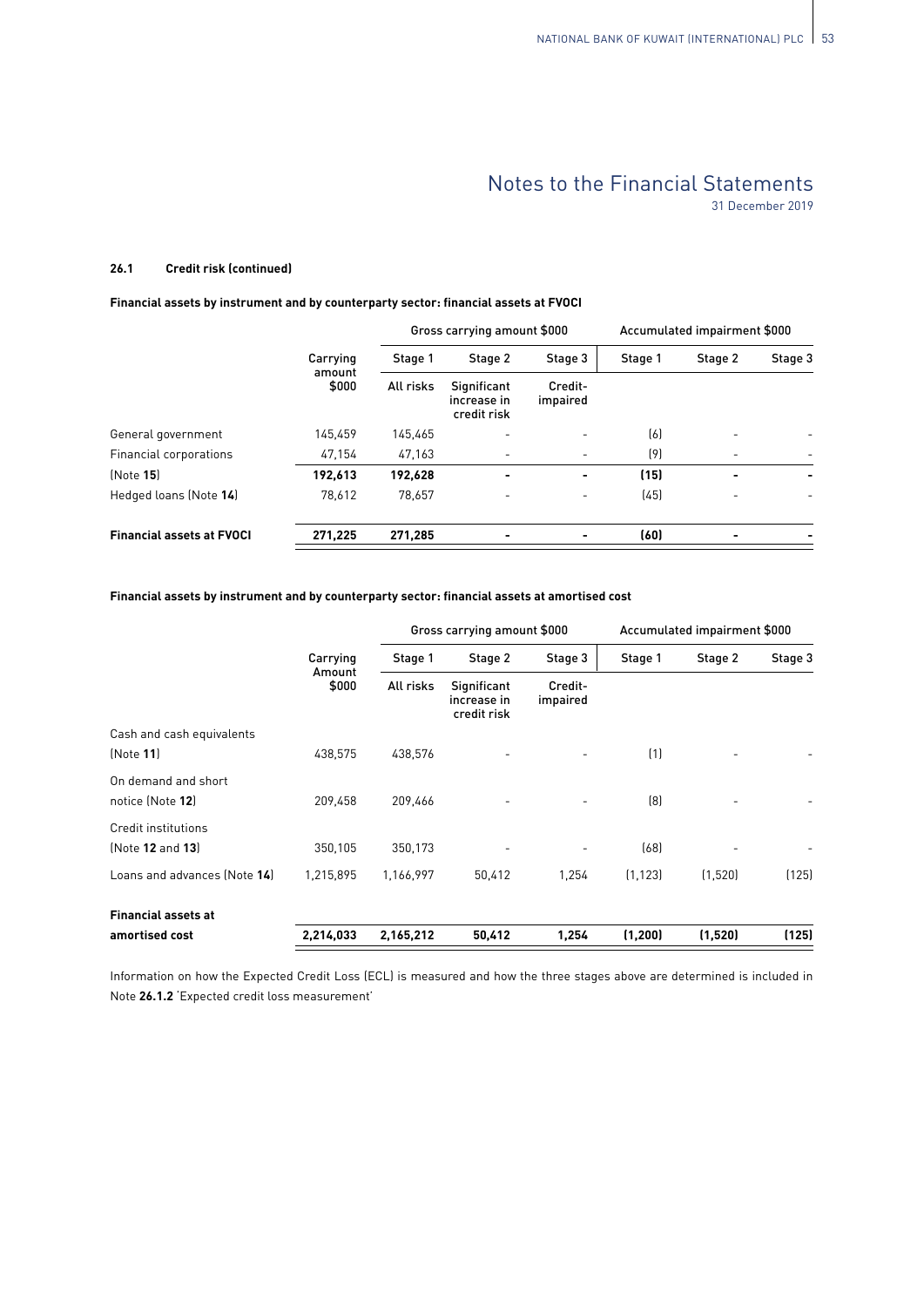31 December 2019

## **26.1 Credit risk (continued)**

#### **Financial assets subject to impairment that are past due**

|                                                                  |           |                | Stage 2<br>Assets with significant          |                            |           | Stage 3                |                                        |           |      |  |  |
|------------------------------------------------------------------|-----------|----------------|---------------------------------------------|----------------------------|-----------|------------------------|----------------------------------------|-----------|------|--|--|
|                                                                  |           |                | but not impaired<br>\$000                   |                            |           |                        | <b>Credit-impaired assets</b><br>\$000 |           |      |  |  |
| Not past due                                                     | $\leq 30$ | $> 30 \leq 90$ | > 90                                        | $<$ 30                     | > 30 < 90 | > 90                   | $<$ 30                                 | > 30 < 90 | > 90 |  |  |
| 192,613                                                          | ٠         |                |                                             |                            |           |                        |                                        |           |      |  |  |
| 209,458                                                          |           |                |                                             |                            |           |                        |                                        |           |      |  |  |
| 350,105                                                          | ٠         |                |                                             |                            |           |                        |                                        |           |      |  |  |
| Loans and advances<br>1,244,485<br>-<br>$\overline{\phantom{a}}$ |           |                | 48,646                                      | 246                        |           |                        | $\overline{\phantom{a}}$               | 1,129     |      |  |  |
| 1,996,661<br>-<br>٠                                              |           |                | 48,646                                      | 246                        |           |                        | ۰                                      | 1,129     |      |  |  |
|                                                                  |           |                | Stage 1<br>increase in credit risk<br>\$000 | Assets with no significant |           | <b>Carrying amount</b> | increase in credit risk                |           |      |  |  |

The following disclosures highlight the diversity of exposures.

An analysis of loans and advances to banks and customers and contingent liabilities before and after taking account of collateral held or other credit enhancements, is as follows:

|                                 |                             | 2019                            |                             |                          |
|---------------------------------|-----------------------------|---------------------------------|-----------------------------|--------------------------|
|                                 | Carrying<br>amount<br>\$000 | <b>Net</b><br>exposure<br>\$000 | Carrying<br>amount<br>\$000 | Net<br>exposure<br>\$000 |
| Deposit with banks              | 555,201                     | 555,201                         | 830,523                     | 830,523                  |
| Other assets                    | 13,045                      | 13,045                          | 19,877                      | 19,877                   |
| Loans and advances to banks     | 4,362                       | 4,362                           | 17.404                      | 17,404                   |
| Loans and advances to customers | 1,294,507                   | 143.173                         | 1,224,519                   | 79,634                   |
| Contingent liabilities          | 299.245                     | 298.242                         | 317.465                     | 316.753                  |

### **Collateral and other credit enhancements**

The amount, type and valuation of collateral are based on guidelines specified in the risk management framework. The main types of collateral accepted includes real estate, quoted shares, cash collateral and bank guarantees. The revaluation and custody of collateral are performed independently of the business units.

## **26.1.5 Risk concentration of the maximum exposure to credit risk**

Concentrations of credit risk arise from exposure to customers having similar characteristics in terms of the geographic location in which they operate or the industry sector in which they are engaged, such that their ability to discharge contractual obligations may be similarly affected by changes in political, economic or other conditions.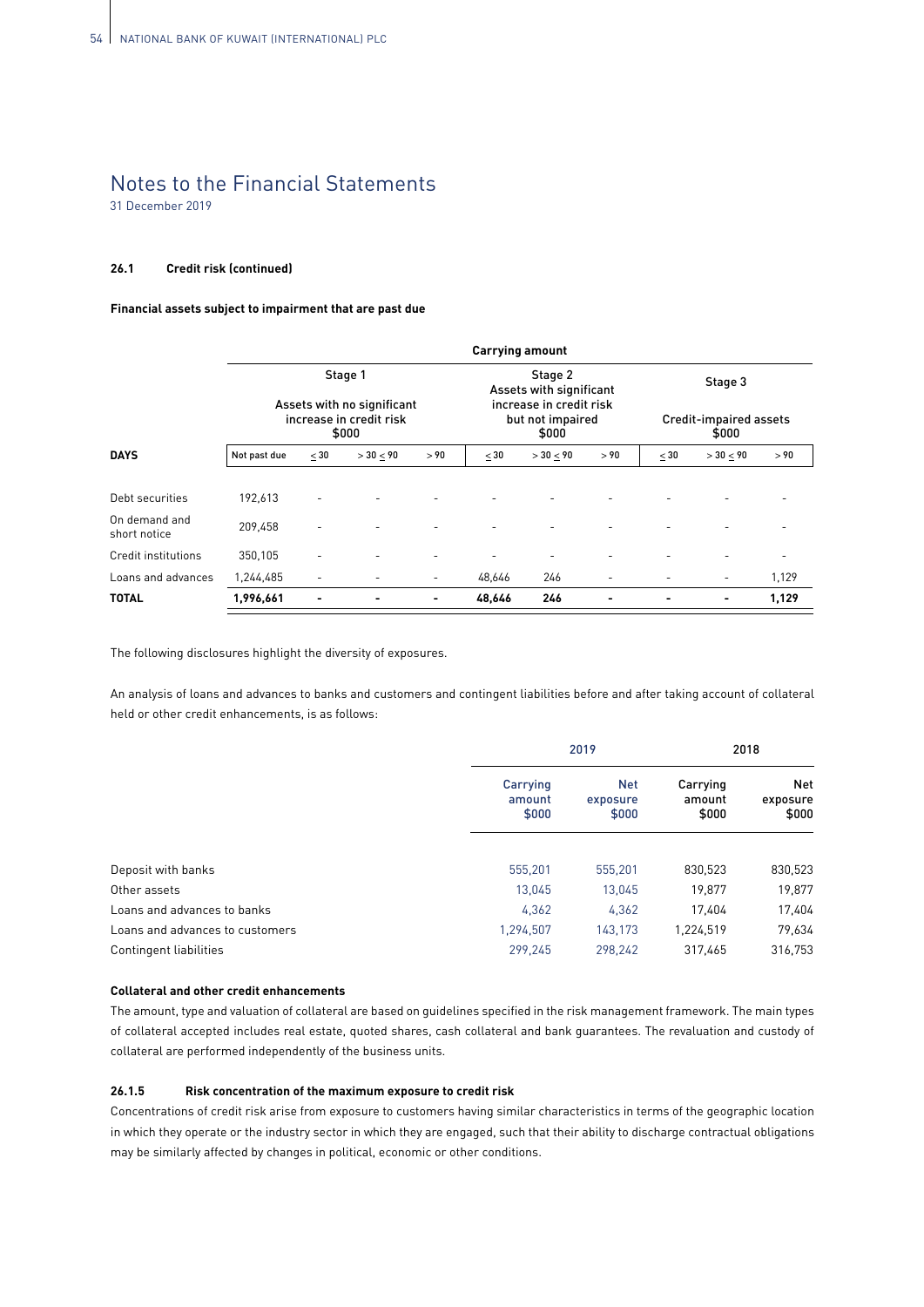31 December 2019

## **26.1 Credit risk (continued)**

Credit risk can also arise due to a significant concentration of Bank's assets to any single counterparty. This risk is managed by diversification of the portfolio. The Bank's internal limit is 22.5% of capital to any single obligor group. The ten largest loans and advances to customers outstanding as a percentage of gross loans and advances to customers as at 31 December 2019 is 41% (2018: 34%).

The Bank's financial assets and off-balance sheet items, before taking into account any collateral held or credit enhancements can be analysed by the following geographic regions:

| 2019<br><b>Geographic region</b> | <b>MENA</b><br>\$000 | <b>North</b><br>America<br>\$000 | <b>Europe</b><br>\$000 | Asia<br>\$000 | <b>Others</b><br>\$000 | Total<br>\$000 |
|----------------------------------|----------------------|----------------------------------|------------------------|---------------|------------------------|----------------|
|                                  |                      |                                  |                        |               |                        |                |
| Balances with central banks      |                      |                                  | 437,458                |               |                        | 437,458        |
| Deposits with banks              | 143,726              | 4,788                            | 393,284                | 4,635         | 89                     | 546,522        |
| Loans and advances to banks      |                      |                                  |                        |               | 4,375                  | 4,375          |
| Loans and advances to customers  | 286,678              |                                  | 740,442                |               | 270,427                | 1,297,547      |
| Investments securities           | 47,163               | 64,977                           | 80,488                 |               |                        | 192,628        |
| Investment in group entity       |                      |                                  | 49,209                 |               |                        | 49,209         |
| Other assets                     |                      |                                  | 25,426                 |               |                        | 25,426         |
|                                  | 477,567              | 69,765                           | 1,726,307              | 4,635         | 274,891                | 2,553,165      |
| Commitments and contingent       |                      |                                  |                        |               |                        |                |
| liabilities (Note 24)            | 30,260               |                                  | 152,760                |               |                        | 183,020        |
|                                  | 507,827              | 69,765                           | 1,879,067              | 4,635         | 274,891                | 2,736,185      |
|                                  |                      |                                  |                        |               |                        |                |

| 2018                            |                      | North            |                 |               |                 |                |
|---------------------------------|----------------------|------------------|-----------------|---------------|-----------------|----------------|
| Geographic region               | <b>MENA</b><br>\$000 | America<br>\$000 | Europe<br>\$000 | Asia<br>\$000 | Others<br>\$000 | Total<br>\$000 |
| Balances with central banks     |                      |                  | 221,827         |               |                 | 221,827        |
| Deposits with banks             | 228,503              | 72,510           | 525,307         | 4,272         |                 | 830,592        |
| Loans and advances to banks     |                      |                  |                 |               | 17,500          | 17,500         |
| Loans and advances to customers | 255,555              |                  | 677,359         |               | 293,752         | 1,226,666      |
| Investments available-for-sale  | 48.628               | 64.644           | 54,917          |               | 6,024           | 174,213        |
| Investment in group entity      |                      |                  | 49,209          |               |                 | 49,209         |
| Other assets                    | 3,439                |                  | 30,635          |               |                 | 34,074         |
|                                 | 536,125              | 137,154          | 1,559,254       | 4,272         | 317.276         | 2,554,081      |
| Commitments and contingent      |                      |                  |                 |               |                 |                |
| liabilities (Note 24)           | 79,461               |                  | 238,521         |               |                 | 317,982        |
|                                 | 615.586              | 137.154          | 1.797.775       | 4,272         | 317.276         | 2.872.063      |
|                                 |                      |                  |                 |               |                 |                |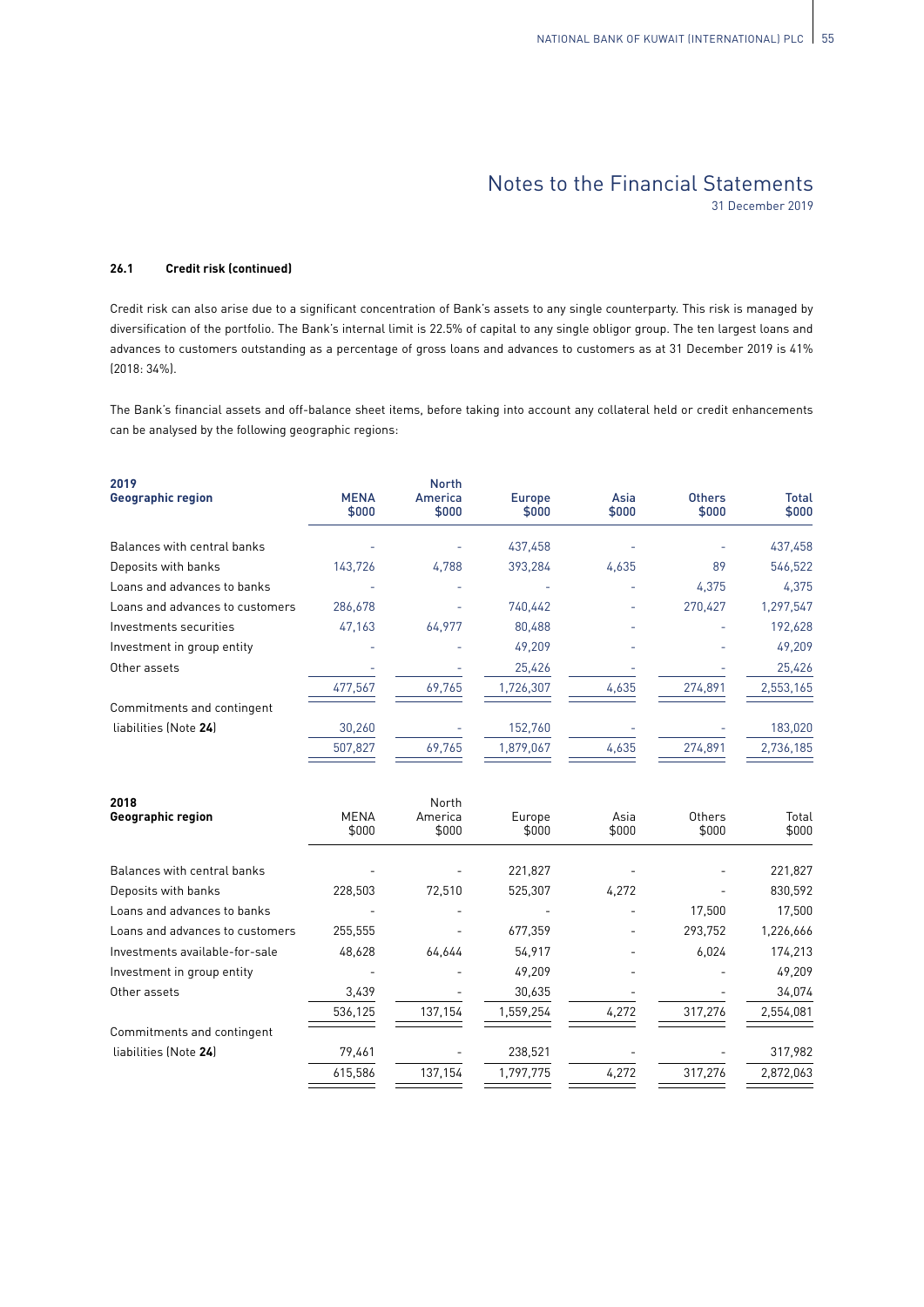31 December 2019

## **26.1 Credit risk (continued)**

The Bank's financial assets and off-balance sheet items, before taking into account any collateral held or credit enhancements, can be analysed by the following industry sectors:

| Industry sector                        | 2019<br>\$000 | 2018<br>\$000 |
|----------------------------------------|---------------|---------------|
| Manufacturing                          | 68,156        | 129,816       |
| Banks and other financial institutions | 1,164,782     | 1,231,146     |
| Construction                           | 46,188        | 88,870        |
| Real estate                            | 1,173,555     | 1,127,195     |
| Retail                                 | 8,763         | 6,060         |
| Government                             | 145,698       | 118,938       |
| Others                                 | 129,043       | 170,038       |
|                                        | 2,736,185     | 2,872,063     |
|                                        |               |               |

## **26.1.6 Write-off policy**

The Bank writes off financial assets, in whole or in part, when it has exhausted all practical recovery efforts and has concluded there is no reasonable expectation of recovery. Indicators that there is no reasonable expectation of recovery include (i) ceasing enforcement activity, and (ii) where the Bank's recovery method is foreclosing on collateral and the value of the collateral is such that there is no reasonable expectation of recovering in full.

The Bank may write off financial assets that are still subject to enforcement activity. The outstanding contractual amounts of such assets written off during the year 31 December 2019 was US\$ Nil (2018: US\$ 15,000,000).

## **26.2 Liquidity risk**

Liquidity risk is the risk that the Bank will be unable to meet its financial liabilities when they fall due. To limit this risk, management has arranged diversified funding sources and manages its assets with liquidity in mind. The Bank ensures that it has sufficient liquidity even in stress scenarios, and liquidity adequacy is monitored daily. The table below summarises the maturity profile of Bank's assets, liabilities and equity based on contractual cash flows and maturity dates. This does not necessarily take account of the effective maturities.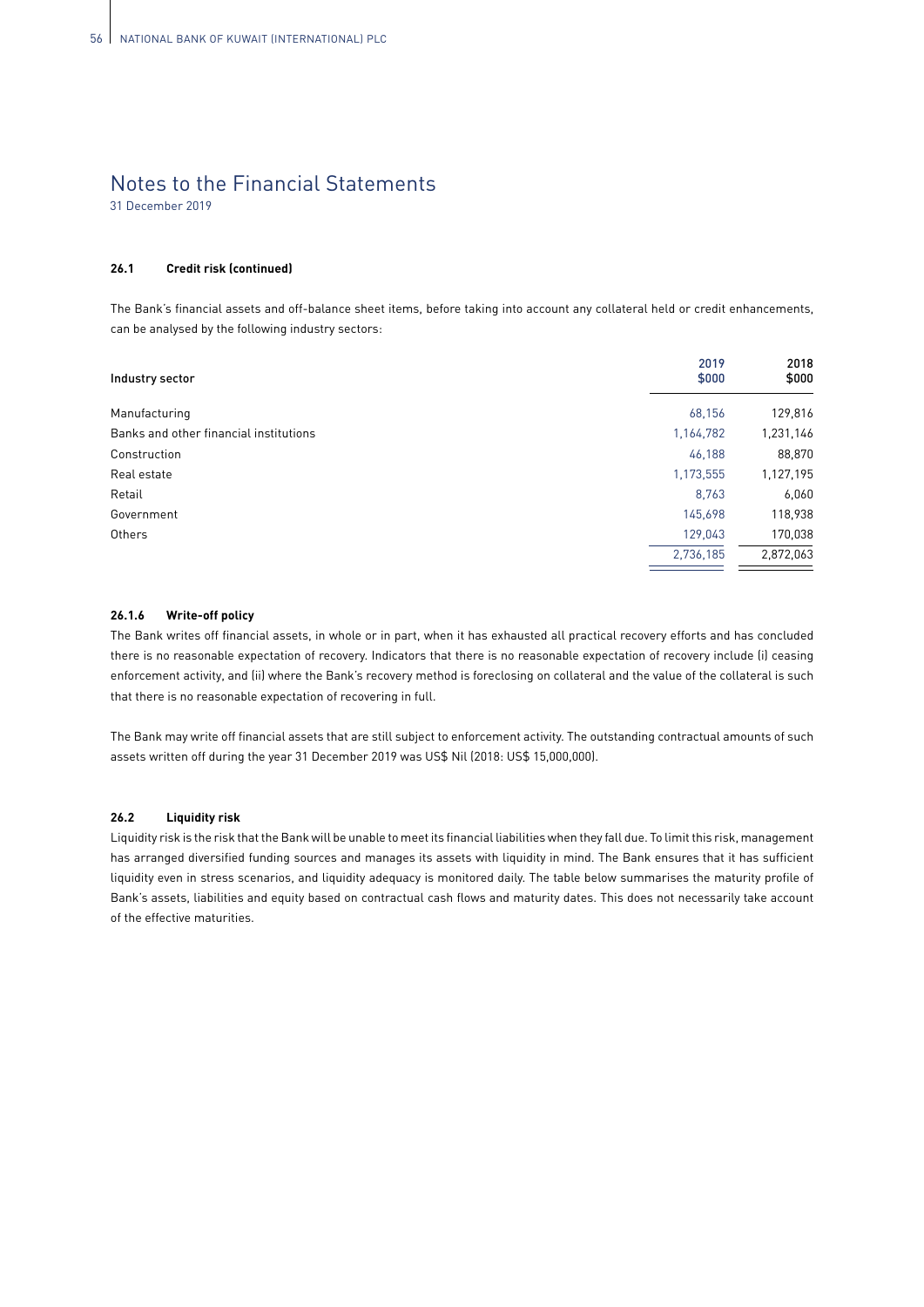31 December 2019

## **26.2 Liquidity risk (continued)**

| 2019                                          | Up to 3<br>months<br>\$000 | 3 to 12<br>months<br>\$000 | Over <sub>1</sub><br>year<br>\$000 | <b>Total</b><br>\$000 |
|-----------------------------------------------|----------------------------|----------------------------|------------------------------------|-----------------------|
| Assets                                        |                            |                            |                                    |                       |
| Cash and cash equivalents                     | 435,782                    | 2,793                      |                                    | 438,575               |
| Deposits with banks                           | 555,201                    |                            |                                    | 555,201               |
| Loans and advances to banks                   |                            | 4,362                      |                                    | 4,362                 |
| Loans and advances to customers               | 181,307                    | 114,128                    | 999,072                            | 1,294,507             |
| Investment securities                         | 47,601                     | 65,992                     | 113,009                            | 226,602               |
| Investment in group entity                    |                            |                            | 49,209                             | 49,209                |
| Fixed assets                                  |                            | 313                        | 52,782                             | 53,095                |
| Other assets                                  | 25,602                     | 434                        | 106                                | 26,142                |
|                                               | 1,245,493                  | 188,022                    | 1,214,178                          | 2,647,693             |
| Liabilities and equity                        |                            |                            |                                    |                       |
| Due to banks and other financial institutions | 784,765                    | 172,143                    |                                    | 956,908               |
| Customer deposits                             | 1,118,875                  | 86,845                     |                                    | 1,205,720             |
| Certificates of deposit issued                |                            |                            |                                    |                       |
| Other liabilities                             | 41,690                     | 822                        | 18,396                             | 60,908                |
| Share capital and reserves                    |                            |                            | 424,157                            | 424,157               |
|                                               | 1,945,330                  | 259,810                    | 442,553                            | 2,647,693             |
| 2018                                          | Up to 3<br>months<br>\$000 | 3 to 12<br>months<br>\$000 | Over 1<br>year<br>\$000            | Total<br>\$000        |
| Assets                                        |                            |                            |                                    |                       |
| Cash and cash equivalents                     | 222,722                    | 1,071                      |                                    | 223,793               |
| Deposits with banks                           | 829,994                    | 529                        |                                    | 830,523               |
| Loans and advances to banks                   |                            |                            | 17,404                             | 17,404                |
| Loans and advances to customers               | 213,885                    | 86,325                     | 924,309                            | 1,224,519             |
| Investment securities                         | 57,910                     | 6,025                      | 110,269                            | 174,204               |
| Investment in group entity                    |                            |                            | 49,209                             | 49,209                |
| Fixed assets                                  |                            |                            | 2,794                              | 2,794                 |
| Other assets                                  | 33,886                     | 290                        | 797                                | 34,973                |
|                                               | 1,358,397                  | 94,240                     | 1,104,782                          | 2,557,419             |
| Liabilities and equity                        |                            |                            |                                    |                       |
| Due to banks and other financial institutions | 408,112                    | 599,675                    |                                    | 1,007,787             |
| Customer deposits                             | 1,052,041                  | 115,149                    |                                    | 1,167,190             |
| Certificate of deposits issued                | 20,000                     |                            |                                    | 20,000                |
| Other liabilities                             | 33,015                     | 3,612                      | 13,375                             | 50,002                |
| Share capital and reserves                    |                            |                            | 312,440                            | 312,440               |
|                                               | 1,513,168                  | 718,436                    | 325,815                            | 2,557,419             |

The liquidity profile of financial liabilities of the Bank summarised below reflects the cash flows including future interest payments over the life of these financial liabilities based on contractual repayment arrangements.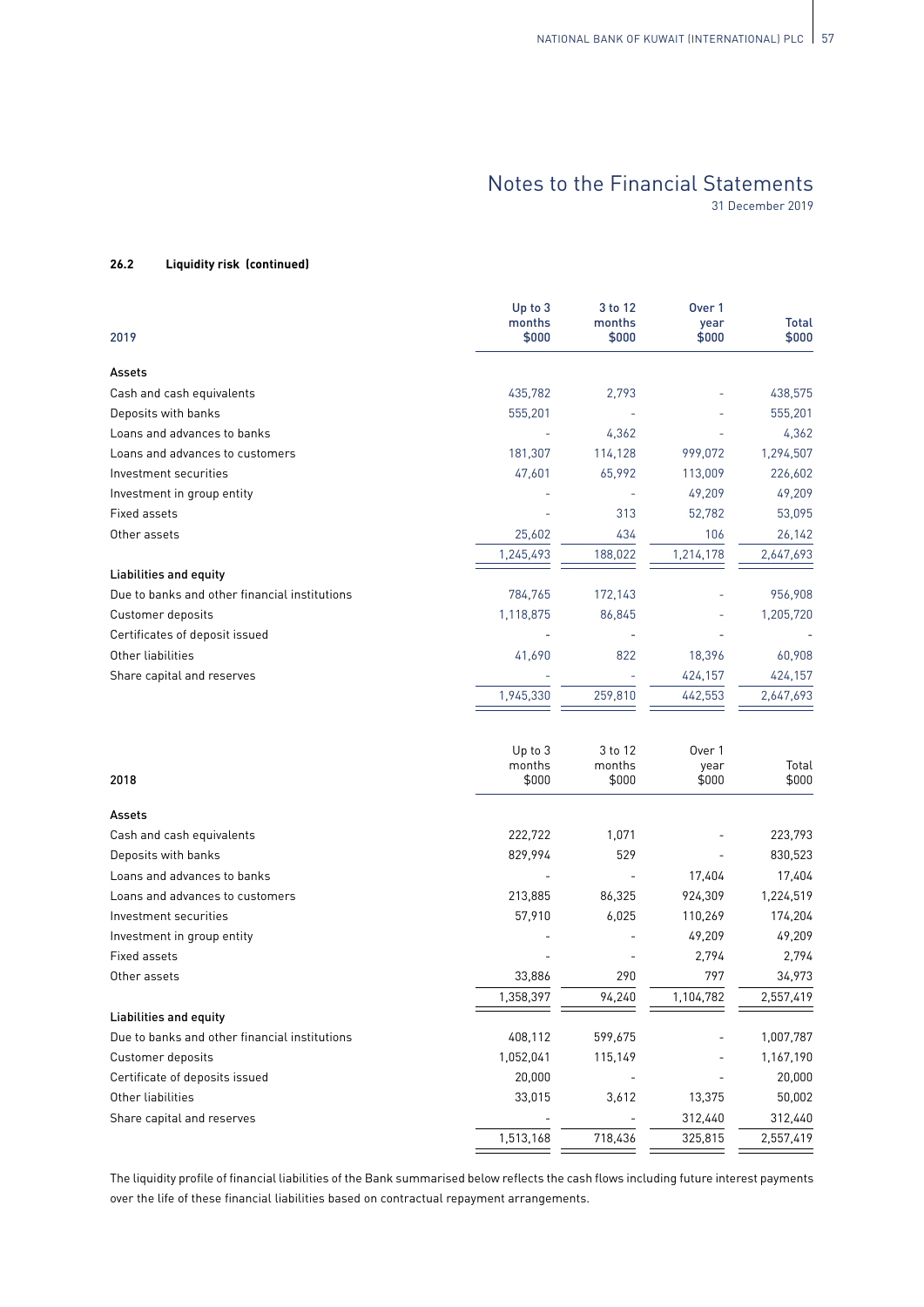31 December 2019

## **26.2 Liquidity risk (continued)**

| 2019                                          | Up to 3<br>months<br>\$000 | 3 to 12<br>months<br>\$000 | Over 1<br>year<br>\$000 | <b>Total</b><br>\$000 |
|-----------------------------------------------|----------------------------|----------------------------|-------------------------|-----------------------|
| <b>Financial Liabilities</b>                  |                            |                            |                         |                       |
| Due to banks and other financial institutions | 571,764                    | 148,328                    |                         | 720,092               |
| Customer deposits                             | 1,113,946                  | 87,414                     |                         | 1,201,360             |
| Certificates of deposits                      |                            |                            |                         |                       |
|                                               | 1,685,710                  | 235,742                    |                         | 1,921,452             |
| Contingent liabilities and commitments        |                            |                            |                         |                       |
| Contingent liabilities                        | 51,296                     | 48,460                     | 123,116                 | 222,872               |
| Irrevocable commitments                       | 2,959                      | 51,440                     | 22,554                  | 76,953                |
|                                               | 54,255                     | 99,900                     | 145,670                 | 299,825               |
| <b>Derivatives</b>                            |                            |                            |                         |                       |
| Interest rate swaps (net interest)            | 294                        | 1,937                      | 9,812                   | 12,043                |
|                                               | 294                        | 1,937                      | 9,812                   | 12,043                |
| 2018                                          | Up to 3<br>months<br>\$000 | 3 to 12<br>months<br>\$000 | Over 1<br>year<br>\$000 | Total<br>\$000        |
| <b>Financial Liabilities</b>                  |                            |                            |                         |                       |
| Due to banks and other financial institutions | 409,331                    | 607,231                    |                         | 1,016,562             |
| Customer deposits                             | 1,052,337                  | 116,069                    |                         | 1,168,406             |
| Certificates of deposits                      | 20,008                     |                            |                         | 20,008                |
|                                               | 1,481,676                  | 723,300                    |                         | 2,204,976             |
| <b>Contingent liabilities and commitments</b> |                            |                            |                         |                       |
| <b>Contingent liabilities</b>                 | 54,307                     | 77,552                     | 87,828                  | 219,687               |
| Irrevocable commitments                       | 2,520                      |                            | 95,775                  | 98,295                |
|                                               | 56,827                     | 77,552                     | 183,603                 | 317,982               |
| <b>Derivatives</b>                            |                            |                            |                         |                       |
| Interest rate swaps (net interest)            | 111                        | 982                        | 7,911                   | 9,004                 |
|                                               | 111                        | 982                        | 7,911                   | 9,004                 |

───────── ───────── ─────────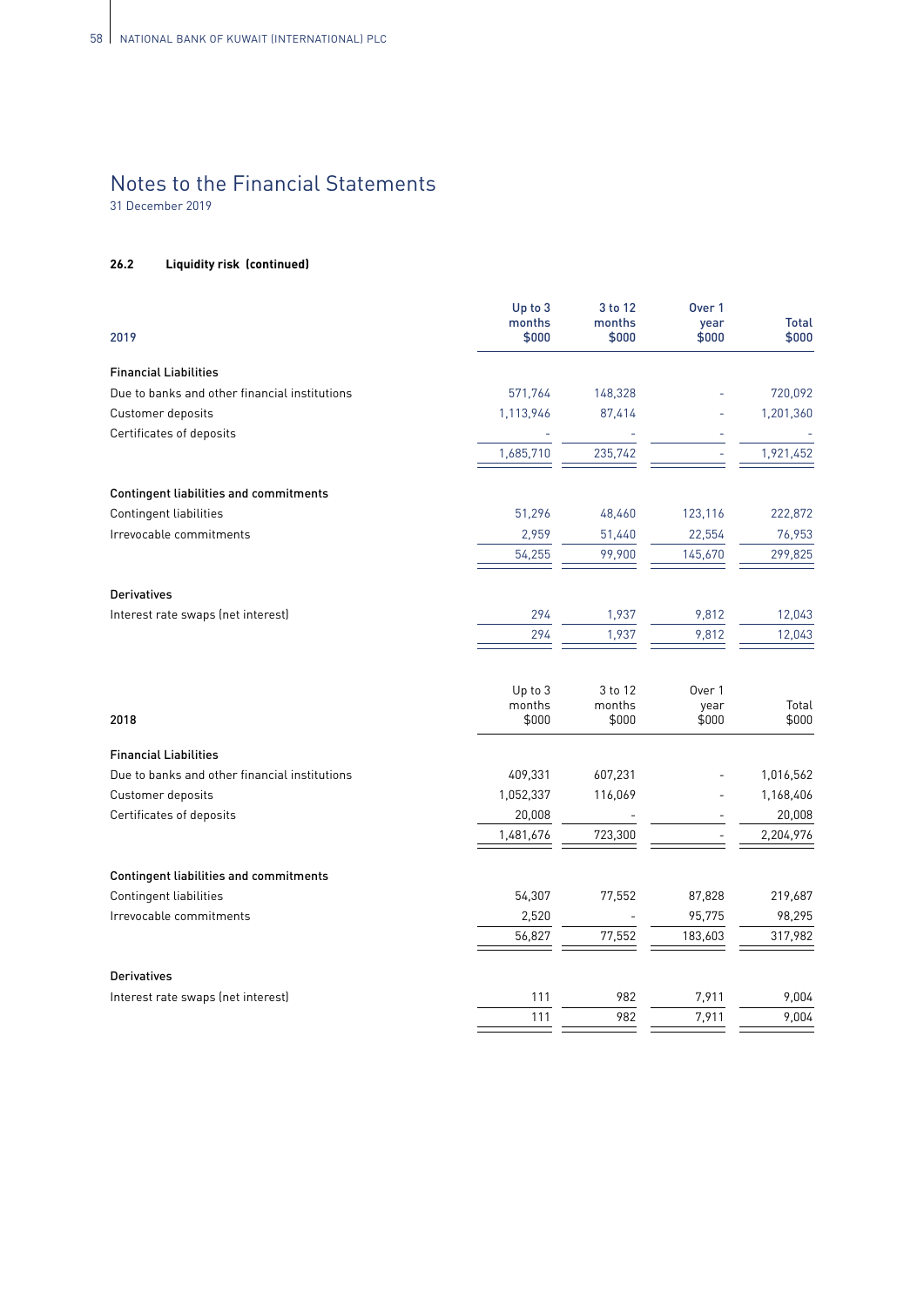31 December 2019

## **26.3 Market risk**

Market risk is the risk that the fair value or future cash flows of financial instruments will fluctuate due to changes in market prices. Market risks arise from open positions in interest rate, currency and equity products, all of which are exposed to general and specific market movements and changes in the level of volatility of market rates or prices such as interest rates, foreign exchange rates and equity prices.

#### **26.3.1 Interest rate risk**

Interest rate risk is the risk that the fair value or future cash flows of a financial instrument will fluctuate because of changes in market interest rates.

The Bank is not excessively exposed to interest rate risk. Most exposures arising on medium term fixed rate lending or fixed rate borrowing are covered by interest rate swaps. Furthermore, the re-pricing gaps of its assets and liabilities are carefully monitored and controlled through limits pre-established by the Board of Directors and adjusted where necessary, to reflect the changing market conditions.

### **Interest rate sensitivity**

Interest rate sensitivity of profit measures the effect of the assumed changes in interest rates on the net interest income for one year, based on the interest bearing financial assets and financial liabilities held at the year end. This includes the effect of hedging instruments but excludes undrawn loan commitments. The sensitivity on equity is the impact arising from changes in interest rate on fair value of available-for-sale investments. Sensitivity to interest rate movements will be on a symmetric basis as financial instruments giving rise to non-symmetric movements are not significant.

Based on the Bank's financial assets and financial liabilities held at the year end, an assumed 25 basis points increase in interest rate, with all other variables held constant, would impact the Bank's profit and equity as follows:

|            |                             | 2019                             | 2018                      |
|------------|-----------------------------|----------------------------------|---------------------------|
| Currency   | Movement in<br>basis points | <b>Effect on profit</b><br>\$000 | Effect on profit<br>\$000 |
| GBP        | $+25$                       | 1,146                            | 849                       |
| <b>USD</b> | $+25$                       | (1,634)                          | (1, 252)                  |
| <b>EUR</b> | $+25$                       | (77)                             | 119                       |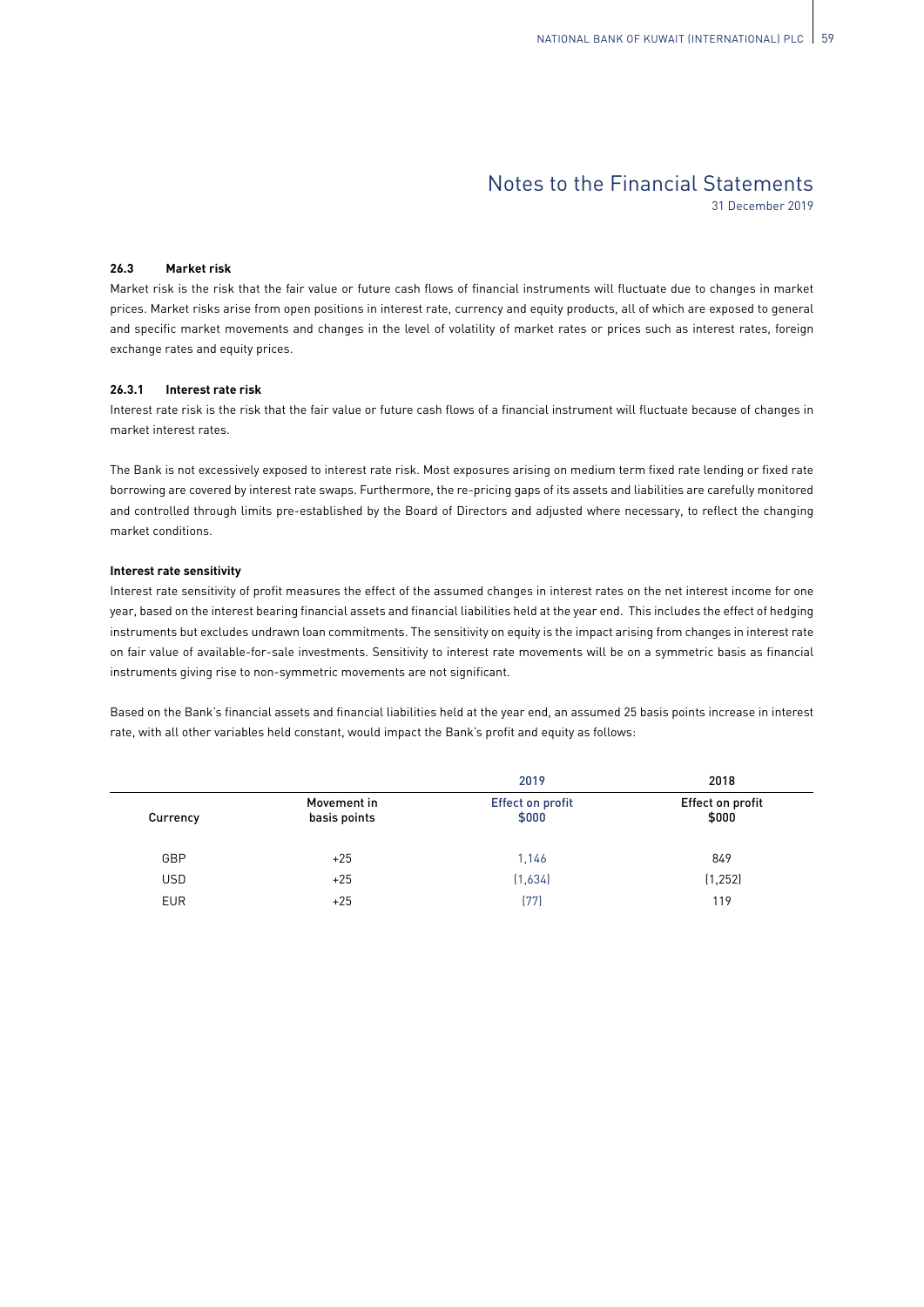31 December 2019

## **26.3.2 Foreign exchange risk**

Foreign exchange risk is the risk that the fair value or future cash flows of a financial instrument will fluctuate because of changes in foreign exchange rates.

Foreign exchange risks are controlled through monitoring against limits pre-established by the Board of Directors on currency position exposures. In general, assets are typically funded in the same currency as that of the business being transacted to eliminate exchange exposures or are covered by forward foreign exchange contracts. Appropriate segregation of duties exists between the treasury front and back office functions, while compliance with position limits is independently monitored on an ongoing basis.

The Bank does not have significant net open positions in any foreign currencies and accordingly there is no significant impact on the income statement or equity as a result of foreign exchange rate fluctuations.

### **26.4 Operational risk**

Operational risk is the risk of loss arising from inadequate or failed internal processes, human error, systems failure or from external events. The Bank has a set of policies and procedures, which are approved by the Board of Directors and are applied to identify, assess and supervise operational risk in addition to other types of risks relating to the banking and financial activities of the Bank. Operational risk management is overseen by the Risk Management Department, which ensures compliance with policies and procedures and monitors operational risk as part of overall Bank risk management.

## 27. CAPITAL MANAGEMENT (unaudited)

A key objective of the Bank is to maximise shareholders' value within board risk tolerances, whilst maintaining a strong capital base to support the development of its business and comply with internal and external capital requirements.

Capital adequacy is monitored on a regular basis against both regulatory and internal capital requirements. The Bank ensures that it has adequate capital even in stress scenarios through the Individual Capital Adequacy Assessment Process.

|                                             | 2019<br>\$000 | 2018<br>\$000 |
|---------------------------------------------|---------------|---------------|
| Risk weighted assets                        | 1,440,960     | 1,433,337     |
| Capital available                           |               |               |
| Common Equity Tier 1 capital                | 377,103       | 265,092       |
| Tier 1 capital                              | 377,103       | 265,092       |
| Tier 2 capital                              |               |               |
| Total capital                               | 377,103       | 265,092       |
| Common Equity Tier 1 capital adequacy ratio | 26.17%        | 18.5%         |
| Tier 1 capital adequacy ratio               | 26.17%        | 18.5%         |
| Total capital adequacy ratio                | 26.17%        | 18.5%         |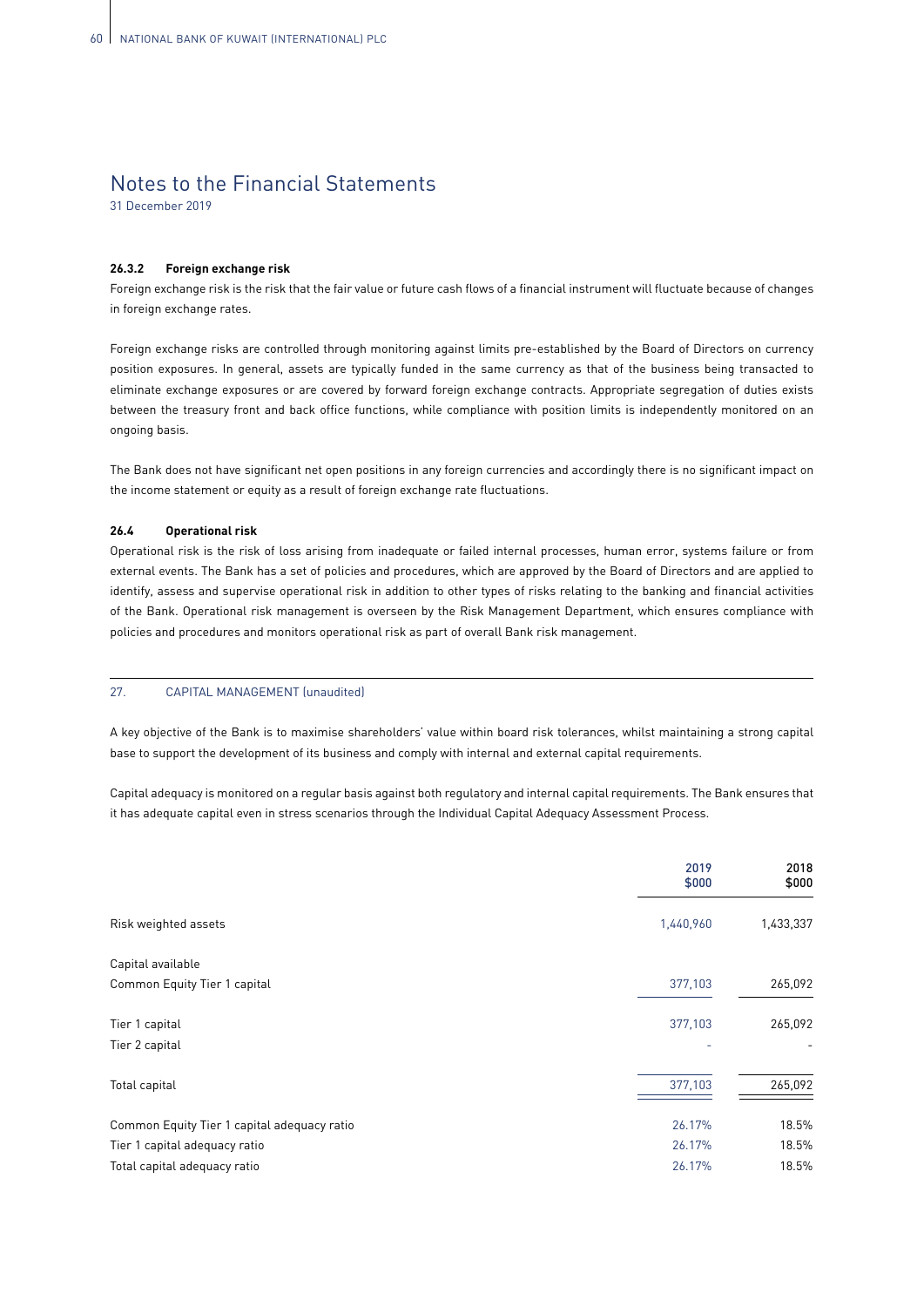## Notes to the Financial Statements 31 December 2019

28. POST BALANCE SHEET EVENT

Subsequent to the balance sheet date, there has been a sharp deterioration in the economic outlook in the UK and around the world as a consequence of the COVID-19 pandemic and measures taken by the governments to control the spread of the virus. A significant reduction in UK economic output is now expected over an uncertain period with large rises in unemployment as a result of business closures and large falls in residential and commercial property values. As a result of this the Bank is expected to be impacted in the year ahead by a reduction in income from lending and by an increase in expected credit losses for bad debts. The directors consider the impact of COVID-19 outbreak to be a non-adjusting post balance sheet event.

The Bank has a mixed portfolio of secured residential and commercial, and unsecured corporate lending and has a history of low levels of arrears and losses. The secured residential and commercial property portfolio amounts to US\$ 1,172 m as at 31 December 2019, has a low average LTV (45%) and is therefore protected against losses up to these levels of collateralisation. The unsecured corporate portfolio amounts to US\$ 128 m as at 31 December 2019. Given it is unsecured, the loss upon default may be more significant and could be 100% of the loan value at the time of loss. Given the unprecedented declines in property valuations coupled with declines in GDP, consumer confidence and employment, the directors expect material increases in expected credit losses and write-offs in the future as a result of the virus outbreak – but this is subject to significant uncertainty. These losses will impact profitability and may erode regulatory capital. In order to support its customers and mitigate this risk the Bank has offered repayment holidays to a proportion of its borrowers.

As detailed in the 'Liquidity risk' note (26.2) the Bank has a significant deposit base through which it funds its lending portfolio. A large proportion of these deposits are from institutions, and are short term, with the top 10 representing US\$ 1,644 m. As a result, there is a risk that high levels of withdrawals may lead to liquidity challenges. The Bank has a strong liquid asset portfolio on which to meet these challenges and a history of maintaining deposit balances well in excess of regulatory requirements, however, depending on the future path of the COVID-19 outbreak there may be significant and sustained pressure on the Bank's liquid resources.

At the current time it is not possible to estimate the financial impact on the Bank of these post balance sheet events. The Bank has performed a number of scenario forecasts in order to establish its going concern assessment and these are detailed in Note 2.2. Having performed these assessments, the directors continue to consider it appropriate to adopt the going concern basis in the preparation of the financial statements.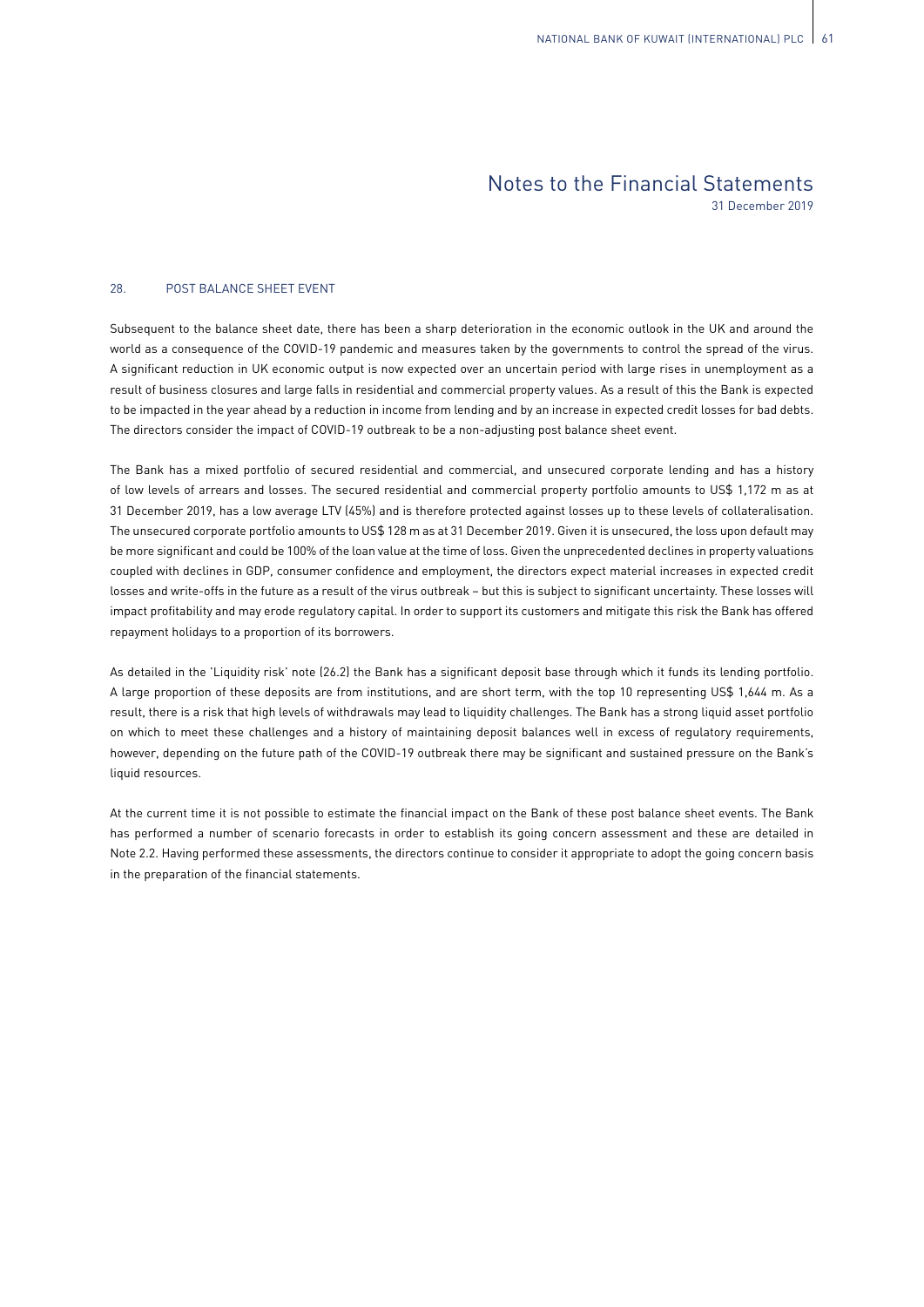## National Bank of Kuwait Group

## Group Head Office

## National Bank of Kuwait SAKP

Abdullah Al Ahmad Street PO Box 95, Safat 13001, Kuwait Tel: + 965 2242 2011 Fax: + 965 2243 1888 Website: www.nbk.com Email: webmaster@nbk.com

Overseas Branches, Subsidiaries, Associates and Representatives

## UK

National Bank of Kuwait (International) PLC 13 George Street London W1U 3QJ, UK Tel: + 44 20 7224 2277 Fax: + 44 20 7224 2101 Email: info@nbki.com

7 Portman Square London W1H 6NA, UK Tel: + 44 20 7224 2277 Fax: + 44 20 7486 3877 ATM location: 7 Portman Square, London W1H 6NA

## Abu Dhabi

## National Bank of Kuwait SAKP

Sheikh Rashed Bin Saeed Al Maktoom Road (Old Airport Road) PO Box 113567 Abu Dhabi United Arab Emirates Tel. +971 2 419 9555 Fax. +971 2 222 2477

### Bahrain

National Bank of Kuwait SAKP Bahrain Branch GB Corp Tower, Block 346 Road 4626, Building 1411 PO Box 5290, Manama Kingdom of Bahrain Tel: + 973 1715 5555 Fax: + 973 1710 4860

## China

## National Bank of Kuwait SAKP Shanghai Branch Suite 1501–1502, AZIA Center 1233 Lujiazui Ring Road Shanghai 200120 China Tel: + 86 21 8036 0800 Fax: + 86 21 8036 0801

### Egypt

National Bank of Kuwait Egypt SAE Plot No. 155, City Center, First Sector 5th Settlement, New Cairo, Egypt PO Box 229, Postal Code 11835 Tel: + 202 26149300 Fax: + 202 26135864

#### France

National Bank of Kuwait France SA Paris Branch 90 Avenue des Champs-Elysées 75008 Paris, France Tel: + 331 5659 8600 Fax: + 331 5659 8623

### Iraq

Credit Bank of Iraq Street 9, Building 187 Sadoun Street District 102 PO Box 3420 Baghdad, Iraq Tel: + 964 790 190 7114 + 964 1 7188406/7171673 Fax: + 964 7191944

### Jordan

National Bank of Kuwait SAKP Head Office Mecca Street Building #19 PO Box 941297 Amman 11194 Jordan Tel: + 962 6 580 0400 Fax: + 962 6 580 0441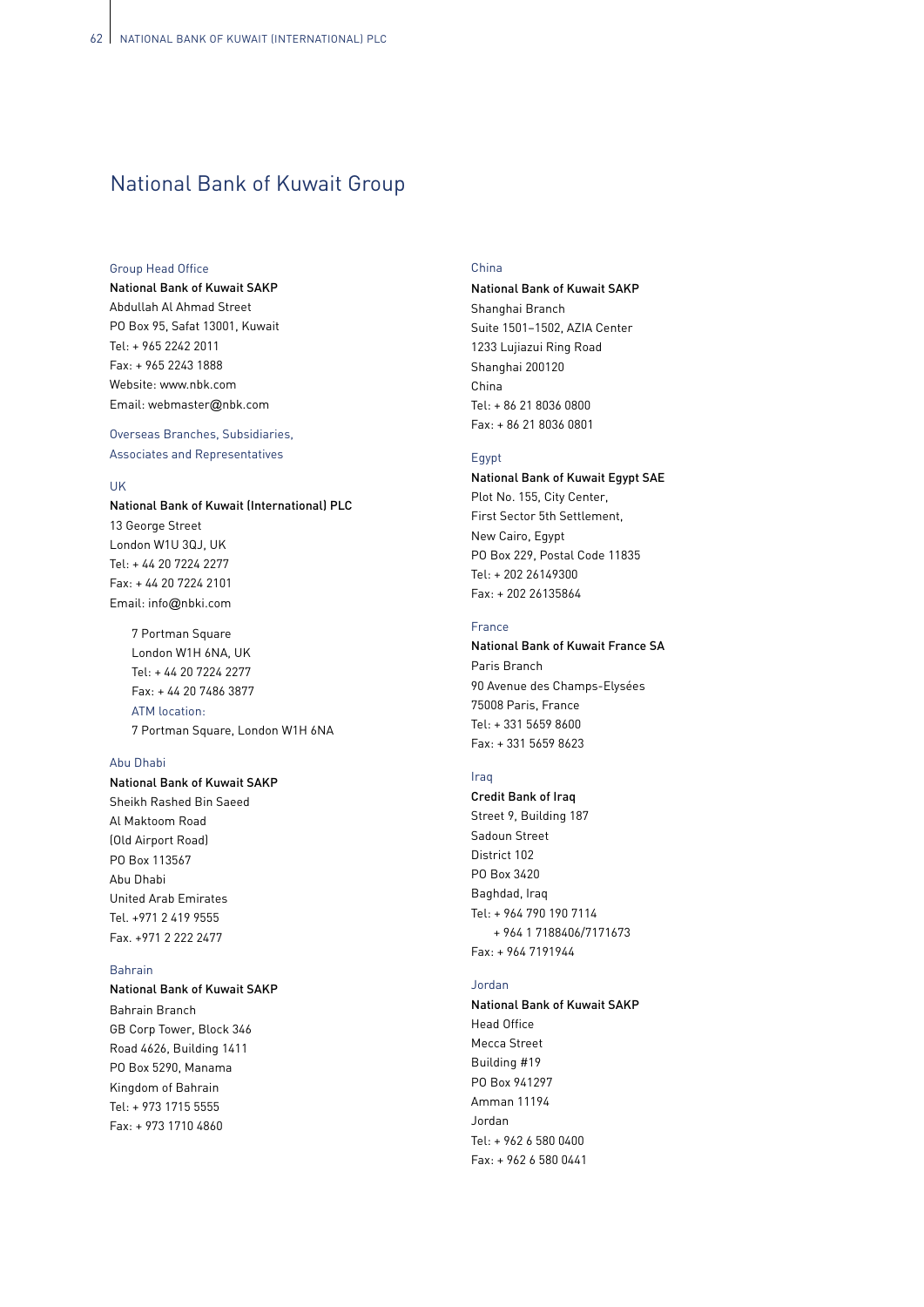## National Bank of Kuwait Group

Overseas branches, subsidiaries, associates and representatives

## Lebanon

## National Bank of Kuwait (Lebanon) SAL

Sanayeh Head Office BAC Building, Justinien Street Sanayeh, PO Box 11-5727 Riad El Solh 1107 2200 Beirut, Lebanon Tel: + 961 175 9700 Fax: + 961 174 7866

## Chiah Branch

Tel: + 961 270 176 Fax: + 961 270 177

Bhamdoun Branch Tel: + 961 5260100

Fax: + 961 5260102

## Saudi Arabia

## National Bank of Kuwait SAKP

Jeddah Branch Al Khalidiah District, Al Mukhmal Tower PO Box 15385 Jeddah 21444 Saudi Arabia Tel: + 966 12 603 6300 Fax: + 966 12 603 6364

#### Singapore

National Bank of Kuwait SAKP 9 Raffles Place #44-01 Republic Plaza Singapore 048619 Tel: + 65 6222 5348 Fax: + 65 6224 5438

#### Turkey

Turkish Bank Head Office Valikonagi, Avenue No.1 PO Box 34371 Nisantasi Istanbul, Turkey Tel: + 90 212 373 6373 Fax: + 90 212 225 0353

## United Arab Emirates

National Bank of Kuwait SAKP Dubai Branch Latifa Tower Sheikh Zayed Road PO Box 9293, Dubai Tel: + 971 4 316 1600 Fax: + 971 4 388 8588

## USA

## National Bank of Kuwait SAKP

New York Branch 299 Park Avenue New York NY 10171, USA Tel: + 1 212 303 9800 Fax: + 1 212 319 8269

### Kuwait

## Watani Financial Brokerage Co.

Abdullah Al-Ahmed Street Al-Naqi Building, Office 17 PO Box 21350 Safat 13074, Kuwait Tel: + 965 2259 5102 Fax: + 965 2224 6979

## NBK Capital

25th Floor Arraya II Building Alshuhada Street, Sharq Block 6 PO Box 4950 Safat 13050, Kuwait Tel: + 965 2224 6900 Fax: + 965 2224 6904/5

#### United Arab Emirates

NBK Capital Limited - UAE Precinct Building 3, Office 404 Dubai International Finance Center Sheik Zayed Road PO Box 506506, Dubai United Arab Emirates Tel: + 971 4 365 2800 Fax: + 971 4 365 2805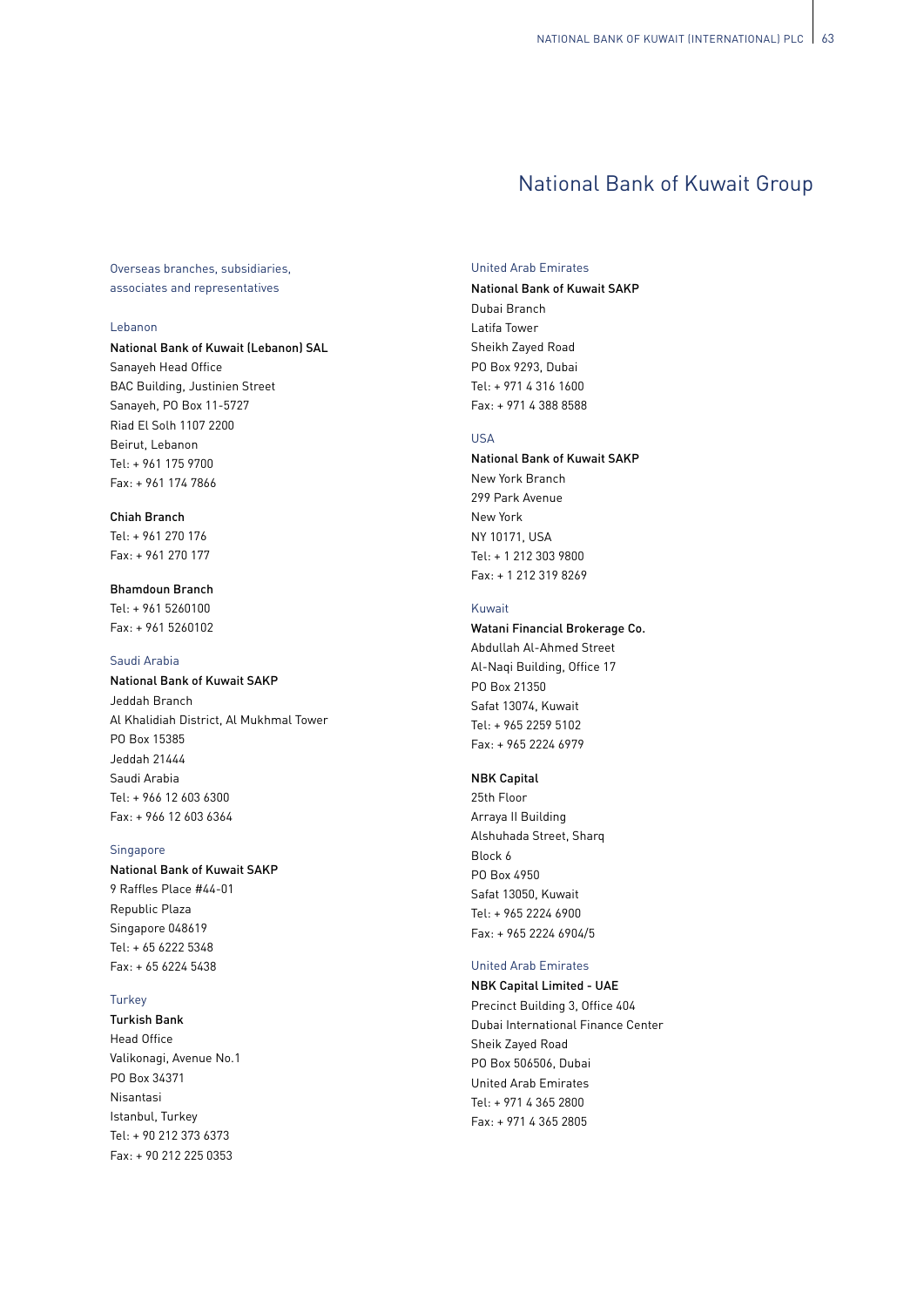## Switzerland

## NBK Banque Privee (Suisse)

S.A Quai du Mont Blanc 21 PO Box 1923 1211 Geneva Switzerland Tel: + 41 022 906 4343 Fax: + 41 022 906 4399